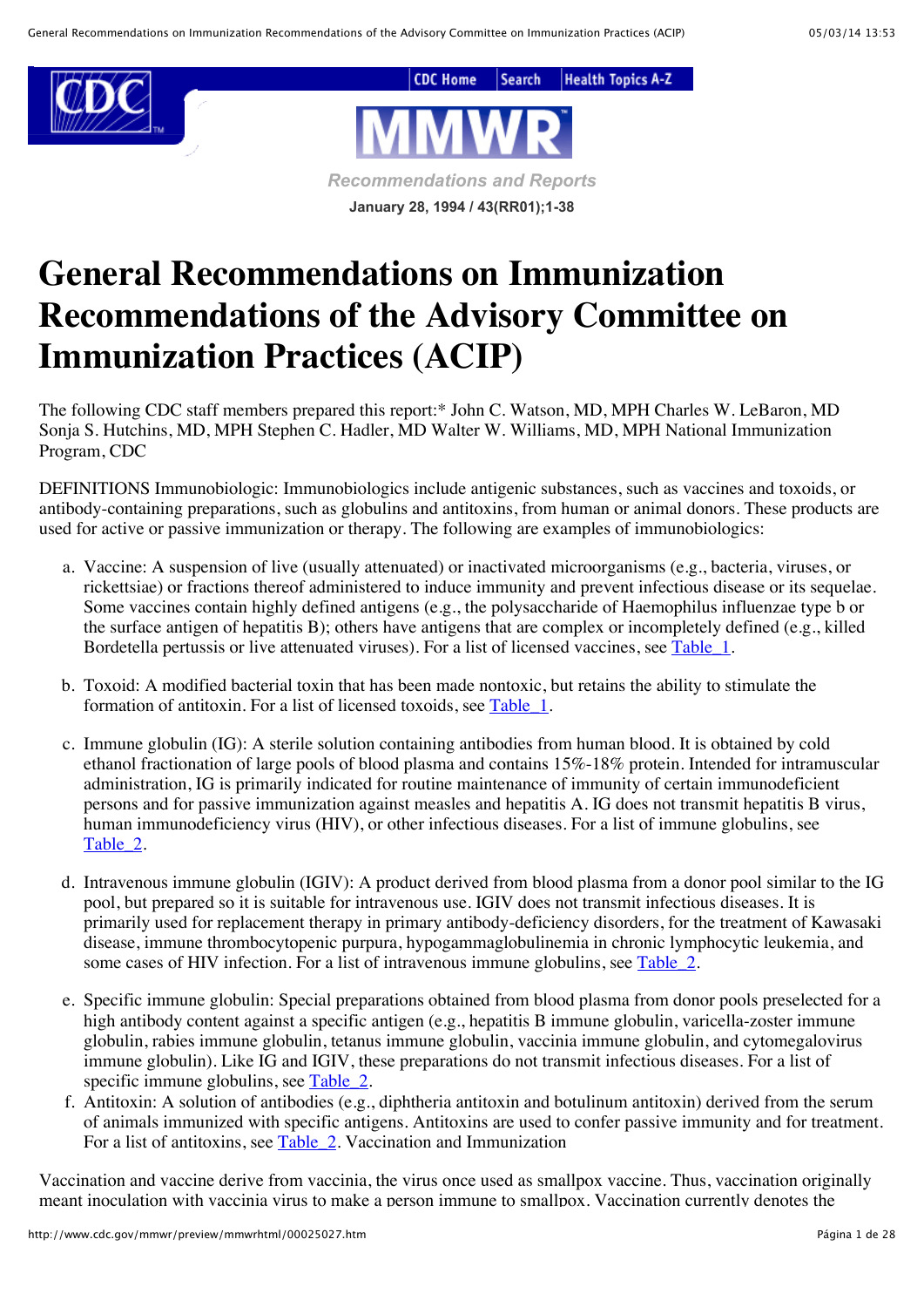meant in occurrently with vacacinia virus to make a person immune to small pox. Vaccination currently denotes the  $\mathcal{A}$ physical act of administering any vaccine or toxoid.

Immunization is a more inclusive term denoting the process of inducing or providing immunity artificially by administering an immunobiologic. Immunization can be active or passive.

Active immunization is the production of antibody or other immune responses through the administration of a vaccine or toxoid. Passive immunization means the provision of temporary immunity by the administration of preformed antibodies. Three types of immunobiologics are administered for passive immunization: a) pooled human IG or IGIV, b) specific immune globulin preparations, and c) antitoxins.

Although persons often use vaccination and immunization interchangeably in reference to active immunization, the terms are not synonomous because the administration of an immunobiologic cannot be automatically equated with the development of adequate immunity. General Recommendations on Immunization Recommendations of the Advisory Committee on Immunization Practices (ACIP) Summary

This revision of the General Recommendations on Immunization updates the 1989 statement (1). Changes in the immunization schedule for infants and children include recommendations that the third dose of oral polio vaccine be administered routinely at 6 months of age rather than at age 15 months and that measles-mumps-rubella vaccine be administered routinely to all children at 12-15 months of age. Other updated or new sections include a) a listing of vaccines and other immunobiologics available in the United States by type and recommended routes, advice on the proper storage and handling of immunobiologics, a section on the recommended routes for administration of vaccines, and discussion of the use of jet injectors; b) revisions in the guidelines for spacing administration of immune globulin preparations and live virus vaccines, a discussion of vaccine interactions and recommendations for the simultaneous administration of multiple vaccines, a section on the interchangeability of vaccines from different manufacturers, and a discussion of hypersensitivity to vaccine components; c) a discussion of vaccination during pregnancy, a section on breast-feeding and vaccination, recommendations for the vaccination of premature infants, and updated schedules for immunizing infants and children (including recommendations for the use of Haemophilus influenzae type b conjugate vaccines); d) sections on the immunization of hemophiliacs and immunocompromised persons; e) discussion of the Standards for Pediatric Immunization Practices (including a new table of contraindications and precautions to vaccination), information on the National Vaccine Injury Compensation Program, the Vaccine Adverse Events Reporting System, and Vaccine Information Pamphlets; and f) guidelines for vaccinating persons without documentation of immunization, a section on vaccinations received outside the United States, and a section on reporting of vaccine-preventable diseases. These recommendations are based on information available before publishing and are not comprehensive for each vaccine. The most recent Advisory Committee on Immunization Practices (ACIP) recommendations for each specific vaccine should be consulted for more details.

Additional copies of this document and other ACIP statements can be purchased from Superintendent of Documents, U.S. Government Printing Office, Washington, DC 20202-9325. Telephone: (202) 783-3238

#### INTRODUCTION

Recommendations for vaccinating infants, children, and adults are based on characteristics of immunobiologics, scientific knowledge about the principles of active and passive immunization and the epidemiology of diseases, and judgments by public health officials and specialists in clinical and preventive medicine. Benefits and risks are associated with the use of all immunobiologics: no vaccine is completely safe or completely effective. Benefits of

vaccination range from partial to complete protection against the consequences of infection, ranging from asymptomatic or mild infection to severe consequences, such as paralysis or death. Risks of vaccination range from common, minor, and inconvenient side effects to rare, severe, and life-threatening conditions. Thus, recommendations for immunization practices balance scientific evidence of benefits, costs, and risks to achieve optimal levels of protection against infectious disease. These recommendations describe this balance and attempt to minimize risk by providing information regarding dose, route, and spacing of immunobiologics and delineating situations that warrant precautions or contraindicate the use of these immunobiologics. These recommendations are for use only in the United States because vaccines and epidemiologic circumstances often differ in other countries. Individual circumstances may warrant deviations from these recommendations. The relative balance of benefits and risks can change as diseases are controlled or eradicated. For example, because smallpox has been eradicated throughout the world, the risk of complications associated with smallpox vaccine (vaccinia virus) now outweighs any theoretical risk of contracting smallpox or related viruses for the general population. Consequently, smallpox vaccine is no longer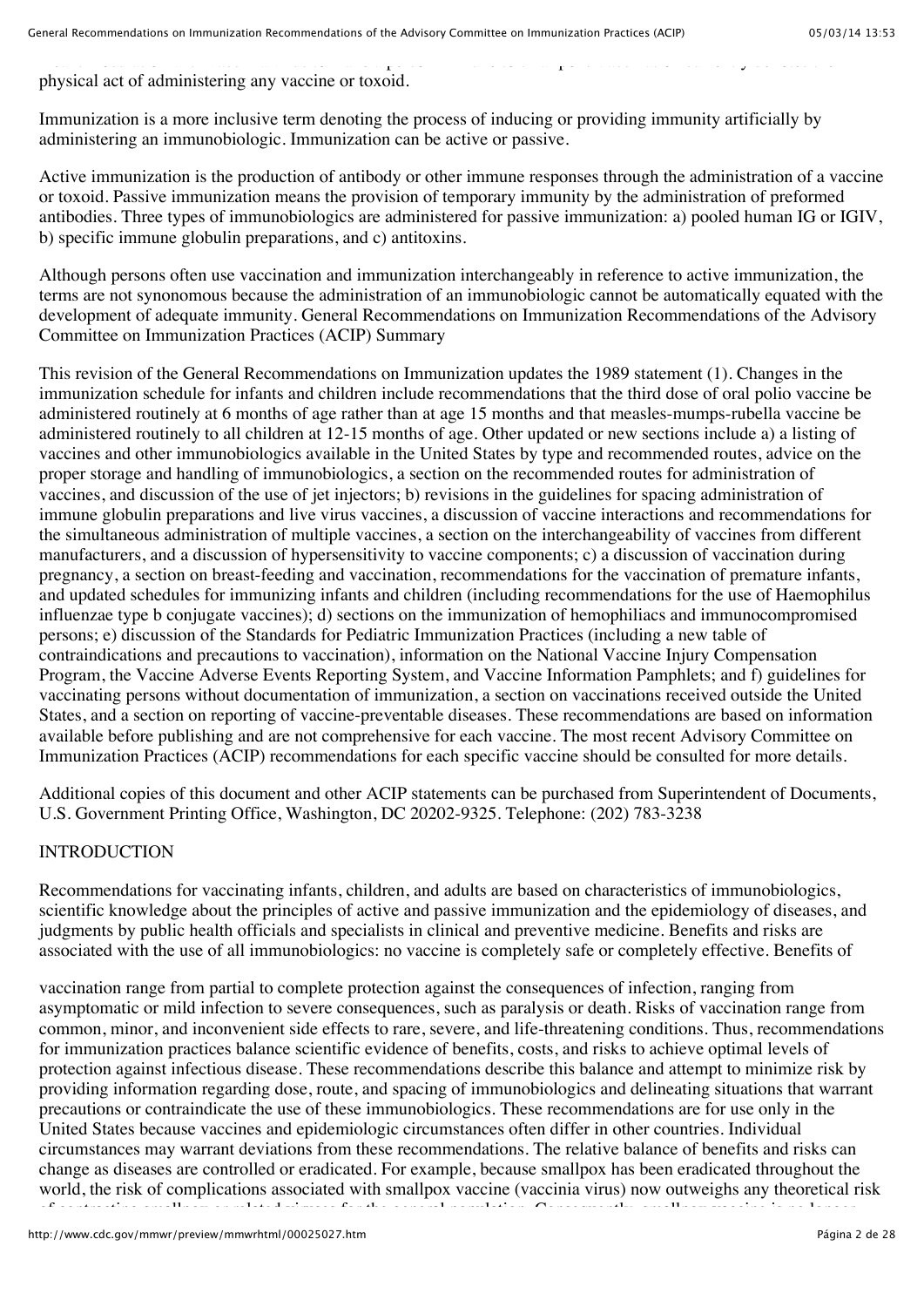of contracting smallpox or related viruses for the general population. Consequently, smallpox vaccine is no longer recommended routinely for civilians or most military personnel. Smallpox vaccine is now recommended only for selected laboratory and health-care workers with certain defined exposures to these viruses (2).

#### IMMUNOBIOLOGICS

The specific nature and content of immunobiologics can differ. When immunobiologics against the same infectious agents are produced by different manufacturers, active and inert ingredients in the various products are not always the same. Practitioners are urged to become familiar with the constituents of the products they use.

#### Suspending Fluids

These may be sterile water, saline, or complex fluids containing protein or other constituents derived from the medium or biologic system in which the vaccine is produced (e.g., serum proteins, egg antigens, and cell-culturederived antigens).

#### Preservatives, Stabilizers, Antibiotics

These components of vaccines, antitoxins, and globulins are used to inhibit or prevent bacterial growth in viral cultures or the final product, or to stabilize the antigens or antibodies. Allergic reactions can occur if the recipient is sensitive to one of these additives (e.g., mercurials {thimerosal}, phenols, albumin, glycine, and neomycin).

#### Adjuvants

Many antigens evoke suboptimal immunologic responses. Efforts to enhance immunogenicity include mixing antigens with a variety of substances or adjuvants (e.g., aluminum adjuvants such as aluminum phosphate or aluminum hydroxide).

#### Storage and Handling of Immunobiologics

Failure to adhere to recommended specifications for storage and handling of immunobiologics can make these products impotent (3). Recommendations included in a product's package inserts, including reconstitution of vaccines, should be followed closely to assure maximum potency of vaccines. Vaccine quality is the shared responsibility of all parties from the time the vaccine is manufactured until administration. In general, all vaccines should be inspected and monitored to assure that the cold chain has been maintained during shipment and storage. Vaccines should be stored at recommended temperatures immediately upon receipt. Certain vaccines, such as oral polio vaccine (OPV) and yellow fever vaccine, are very sensitive to increased temperature. Other vaccines are sensitive to freezing, including diphtheria and tetanus toxoids and pertussis vaccine, adsorbed (DTP), diphtheria and tetanus toxoids and acellular pertussis vaccine, adsorbed (DTaP), diphtheria and tetanus toxoids for pediatric use (DT), tetanus and diphtheria toxoids for adult use (Td), inactivated poliovirus vaccine (IPV), Haemophilus influenzae type b conjugate vaccine (Hib), hepatitis B vaccine, pneumococcal vaccine, and influenza vaccine. Mishandled vaccine may not be easily distinguished from potent vaccine. When in doubt about the appropriate handling of a vaccine, contact the manufacturer.

#### ADMINISTRATION OF VACCINES

#### General Instructions

Persons administering vaccines should take the necessary precautions to minimize risk for spreading disease. They should be adequately immunized against hepatitis B, measles, mumps, rubella, and influenza. Tetanus and diphtheria toxoids are recommended for all persons. Hands should be washed before each new patient is seen. Gloves are not required when administering vaccinations, unless the persons who administer the vaccine will come into contact with potentially infectious body fluids or have open lesions on their hands. Syringes and needles used for injections must be sterile and preferably disposable to minimize the risk of contamination. A separate needle and syringe should be used for each injection. Different vaccines should not be mixed in the same syringe unless specifically licensed for such use.\* Disposable needles and syringes should be discarded in labeled, puncture-proof containers to prevent inadvertent needlestick injury or reuse.

Routes of administration are recommended for each immunobiologic [\(Table\\_1\)](http://www.cdc.gov/mmwr/preview/mmwrhtml/00025027.htm#00000348.htm). To avoid unnecessary local or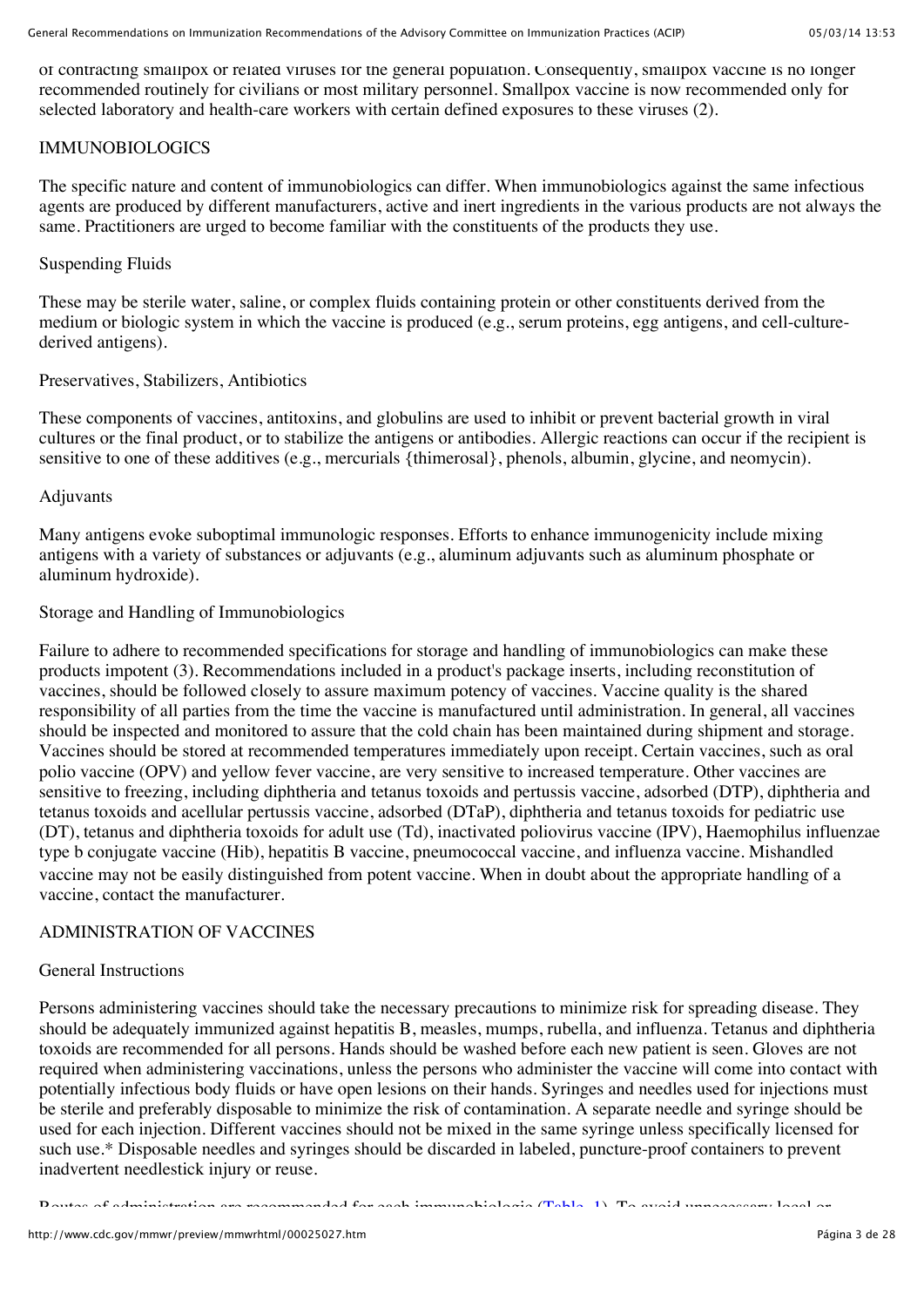Routes of administration are recommended for each immunobiologic [\(Table\\_1\)](http://www.cdc.gov/mmwr/preview/mmwrhtml/00025027.htm#00000348.htm). To avoid unnecessary local or systemic effects and to ensure optimal efficacy, the practitioner should not deviate from the recommended routes. Injectable immunobiologics should be administered where there is little likelihood of local, neural, vascular, or tissue injury. In general, vaccines containing adjuvants should be injected into the muscle mass; when administered subcutaneously or intradermally they can cause local irritation, induration, skin discoloration, inflammation, and granuloma formation. Before the vaccine is expelled into the body, the needle should be inserted into the injection site and the syringe plunger should be pulled back -- if blood appears in the needle hub, the needle should be withdrawn and a new site selected. The process should be repeated until no blood appears.

#### Subcutaneous Injections

Subcutaneous injections are usually administered into the thigh of infants and in the deltoid area of older children and adults. A 5/8- to 3/4-inch, 23- to 25-gauge needle should be inserted into the tissues below the dermal layer of the skin.

#### Intramuscular Injections

The preferred sites for intramuscular injections are the anterolateral aspect of the upper thigh and the deltoid muscle of the upper arm. The buttock should not be used routinely for active vaccination of infants, children, or adults because of the potential risk of injury to the sciatic nerve (5). In addition, injection into the buttock has been associated with decreased immunogenicity of hepatitis B and rabies vaccines in adults, presumably because of inadvertent subcutaneous injection or injection into deep fat tissue (6). If the buttock is used for passive immunization when large volumes are to be injected or multiple doses are necessary (e.g., large doses of immune globulin  $\{IG\}$ ), the central region should be avoided; only the upper, outer quadrant should be used, and the needle should be directed anteriorly (i.e., not inferiorly or perpendicular to the skin) to minimize the possibility of involvement with the sciatic nerve (7).

For all intramuscular injections, the needle should be long enough to reach the muscle mass and prevent vaccine from seeping into subcutaneous tissue, but not so long as to endanger underlying neurovascular structures or bone. Vaccinators should be familiar with the structural anatomy of the area into which they are injecting vaccine. An individual decision on needle size and site of injection must be made for each person based on age, the volume of the material to be administered, the size of the muscle, and the depth below the muscle surface into which the material is to be injected.

Infants ( less than 12 months of age). Among most infants, the anterolateral aspect of the thigh provides the largest muscle mass and is therefore the recommended site. However, the deltoid can also be used with the thigh; for example, when multiple vaccines must be administered at the same visit. In most cases, a 7/8- to 1-inch, 22- to 25 gauge needle is sufficient to penetrate muscle in the thigh of a 4-month-old infant. The free hand should bunch the muscle, and the needle should be directed inferiorly along the long axis of the leg at an angle appropriate to reach the muscle while avoiding nearby neurovascular structures and bone.

Toddlers and Older Children. The deltoid may be used if the muscle mass is adequate. The needle size can range from 22 to 25 gauge and from 5/8 to 1/4 inches, based on the size of the muscle. As with infants, the anterolateral thigh may be used, but the needle should be longer -- generally ranging from 7/8 to 1/4 inches.

Adults. The deltoid is recommended for routine intramuscular vaccination among adults, particularly for hepatitis B vaccine. The suggested needle size is 1 to 1/2 inches and 20 to 25 gauge.

#### Intradermal Injections

Intradermal injections are generally administered on the volar surface of the forearm, except for human diploid cell rabies vaccine (HDCV) for which reactions are less severe when administered in the deltoid area. With the bevel facing upwards, a 3/8- to 3/4-inch, 25- or 27-gauge needle can be inserted into the epidermis at an angle parallel to the long axis of the forearm. The needle should be inserted so the entire bevel penetrates the skin and the injected solution raises a small bleb. Because of the small amounts of antigen used in intradermal injections, care must be taken not to inject the vaccine subcutaneously because it can result in a suboptimal immunologic response.

#### Multiple Vaccinations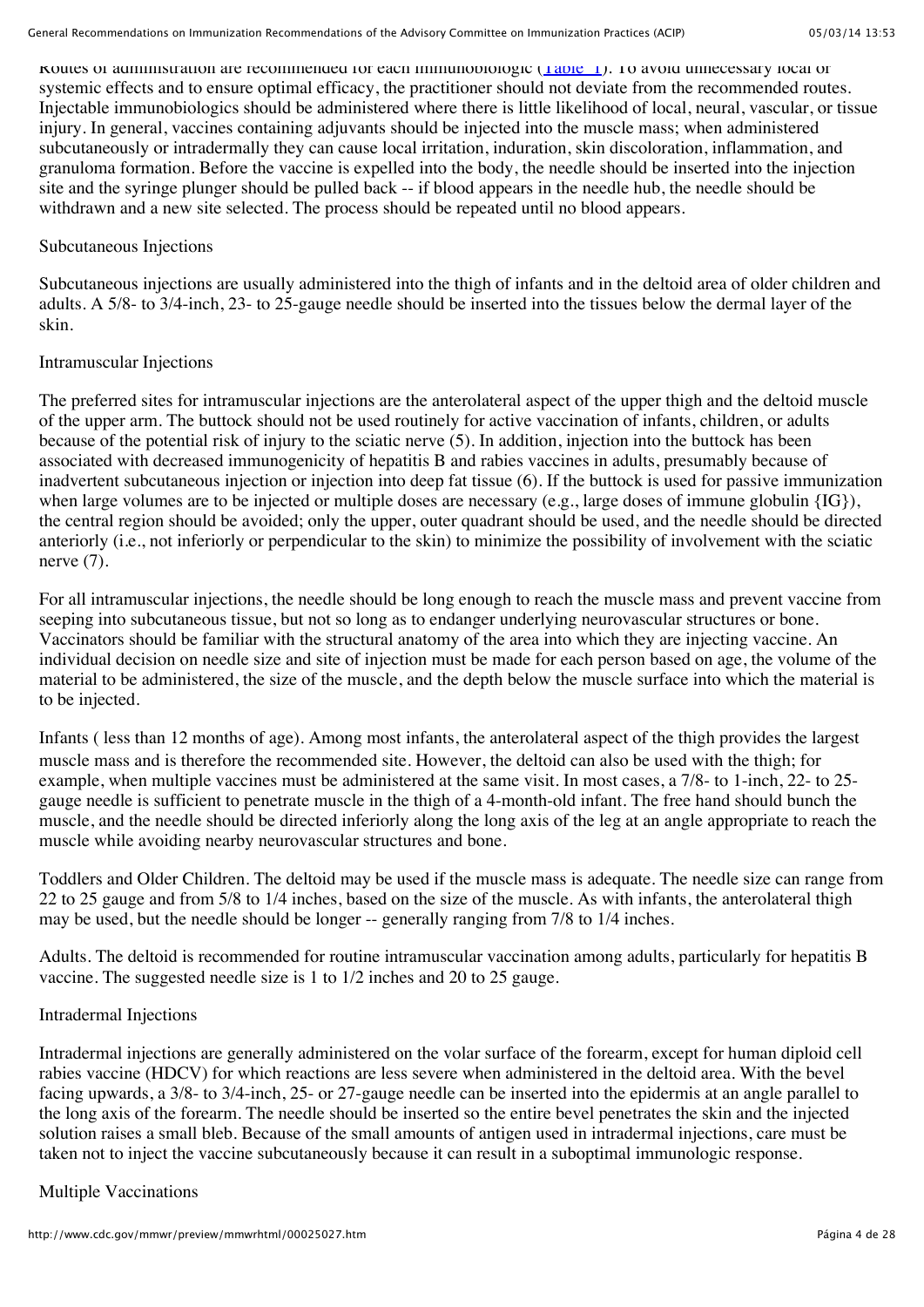If more than one vaccine preparation is administered or if vaccine and an immune globulin preparation are administered simultaneously, it is preferable to administer each at a different anatomic site. It is also preferable to avoid administering two intramuscular injections in the same limb, especially if DTP is one of the products administered. However, if more than one injection must be administered in a single limb, the thigh is usually the preferred site because of the greater muscle mass; the injections should be sufficiently separated (i.e., 1-2 inches apart) so that any local reactions are unlikely to overlap (8,9).

#### Jet Injectors

Jet injectors that use the same nozzle tip to vaccinate more than one person (multiple-use nozzle jet injectors) have been used worldwide since 1952 to administer vaccines when many persons must be vaccinated with the same vaccine within a short time period. These jet injectors have been generally considered safe and effective for delivering vaccine if used properly by trained personnel; the safety and efficacy of vaccine administered by these jet injectors are considered comparable to vaccine administered by needle and syringe.

The multiple-use nozzle jet injector most widely used in the United States (Ped-o-Jet) has never been implicated in transmission of bloodborne diseases. However, the report of an outbreak of hepatitis B virus (HBV) transmission following use of one type of multiple-use nozzle jet injector in a weight loss clinic and laboratory studies in which blood contamination of jet injectors has been simulated have caused concern that the use of multiple-use nozzle jet injectors may pose a potential hazard of bloodborne-disease transmission to vaccine recipients (10). This potential risk for disease transmission would exist if the jet injector nozzle became contaminated with blood during an injection and was not properly cleaned and disinfected before subsequent injections. The potential risk of bloodborne-disease transmission would be greater when vaccinating persons at increased risk for bloodborne diseases such as HBV or human immunodeficiency virus (HIV) infection because of behavioral or other risk factors (11,12).

Multiple-use nozzle jet injectors can be used in certain situations in which large numbers of persons must be rapidly vaccinated with the same vaccine, the use of needles and syringes is not practical, and state and/or local health authorities judge that the public health benefit from the use of the jet injector outweighs the small potential risk of bloodborne-disease transmission. This potential risk can be minimized by training health-care workers before the vaccine campaign on the proper use of jet injectors and by changing the injector tip or removing the jet injector from use if there is evidence of contamination with blood or other body fluid. In addition, mathematical and animal models suggest that the potential risk for bloodborne-disease transmission can be substantially reduced by swabbing the stationary injector tip with alcohol or acetone after each injection. It is advisable to consult sources experienced in the use of jet injectors (e.g., state or local health departments) before beginning a vaccination program in which these injectors will be used. Manufacturer's directions for use and maintenance of the jet injector devices should be followed closely.

Newer models of jet injectors that employ single-use disposable nozzle tips should not pose a potential risk of bloodborne disease transmission if used appropriately.

#### Regurgitated Oral Vaccine

Infants may sometimes fail to swallow oral preparations (e.g., oral poliovirus vaccine {OPV}) after administration. If, in the judgment of the person administering the vaccine, a substantial amount of vaccine is spit out, regurgitated, or vomited shortly after administration (i.e., within 5-10 minutes), another dose can be administered at the same visit. If this repeat dose is not retained, neither dose should be counted, and the vaccine should be re-administered at the next visit.

#### Non-Standard Vaccination Practices

The recommendations on route, site, and dosages of immunobiologics are derived from theoretical considerations, experimental trials, and clinical experience. The Advisory Committee on Immunization Practices (ACIP) strongly discourages any variations from the recommended route, site, volume, or number of doses of any vaccine.

Varying from the recommended route and site can result in a) inadequate protection (e.g., when hepatitis B vaccine is administered in the gluteal area rather than the deltoid muscle or when vaccines are administered intradermally rather than intramuscularly) and b) increased risk for reactions (e.g., when DTP is administered subcutaneously rather than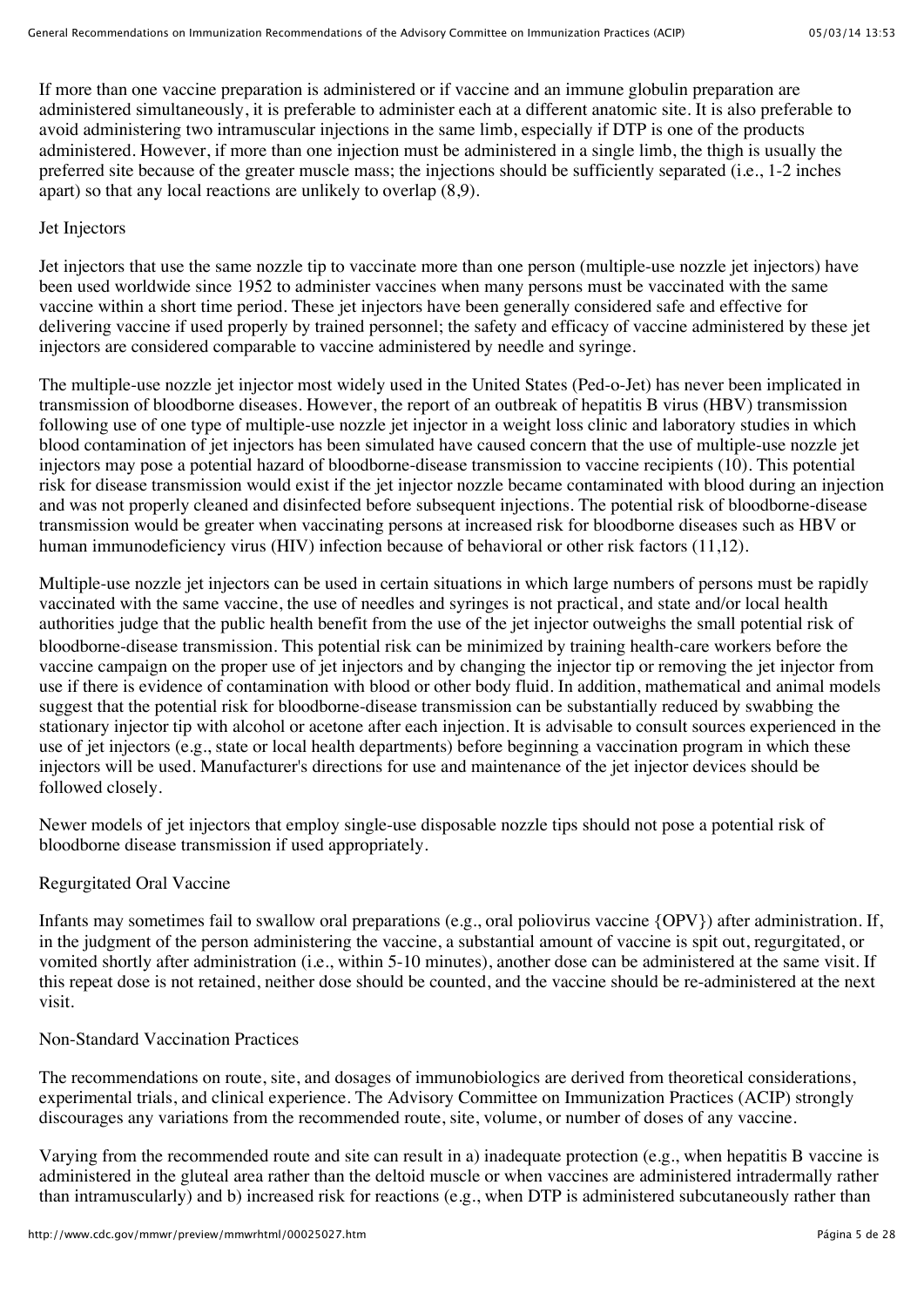intramuscularly). Administration of volumes smaller than those recommended, such as split doses, can result in inadequate protection. Use of larger than the recommended dose can be hazardous because of excessive local or systemic concentrations of antigens or other vaccine constituents. The use of multiple reduced doses that together equal a full immunizing dose or the use of smaller divided doses is not endorsed or recommended. The serologic response, clinical efficacy, and frequency and severity of adverse reactions with such schedules have not been adequately studied. Any vaccination using less than the standard dose or a nonstandard route or site of administration should not be counted, and the person should be revaccinated according to age. If a medically documented concern exists that revaccination may result in an increased risk of adverse effects because of repeated prior exposure from nonstandard vaccinations, immunity to most relevant antigens can be tested serologically to assess the need for revaccination.

#### AGE AT WHICH IMMUNOBIOLOGICS ARE ADMINISTERED

Recommendations for the age at which vaccines are administered (Table 3, Table 4, and Table 5) are influenced by several factors: age-specific risks of disease, age-specific risks of compli- cations, ability of persons of a given age to respond to the vaccine(s), and potential interference with the immune response by passively transferred maternal antibody. In general, vaccines are recommended for the youngest age group at risk for developing the disease whose members are known to develop an adequate antibody response to vaccination.

### SPACING OF IMMUNOBIOLOGICS

#### Interval Between Multiple Doses of Same Antigen

Some products require administration of more than one dose for development of an adequate antibody response. In addition, some products require periodic reinforcement or booster doses to maintain protection. In recommending the ages and intervals for multiple doses, the ACIP considers risks from disease and the need to induce or maintain satisfactory protection (Table  $3$ , Table  $4$ , and Table  $5$ ).

Longer-than-recommended intervals between doses do not reduce final antibody concentrations. Therefore, an interruption in the immunization schedule does not require reinstitution of the entire series of an immunobiologic or the addition of extra doses. However, administering doses of a vaccine or toxoid at less than the recommended minimum intervals may decrease the antibody response and therefore should be avoided. Doses administered at less than the recommended minimum intervals should not be considered part of a primary series.

Some vaccines produce increased rates of local or systemic reactions in certain recipients when administered too frequently (e.g., adult Td, pediatric DT, tetanus toxoid, and rabies vaccines). Such reactions are thought to result from the formation of antigen-antibody complexes. Good recordkeeping, maintaining careful patient histories, and adherence to recommended schedules can decrease the incidence of such reactions without sacrificing immunity.

#### Simultaneous Administration

Experimental evidence and extensive clinical experience have strengthened the scientific basis for administering certain vaccines simultaneously (13-16). Many of the commonly used vaccines can safely and effectively be administered simultaneously (i.e., on the same day, not at the same anatomic site). Simultaneous administration is important in certain situations, including a) imminent exposure to several infectious diseases, b) preparation for foreign travel, and c) uncertainty that the person will return for further doses of vaccine.

#### Killed vaccines

In general, inactivated vaccines can be administered simultaneously at separate sites. However, when vaccines commonly associated with local or systemic reactions (e.g., cholera, parenteral typhoid, and plague) are administered simultaneously, the reactions might be accentuated. When feasible, it is preferable to administer these vaccines on separate occasions.

#### Live vaccines

The simultaneous administration of the most widely used live and inactivated vaccines has not resulted in impaired antibody responses or increased rates of adverse reactions. Administration of combined measles-mumps-rubella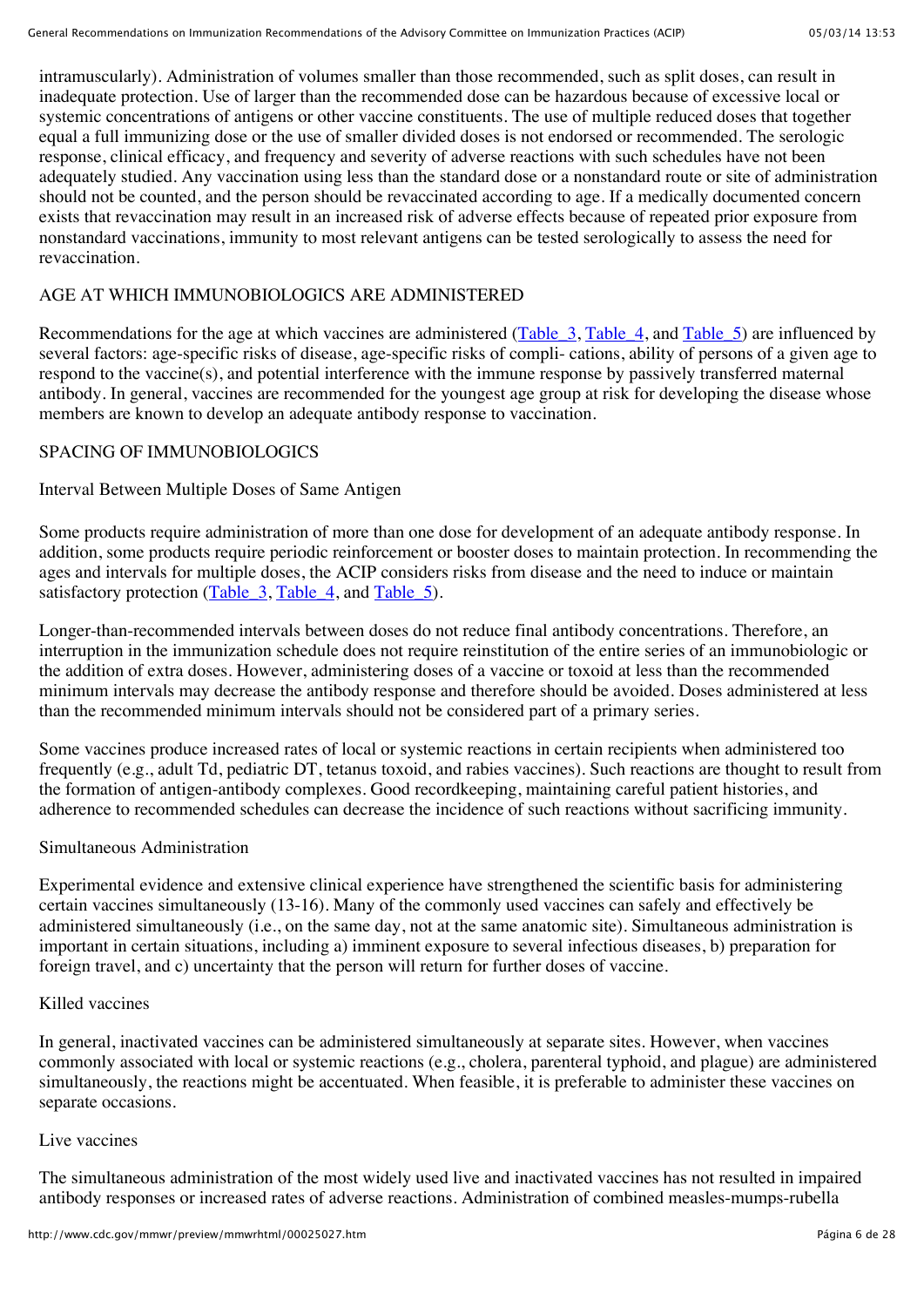antibody responses or increased rates of adverse reactions. Administration of combined measles-mumps-rubella (MMR) vaccine yields results similar to administration of individual measles, mumps, and rubella vaccines at different sites. Therefore, there is no medical basis for administering these vaccines separately for routine vaccination instead of the preferred MMR combined vaccine.

Concern has been raised that oral live attenuated typhoid  $(Tv21a)$  vaccine theoretically might interfere with the immune response to OPV when OPV is administered simultaneously or soon after live oral typhoid vaccine (17). However, no published data exist to support this theory. Therefore, if OPV and oral live typhoid vaccine are needed at the same time (e.g., when international travel is undertaken on short notice), both vaccines may be administered simultaneously or at any interval before or after each other.

#### Routine childhood vaccines

Simultaneous administration of all indicated vaccines is important in childhood vaccination programs because it increases the probability that a child will be fully immunized at the appropriate age. During a recent measles outbreak, one study indicated that about one third of measles cases among unvaccinated preschool children could have been prevented if MMR had been administered at the same time another vaccine had been received (18).

The simultaneous administration of routine childhood vaccines does not interfere with the immune response to these vaccines. When administered at the same time and at separate sites, DTP, OPV, and MMR have produced seroconversion rates and rates of side effects similar to those observed when the vaccines are administered separately (13). Simultaneous vaccination of infants with DTP, OPV (or IPV), and either Hib vaccine or hepatitis B vaccine has resulted in acceptable response to all antigens (14-16). Routine simultaneous administration of DTP (or DTaP), OPV (or IPV), Hib vaccine, MMR, and hepatitis B vaccine is encouraged for children who are the recommended age to receive these vaccines and for whom no specific contraindications exist at the time of the visit, unless, in the judgment of the provider, complete vaccination of the child will not be compromised by administering different vaccines at different visits. Simultaneous administration is particularly important if the child might not return for subsequent vaccinations. Administration of MMR and Hib vaccine at 12-15 months of age, followed by DTP (or DTaP, if indicated) at age 18 months remains an acceptable alternative for children with caregivers known to be compliant with other health-care recommendations and who are likely to return for future visits; hepatitis B vaccine can be administered at either of these two visits. DTaP may be used instead of DTP only for the fourth and fifth dose for children 15 months of age through 6 years (i.e., before the seventh birthday). Individual vaccines should not be mixed in the same syringe unless they are licensed for mixing by the U.S. Food and Drug Administration (FDA).\*

#### Other vaccines

The simultaneous administration of pneumococcal polysaccharide vaccine and whole-virus influenza vaccine elicits a satisfactory antibody response without increasing the incidence or severity of adverse reactions in adults (19). Simultaneous administration of pneumococcal vaccine and split-virus influenza vaccine can be expected to yield satisfactory results in both children and adults.

Hepatitis B vaccine administered with yellow fever vaccine is as safe and efficacious as when these vaccines are administered separately (20). Measles and yellow fever vaccines have been administered together safely and with full efficacy of each of the components (21).

The antibody response of yellow fever and cholera vaccines is decreased if administered simultaneously or within a short time of each other. If possible, yellow fever and cholera vaccinations should be separated by at least 3 weeks. If time constraints exist and both vaccines are necessary, the injections can be administered simultaneously or within a 3-week period with the understanding that antibody response may not be optimal. Yellow fever vaccine is required by many countries and is highly effective in protecting against a disease with substantial mortality and for which no therapy exists. The currently used cholera vaccine provides limited protection of brief duration; few indications exist for its use.

#### Antimalarials and vaccination

The antimalarial mefloquine (Lariam ) could potentially affect the immune response to oral live attenuated typhoid (Ty21a) vaccine if both are taken simultaneously (17,22,23). To minimize this effect, it may be prudent to administer Ty21a typhoid vaccine at least 24 hours before or after a dose of mefloquine. Because chloroquine phosphate (and possibly other structurally related antimalarials such as mefloquine) may interfere with the antibody response to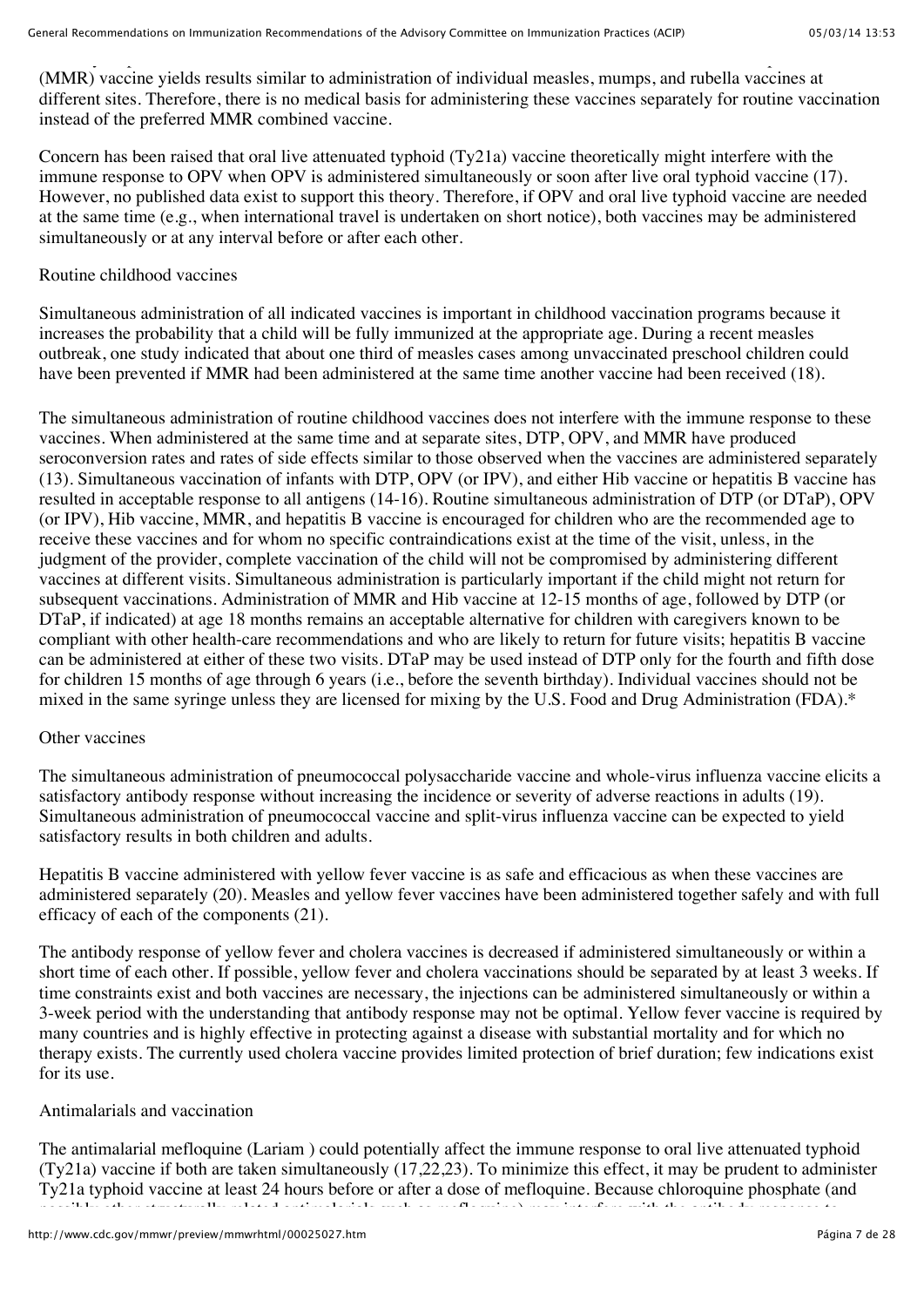possibly other structurally related antimalarials such as mefloquine) may interfere with the antibody response to HDCV when HDCV is administered by the intradermal dose/route, HDCV should not be administered by the intradermal dose/route when chloroquine, mefloquine, or other structurally related antimalarials are used (24-26).

#### Nonsimultaneous Administration

Inactivated vaccines generally do not interfere with the immune response to other inactivated vaccines or to live vaccines except in certain instances (e.g., yellow fever and cholera vaccines). In general, an inactivated vaccine can be administered either simultaneously or at any time before or after a different inactivated vaccine or live vaccine. However, limited data have indicated that prior or concurrent administration of DTP vaccine may enhance anti-PRP antibody response following vaccination with certain Haemophilus influenzae type b conjugate vaccines (i.e., PRP-T,

PRP-D, and HbOC) (27-29). For infants, the immunogenicity of PRP-OMP appears to be unaffected by the absence of prior or concurrent DTP vaccination (28,30).

Theoretically, the immune response to one live-virus vaccine might be impaired if administered within 30 days of another live-virus vaccine; however no evidence exists for currently available vaccines to support this concern (31). Whenever possible, live-virus vaccines administered on different days should be administered at least 30 days apart [\(Table\\_6\)](http://www.cdc.gov/mmwr/preview/mmwrhtml/00025027.htm#00000353.htm). However, OPV and MMR vaccines can be administered at any time before, with, or after each other, if indicated. Live-virus vaccines can interfere with the response to a tuberculin test (32-34). Tuberculin testing, if otherwise indicated, can be done either on the same day that live-virus vaccines are administered or 4-6 weeks later.

#### Immune Globulin

#### Live vaccines

OPV and yellow fever vaccines can be administered at any time before, with, or after the administration of immune globulin or specific immune globulins (e.g., hepatitis B immune globulin {HBIG} and rabies immune globulin {RIG}) [\(Table\\_7](http://www.cdc.gov/mmwr/preview/mmwrhtml/00025027.htm#00000354.htm)) (35). The concurrent administration of immune globulin should not interfere with the immune response to oral Ty21a typhoid vaccine.

Previous recommendations, based on data from persons who received low doses of immune globulin, have stated that MMR and its individual component vaccines can be administered as early as 6 weeks to 3 months after administration of immune globulin (1,36). However, recent evidence suggests that high doses of immune globulin can inhibit the immune response to measles vaccine for more than 3 months (37,38 ). Administration of immune globulin can also inhibit the response to rubella vaccine (37). The effect of immune globulin preparations on the response to mumps and varicella vaccines is unknown, but commercial immune globulin preparations contain antibodies to these viruses.

Blood (e.g., whole blood, packed red blood cells, and plasma) and other antibody-containing blood products (e.g., immune globulin; specific immune globulins; and immune globulin, intravenous {IGIV}) can diminish the immune response to MMR or its individual component vaccines. Therefore, after an immune globulin preparation is received, these vaccines should not be administered before the recommended interval (Table  $\overline{7}$  and Table  $\overline{8}$ ). However, the postpartum vaccination of rubella-susceptible women with rubella or MMR vaccine should not be delayed because anti-Rho(D) IG (human) or any other blood product was received during the last trimester of pregnancy or at delivery. These women should be vaccinated immediately after delivery and, if possible, tested at least 3 months later to ensure immunity to rubella and, if necessary, to measles.

If administration of an immune globulin preparation becomes necessary because of imminent exposure to disease, MMR or its component vaccines can be admin- istered simultaneously with the immune globulin preparation, although vaccine- induced immunity might be compromised. The vaccine should be administered at a site remote from that chosen for the immune globulin inoculation. Unless serologic testing indicates that specific antibodies have been produced, vaccination should be repeated after the recommended interval (Table 7 and Table 8).

If administration of an immune globulin preparation becomes necessary after MMR or its individual component vaccines have been administered, interference can occur. Usually, vaccine virus replication and stimulation of immunity will occur 1-2 weeks after vaccination. Thus, if the interval between administration of any of these vaccines and subsequent administration of an immune globulin preparation is less than 14 days, vaccination should be repeated after the recommended interval ( $Table 7$  and  $Table 8$ ), unless serologic testing indicates that antibodies were

produced.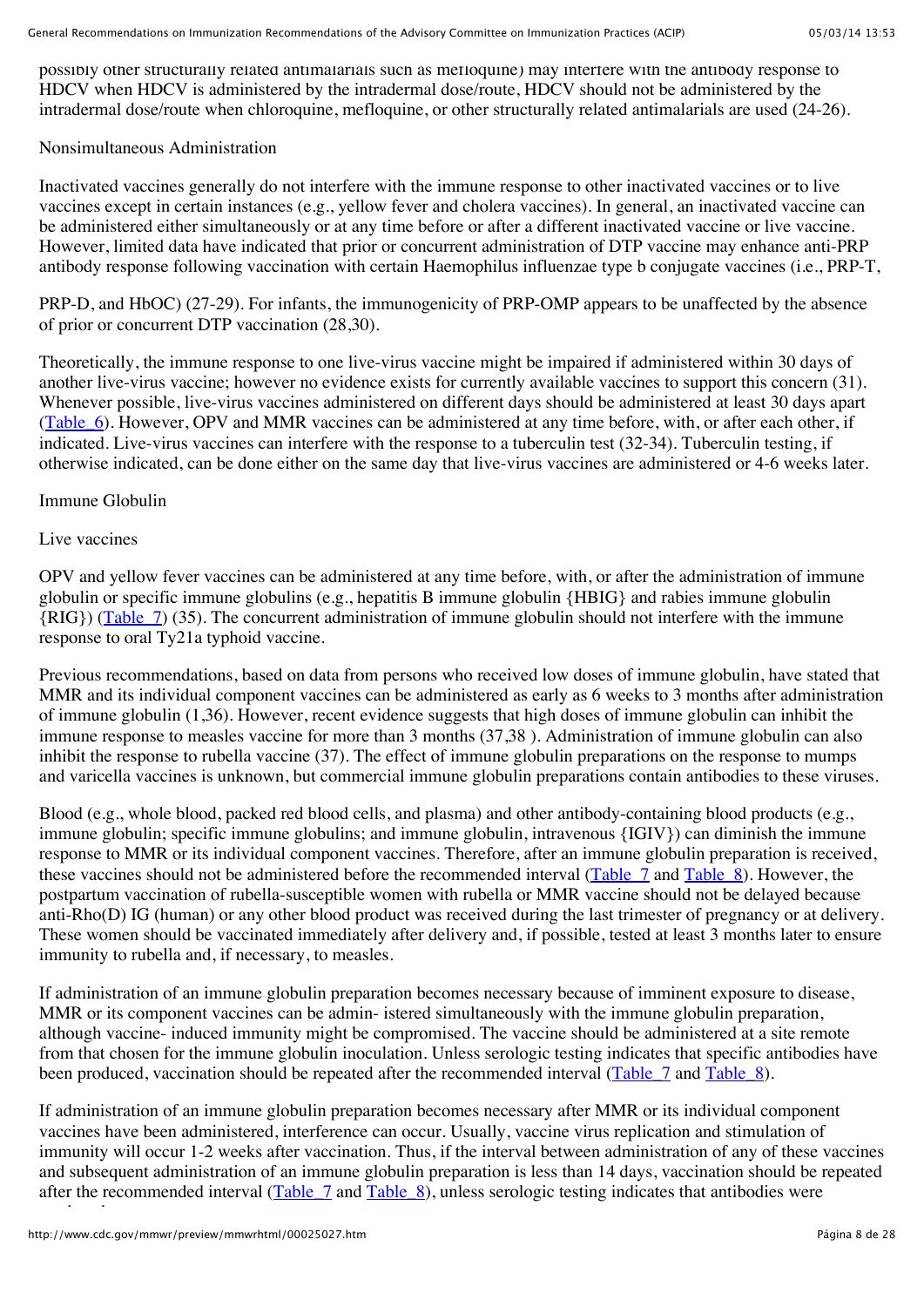produced.

Killed vaccines

Immune globulin preparations interact less with inactivated vaccines and toxoids than with live vaccines (39). Therefore, administration of inactivated vaccines and toxoids either simultaneously with or at any interval before or after receipt of immune globulins should not substantially impair the development of a protective antibody response. The vaccine or toxoid and immune globulin preparation should be administered at different sites using the standard recommended dose of corresponding vaccine. Increasing the vaccine dose volume or number of vaccinations is not indicated or recommended.

#### Interchangeability of Vaccines from Different Manufacturers

When at least one dose of a hepatitis B vaccine produced by one manufacturer is followed by subsequent doses from a different manufacturer, the immune response has been shown to be comparable with that resulting from a full course of vaccination with a single vaccine (11,40).

Both HDCV and rabies vaccine, adsorbed (RVA) are considered equally efficacious and safe and, when used as licensed and recommended, are considered interchangeable during the vaccine series. RVA should not be used intradermally. The full 1.0-mL dose of either product, administered by intramuscular injection, can be used for both preexposure and postexposure prophylaxis (25).

When administered according to their licensed indications, different diphtheria and tetanus toxoids and pertussis vaccines as single antigens or various combinations, as well as the live and inactivated polio vaccines, also can be used interchangeably. However, published data supporting this recommendation are generally limited (41).

Currently licensed Haemophilus influenzae type b conjugate vaccines have been shown to induce different temporal patterns of immunologic response in infants (42). Limited data suggest that infants who receive sequential doses of different vaccines produce a satisfactory antibody response after a complete primary series (43-45). The primary vaccine series should be completed with the same Hib vaccine, if feasible. However, if different vaccines are administered, a total of three doses of Hib vaccine is considered adequate for the primary series among infants, and any combination of Hib conjugate vaccines licensed for use among infants (i.e., PRP-OMP, PRP-T, HbOC, and combination DTP-Hib vaccines) may be used to complete the primary series. Any of the licensed conjugate vaccines can be used for the recommended booster dose at 12-18 months of age [\(Table\\_3](http://www.cdc.gov/mmwr/preview/mmwrhtml/00025027.htm#00000350.htm) and [Table\\_4\)](http://www.cdc.gov/mmwr/preview/mmwrhtml/00025027.htm#00000351.htm).

## HYPERSENSITIVITY TO VACCINE COMPONENTS

Vaccine components can cause allergic reactions in some recipients. These reactions can be local or systemic and can include mild to severe anaphylaxis or anaphylactic-like responses (e.g., generalized urticaria or hives, wheezing, swelling of the mouth and throat, difficulty breathing, hypotension, and shock). The responsible vaccine components can derive from a) vaccine antigen, b) animal protein, c) antibiotics, d) preservatives, and e) stabilizers.

The most common animal protein allergen is egg protein found in vaccines prepared using embryonated chicken eggs (e.g., influenza and yellow fever vaccines) or chicken embryo cell cultures (e.g., measles and mumps vaccines). Ordinarily, persons who are able to eat eggs or egg products safely can receive these vaccines; persons with histories of anaphylactic or anaphylactic-like allergy to eggs or egg proteins should not. Asking persons if they can eat eggs without adverse effects is a reasonable way to determine who might be at risk for allergic reactions from receiving measles, mumps, yellow fever, and influenza vaccines. Protocols requiring caution have been developed for testing and vaccinating with measles, mumps, and MMR vaccines those persons with anaphylactic reactions to egg ingestion (46-49). A regimen for administering influenza vaccine to children with egg hypersensitivity and severe asthma has also been developed (50). Rubella vaccine is grown in human diploid cell cultures and can safely be administered to persons with histories of severe allergy to eggs or egg proteins.

Some vaccines contain trace amounts of antibiotics (e.g., neomycin) to which patients may be hypersensitive. The information provided in the vaccine package insert should be carefully reviewed before deciding if the uncommon patient with such hypersensitivity should receive the vaccine(s). No currently recommended vaccine contains penicillin or penicillin derivatives.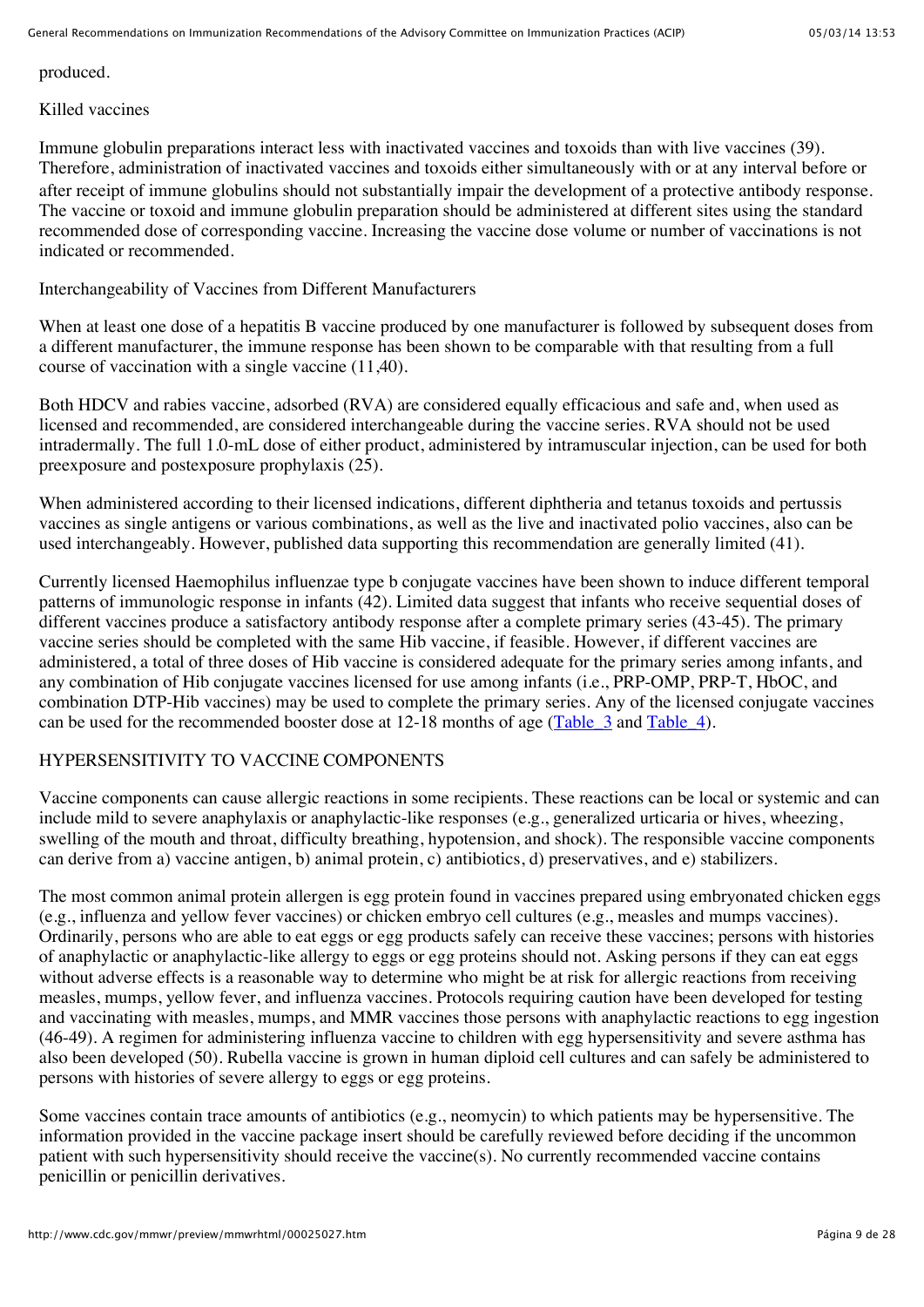MMR and its individual component vaccines contain trace amounts of neomycin. Although the amount present is less than would usually be used for the skin test to determine hypersensitivity, persons who have experienced anaphylactic reactions to neomycin should not receive these vaccines. Most often, neomycin allergy is a contact dermatitis -- a manifestation of a delayed-type (cell-mediated) immune response -- rather than anaphylaxis. A history of delayedtype reactions to neomycin is not a contraindication for these vaccines.

Certain parenteral bacterial vaccines such as cholera, DTP, plague, and typhoid are frequently associated with local or systemic adverse effects, such as redness, soreness, and fever. These reactions are difficult to link with a specific sensitivity to vaccine components and appear to be toxic rather than hypersensitive. Urticarial or anaphylactic reactions in DTP, DT, Td, or tetanus toxoid recipients have been reported rarely. When these reactions are reported, appropriate skin tests can be performed to determine sensitivity to tetanus toxoid before its use is discontinued (51). Alternatively, serologic testing to determine immunity to tetanus can be performed to evaluate the need for a booster dose of tetanus toxoid.

Exposure to vaccines containing the preservative thimerosal (e.g., DTP, DTaP, DT, Td, Hib, hepatitis B, influenza, and Japanese encephalitis) can lead to induction of hypersensitivity. However, most patients do not develop reactions to thimerosal given as a component of vaccines even when patch or intradermal tests for thimerosal indicate hypersensitivity. Hypersensitivity to thimerosal usually consists of local delayed-type hypersensitivity reactions  $(52,53)$ .

#### VACCINATION OF PRETERM INFANTS

Infants born prematurely, regardless of birthweight, should be vaccinated at the same chronological age and according to the same schedule and precautions as full-term infants and children ([Table\\_3](http://www.cdc.gov/mmwr/preview/mmwrhtml/00025027.htm#00000350.htm) and [Table\\_4\)](http://www.cdc.gov/mmwr/preview/mmwrhtml/00025027.htm#00000351.htm). Birthweight and size generally are not factors in deciding whether to postpone routine vaccination of a clinically stable premature infant (54-56). The full recommended dose of each vaccine should be used. Divided or reduced doses are not recommended (57). To prevent the theoretical risk of poliovirus transmission in the hospital, the administration of OPV should be deferred until discharge.

Any premature infant born to a hepatitis B surface antigen (HBsAg)-positive mother should receive immunoprophylaxis with hepatitis B vaccine and HBIG beginning at or shortly after birth. For premature infants of HBsAg-negative mothers, the optimal timing of hepatitis B vaccination has not been determined. Some studies suggest that decreased seroconversion rates might occur in some premature infants with low birthweights (i.e., less than 2000 grams) following administration of hepatitis B vaccine at birth (58). Such low birthweight premature infants of HBsAg-negative mothers should receive the hepatitis B vaccine series, which can be initiated at discharge from the nursery if the infant weighs at least 2000 grams or at 2 months of age along with DTP, OPV, and Hib vaccine.

### BREAST-FEEDING AND VACCINATION

Neither killed nor live vaccines affect the safety of breast-feeding for mothers or infants. Breast-feeding does not adversely affect immunization and is not a contraindication for any vaccine. Breast-fed infants should be vaccinated according to routine recommended schedules (59-61).

Inactivated or killed vaccines do not multiply within the body. Therefore they should pose no special risk for mothers who are breast-feeding or for their infants. Although live vaccines do multiply within the mother's body, most have not been demonstrated to be excreted in breast milk. Although rubella vaccine virus may be transmitted in breast milk, the virus usually does not infect the infant, and if it does, the infection is well tolerated. There is no contraindication for vaccinating breast- feeding mothers with yellow fever vaccine. Breast-feeding mothers can receive OPV without any interruption in the feeding schedule.

### VACCINATION DURING PREGNANCY

Risk from vaccination during pregnancy is largely theoretical. The benefit of vaccination among pregnant women usually outweighs the potential risk when a) the risk for disease exposure is high, b) infection would pose a special risk to the mother or fetus, and c) the vaccine is unlikely to cause harm.

Combined tetanus and diphtheria toxoids are the only immunobiologic agents routinely indicated for susceptible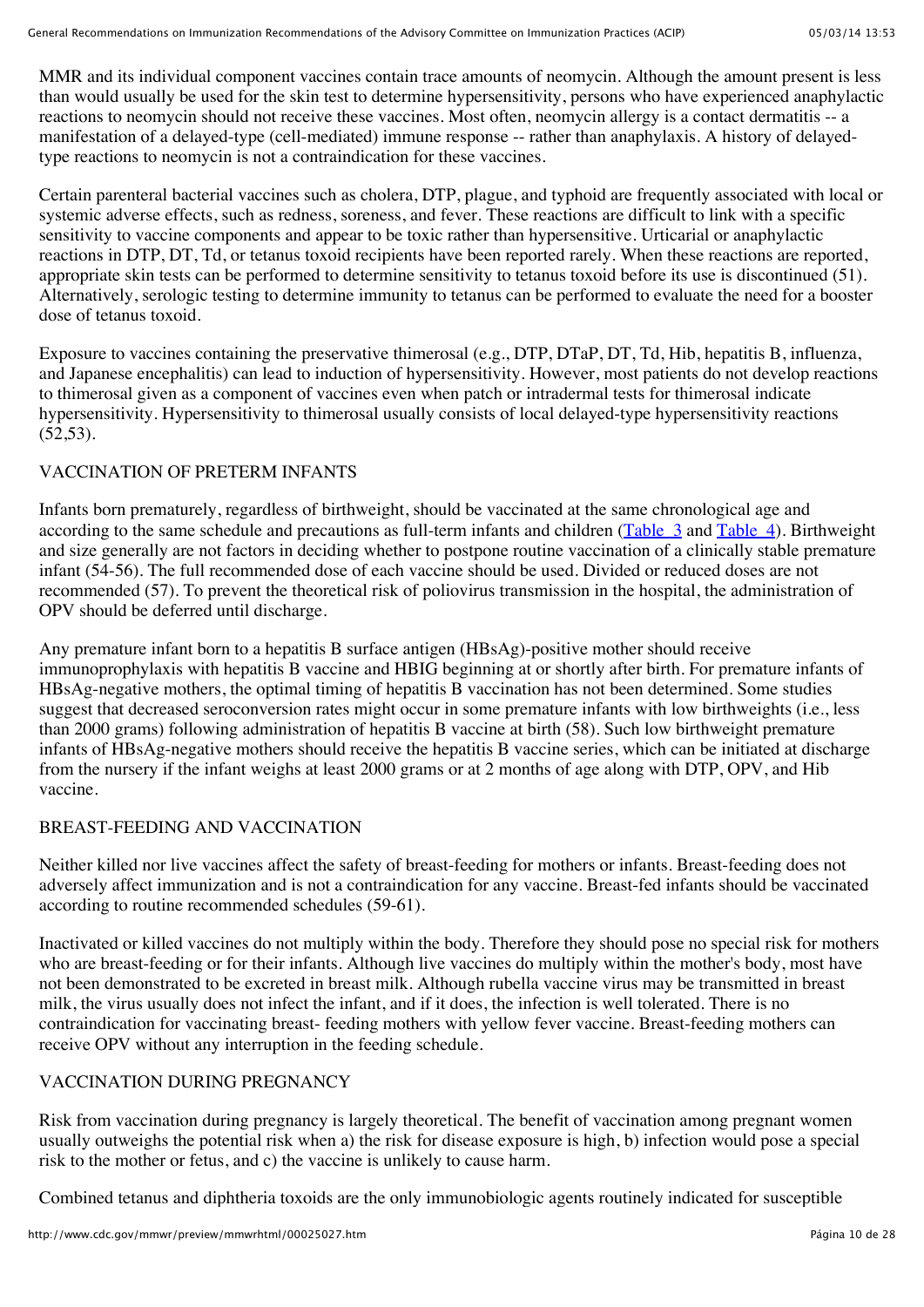Combined tetanus and diphtheria toxoids are the only immunobiologic agents routinely indicated for susceptible pregnant women. Previously vaccinated pregnant women who have not received a Td vaccination within the last 10 years should receive a booster dose. Pregnant women who are unimmunized or only partially immunized against tetanus should complete the primary series. Depending on when a woman seeks prenatal care and the required interval between doses, one or two doses of Td can be administered before delivery. Women for whom the vaccine is indicated but who have not completed the required three-dose series during pregnancy should be followed up after delivery to assure they receive the doses necessary for protection.

There is no convincing evidence of risk from vaccinating pregnant women with other inactivated virus or bacteria vaccines or toxoids. Hepatitis B vaccine is recommended for women at risk for hepatitis B infection, and influenza and pneumococcal vaccines are recommended for women at risk for infection and for complications of influenza and pneumococcal disease.

OPV can be administered to pregnant women who are at substantial risk of imminent exposure to natural infection (62). Although OPV is preferred, IPV may be considered if the complete vaccination series can be administered before the anticipated exposure. Pregnant women who must travel to areas where the risk for yellow fever is high should receive yellow fever vaccine. In these circumstances, the small theoretical risk from vaccination is far outweighed by the risk of yellow fever infection (21,63). Known pregnancy is a contraindication for rubella, measles, and mumps vaccines. Although of theoretical concern, no cases of congenital rubella syndrome or abnormalities attributable to a rubella vaccine virus infection have been observed in infants born to susceptible mothers who received rubella vaccine during pregnancy.

Persons who receive measles, mumps, or rubella vaccines can shed these viruses but generally do not transmit them. These vaccines can be administered safely to the children of pregnant women. Although live polio virus is shed by persons recently vaccinated with OPV (particularly after the first dose), this vaccine can also be administered to the children of pregnant women because experience has not revealed any risk of polio vaccine virus to the fetus.

All pregnant women should be evaluated for immunity to rubella and tested for the presence of HBsAg. Women susceptible to rubella should be vaccinated immediately after delivery. A woman infected with HBV should be followed carefully to assure the infant receives HBIG and begins the hepatitis B vaccine series shortly after birth.

There is no known risk to the fetus from passive immunization of pregnant women with immune globulin preparations. Further information regarding immunization of pregnant women is available in the American College of Obstetricians and Gynecologists Technical Bulletin Number 160, October 1991. This publication is available from the American College of Obstetricians and Gynecologists, Attention: Resource Center, 409 12th Street SW, Washington, DC 20024-2188.

#### ALTERED IMMUNOCOMPETENCE

The ACIP statement on vaccinating immunocompromised persons summarizes recommendations regarding the efficacy, safety, and use of specific vaccines and immune globulin preparations for immunocompromised persons (64). ACIP statements on individual vaccines or immune globulins also contain additional information regarding these issues.

Severe immunosuppression can be the result of congenital immunodeficiency, HIV infection, leukemia, lymphoma, generalized malignancy or therapy with alkylating agents, antimetabolites, radiation, or large amounts of corticosteroids. Severe complications have followed vaccination with live, attenuated virus vaccines and live bacterial vaccines among immunocompromised patients (65-71). In general, these patients should not receive live vaccines except in certain circumstances that are noted below. In addition, OPV should not be administered to any household contact of a severely immunocompromised person. If polio immunization is indicated for immunocompromised patients, their household members, or other close contacts, IPV should be administered. MMR vaccine is not contraindicated in the close contacts of immunocompromised patients. The degree to which a person is immunocompromised should be determined by a physician.

Limited studies of MMR vaccination in HIV-infected patients have not documented serious or unusual adverse events. Because measles may cause severe illness in persons with HIV infection, MMR vaccine is recommended for all asymptomatic HIV-infected persons and should be considered for all symptomatic HIV-infected persons. HIVinfected persons on regular IGIV therapy may not respond to MMR or its individual component vaccines because of the continued presence of passively acquired antibody. However, because of the potential benefit, measles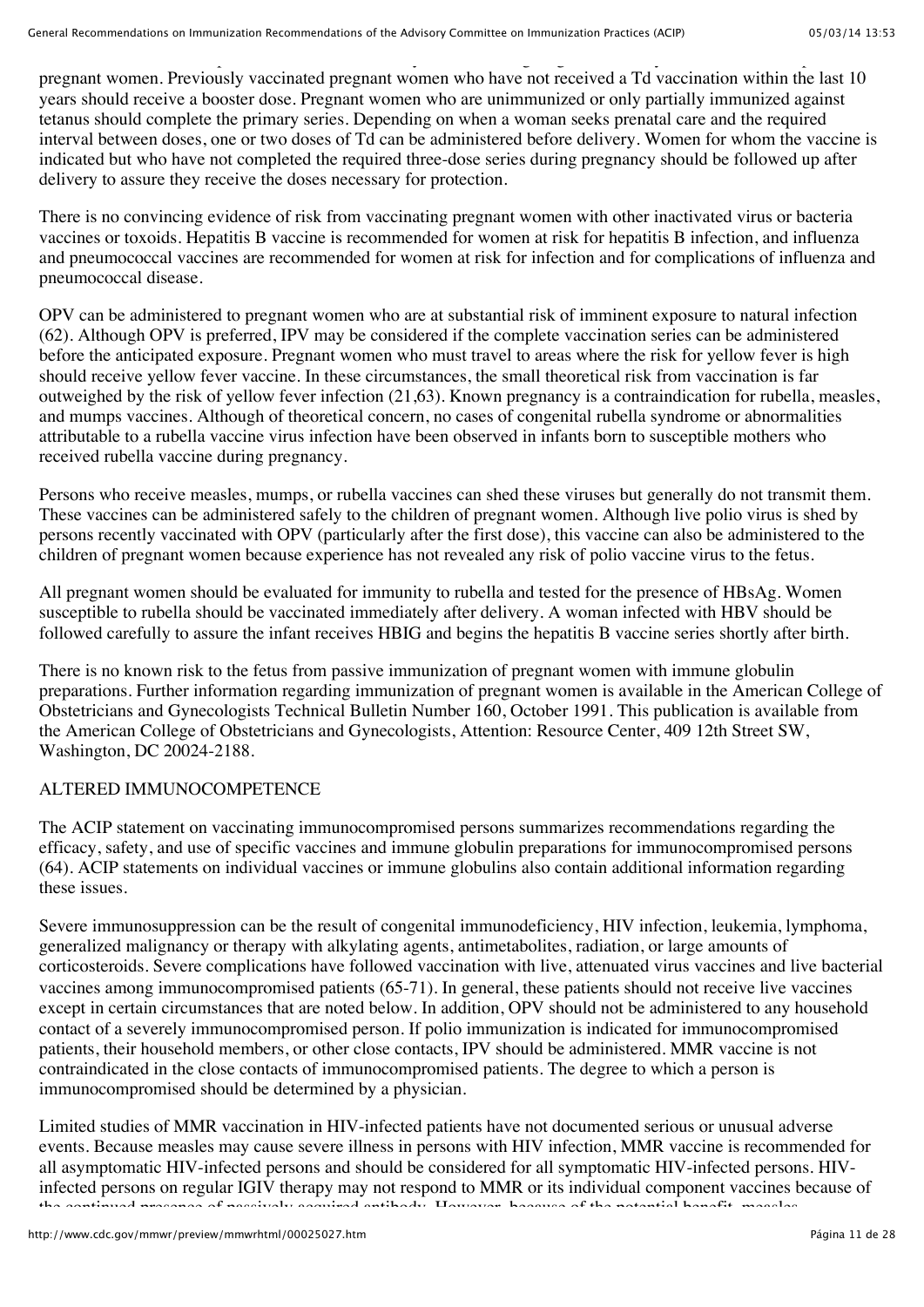the continued presence of passively acquired antibody. However, because of the potential benefit, measles vaccination should be considered approximately 2 weeks before the next monthly dose of IGIV (if not otherwise contraindicated), although an optimal immune response is unlikely to occur. Unless serologic testing indicates that specific antibodies have been produced, vaccination should be repeated (if not otherwise contraindicated) after the recommended interval [\(Table\\_8\)](http://www.cdc.gov/mmwr/preview/mmwrhtml/00025027.htm#00000355.htm).

An additional dose of IGIV should be considered for persons on routine IGIV therapy who are exposed to measles greater than or equal to 3 weeks after administration of a standard dose (100-400 mg/kg) of IGIV.

Killed or inactivated vaccines can be administered to all immunocompromised patients, although response to such vaccines may be suboptimal. All such childhood vaccines are recommended for immunocompromised persons in usual doses and schedules; in addition, certain vaccines such as pneumococcal vaccine or Hib vaccine are recommended specifically for certain groups of immunocompromised patients, including those with functional or anatomic asplenia.

Vaccination during chemotherapy or radiation therapy should be avoided because antibody response is poor. Patients vaccinated while on immunosuppressive therapy or in the 2 weeks before starting therapy should be considered unimmunized and should be revaccinated at least 3 months after therapy is discontinued. Patients with leukemia in remission whose chemotherapy has been terminated for 3 months may receive live-virus vaccines.

The exact amount of systemically absorbed corticosteroids and the duration of administration needed to suppress the immune system of an otherwise healthy child are not well defined. Most experts agree that steroid therapy usually does not contraindicate administration of live virus vaccine when it is short term (i.e., less than 2 weeks); low to moderate dose; long-term, alternate-day treatment with short-acting preparations; maintenance physiologic doses (replacement therapy); or administered topically (skin or eyes), by aerosol, or by intra-articular, bursal, or tendon injection (64). Although of recent theoretical concern, no evidence of increased severe reactions to live vaccines has been reported among persons receiving steroid therapy by aerosol, and such therapy is not in itself a reason to delay vaccination. The immunosuppressive effects of steroid treatment vary, but many clinicians consider a dose equivalent to either 2 mg/kg of body weight or a total of 20 mg per day of prednisone as sufficiently immunosuppressive to raise concern about the safety of vaccination with live virus vaccines (64). Corticosteroids used in greater than physiologic doses also can reduce the immune response to vaccines. Physicians should wait at least 3 months after discontinuation of therapy before administering a live-virus vaccine to patients who have received high systemically absorbed doses of corticosteroids for greater than or equal to 2 weeks.

### VACCINATION OF PERSONS WITH HEMOPHILIA

Persons with bleeding disorders such as hemophilia have an increased risk of acquiring hepatitis B and at least the same risk as the general population of acquiring other vaccine-preventable diseases. However, because of the risk of hematomas, intramuscular injections are often avoided among persons with bleeding disorders by using the subcutaneous or intradermal routes for vaccines that are normally administered by the intramuscular route. Hepatitis

B vaccine administered intramuscularly to 153 hemophiliacs using a 23-gauge needle, followed by steady pressure to the site for 1 to 2 minutes, has resulted in a 4% bruising rate with no patients requiring factor supplementation (72). Whether an antigen that produces more local reactions, such as pertussis, would produce an equally low rate of bruising is unknown.

When hepatitis B or any other intramuscular vaccine is indicated for a patient with a bleeding disorder, it should be administered intramuscularly if, in the opinion of a physician familiar with the patient's bleeding risk, the vaccine can be administered with reasonable safety by this route. If the patient receives antihemophilia or other similar therapy, intramuscular vaccination can be scheduled shortly after such therapy is administered. A fine needle (less than or equal to 23 gauge) can be used for the vaccination and firm pressure applied to the site (without rubbing) for at least 2 minutes. The patient or family should be instructed concerning the risk of hematoma from the injection.

### MISCONCEPTIONS CONCERNING TRUE CONTRAINDICATIONS AND PRECAUTIONS TO VACCINATION

Some health-care providers inappropriately consider certain conditions or circumstances to be true contraindications or precautions to vaccination. This misconception results in missed opportunities to administer needed vaccines. Likewise, providers may fail to understand what constitutes a true contraindication or precaution and may administer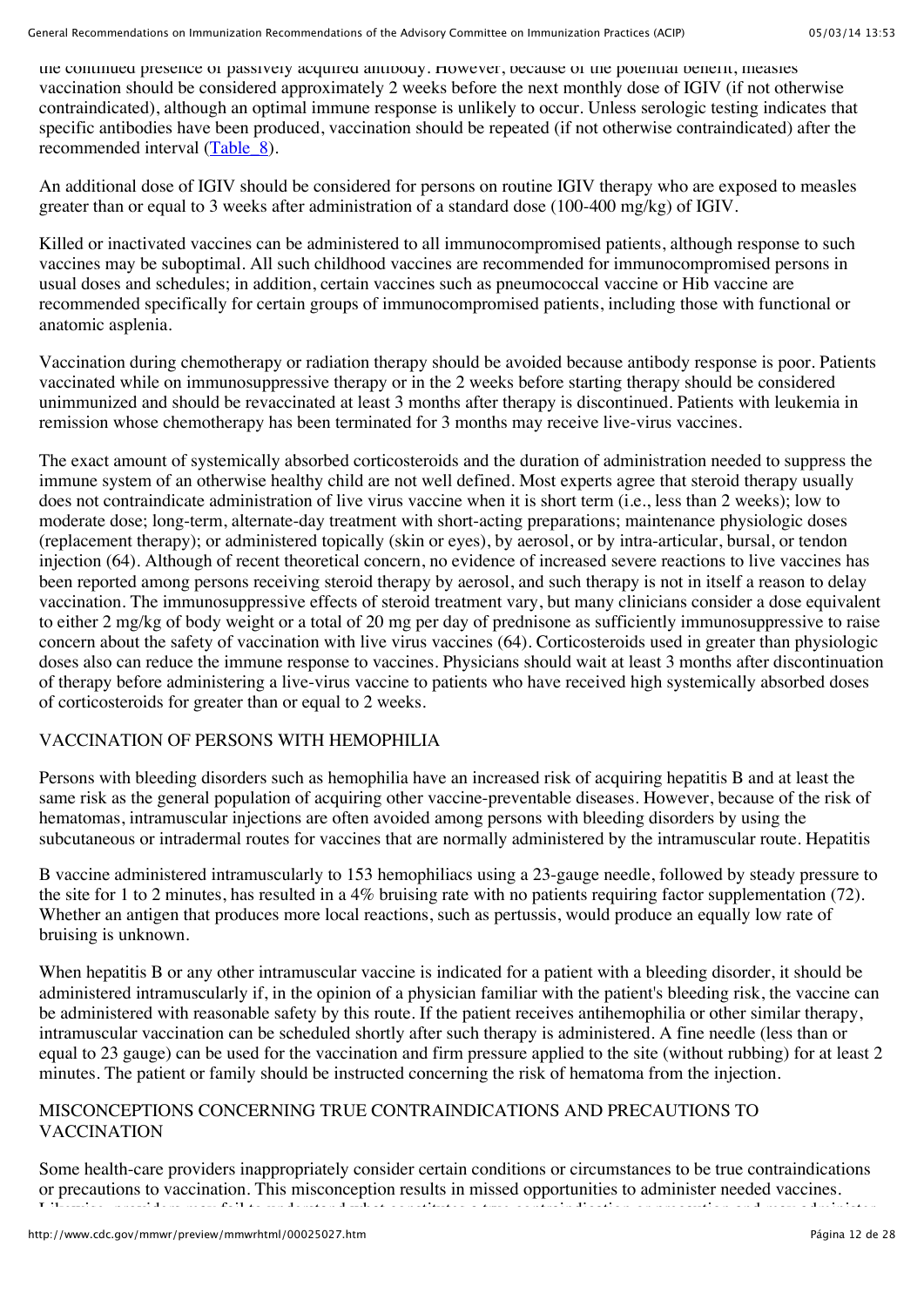Likewise, providers may fail to understand what constitutes a true contraindication or precaution and may administer a vaccine when it should be withheld. This practice can result in an increased risk of an adverse reaction to the vaccine.

Standards for Pediatric Immunization Practice

National standards for pediatric immunization practices have been established and include true contraindications and precautions to vaccination ([Table\\_9\)](http://www.cdc.gov/mmwr/preview/mmwrhtml/00025027.htm#00000356.htm) (73). True contraindications, applicable to all vaccines, include a history of anaphylactic or anaphylactic-like reactions to the vaccine or a vaccine constituent (unless the recipient has been desensitized) and the presence of a moderate or severe illness with or without a fever. Except as noted previously, severely immunocompromised persons should not receive live vaccines. Persons who developed an encephalopathy within 7 days of administration of a previous dose of DTP or DTaP should not receive further doses of DTP or DTaP. Persons infected with HIV, with household contacts infected with HIV, or with known altered immunodeficiency should receive IPV rather than OPV. Because of the theoretical risk to the fetus, women known to be pregnant should not receive MMR.

Certain conditions are considered precautions rather than true contraindications for vaccination. When faced with these conditions, some providers may elect to administer vaccine if they believe that the benefits outweigh the risks for the patient. For example, caution should be exercised in vaccinating a child with DTP who, within 48 hours of receipt of a prior dose of DTP, developed fever greater than or equal to 40.5 C (105 F); had persistent, inconsolable crying for greater than or equal to 3 hours; collapsed or developed a shock-like state; or had a seizure within 3 days of receiving the previous dose of DTP.

Conditions often inappropriately regarded as contraindications to vaccination are also noted [\(Table\\_9\)](http://www.cdc.gov/mmwr/preview/mmwrhtml/00025027.htm#00000356.htm). Among the most important are diarrhea and minor upper- respiratory illnesses with or without fever, mild to moderate local reactions to a previous dose of vaccine, current antimicrobial therapy, and the convalescent phase of an acute illness. Diarrhea is not a contraindication to OPV.

### Febrile Illness

The decision to administer or delay vaccination because of a current or recent febrile illness depends on the severity of symptoms and on the etiology of the disease.

All vaccines can be administered to persons with minor illness such as diarrhea, mild upper-respiratory infection with or without low-grade fever, or other low-grade febrile illness. Studies suggest that failure to vaccinate children with minor illness can seriously impede vaccination efforts (74-76). Among persons whose compliance with medical care cannot be assured, it is particularly important to take every opportunity to provide appropriate vaccinations.

Most studies from developed and developing countries support the safety and efficacy of vaccinating persons who have mild illness (77-79). One large ongoing study in the United States has indicated that more than 97% of children with mild illnesses develop measles antibody after vaccination (80). Only one study has reported a somewhat lower rate of seroconversion (79%) to the measles component of MMR vaccine among children with minor, afebrile upperrespiratory infection (81). Therefore, vaccination should not be delayed because of the presence of mild respiratory illness or other illness with or without fever.

Persons with moderate or severe febrile illness should be vaccinated as soon as they have recovered from the acute phase of the illness. This precaution avoids superimposing adverse effects of the vaccine on the underlying illness or mistakenly attributing a manifestation of the underlying illness to the vaccine.

Routine physical examinations and measuring temperatures are not prerequisites for vaccinating infants and children who appear to be healthy. Asking the parent or guardian if the child is ill and then postponing vaccination for those with moderate to severe illness, or proceeding with vaccination if no contraindications exist, are appropriate procedures in childhood immunization programs.

## REPORTING OF ADVERSE EVENTS FOLLOWING VACCINATION

Modern vaccines are safe and effective. However, some adverse events have been reported following the administration of all vaccines. These events range from frequent, minor, local reactions to extremely rare, severe, systemic illness, such as paralysis associated with OPV. It is often impossible to establish evidence for cause-and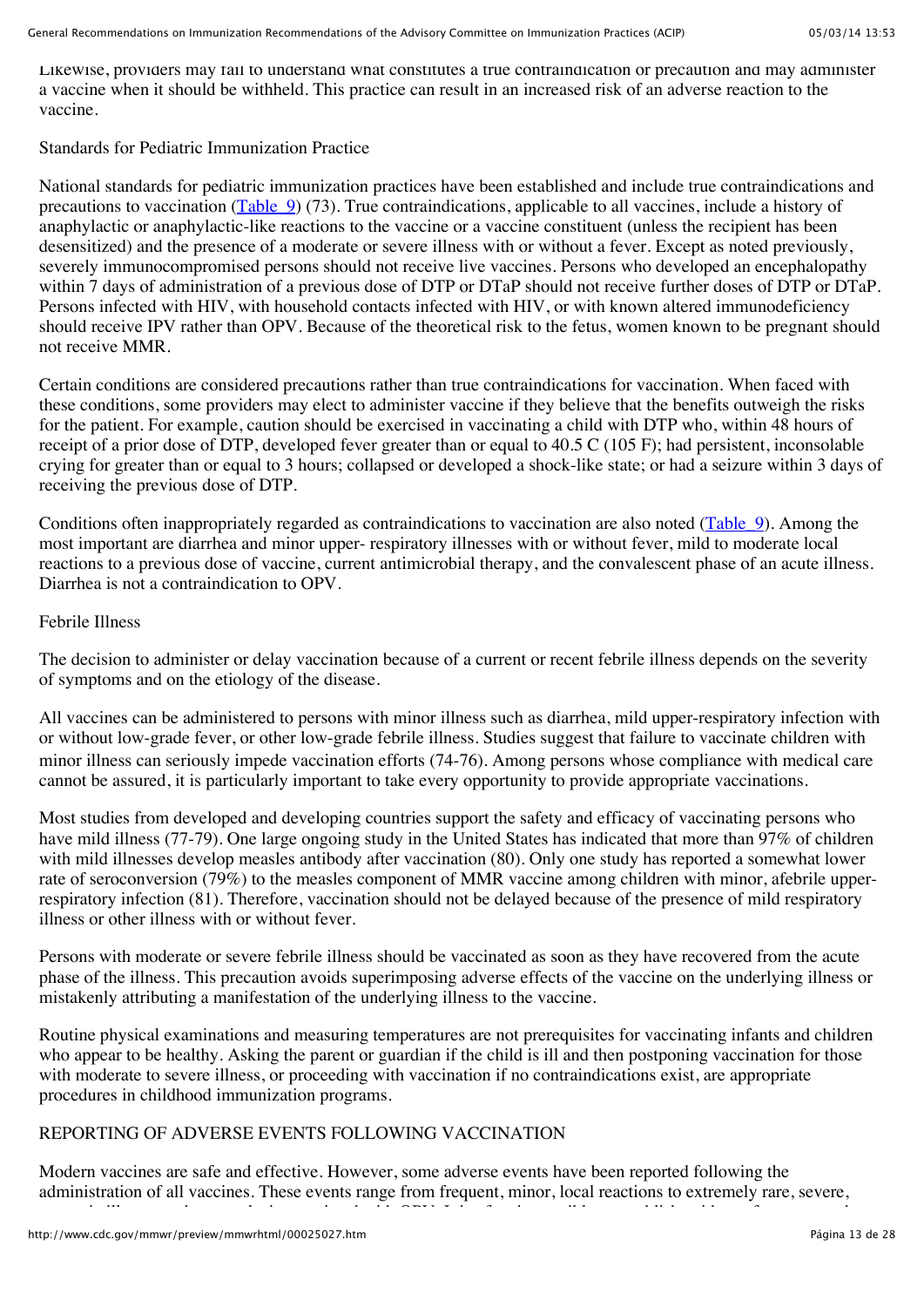systemic illness, such as paralysis associated with OPV. It is often impossible to establish evidence for cause-andeffect relationships on the basis of case reports alone because temporal association alone does not necessarily indicate causation. Unless the syndrome following vaccination is clinically or pathologically distinctive, more detailed epidemiologic studies to compare the incidence rates of the event in vaccinees with the incidence rates among unvaccinated persons may be necessary. Reporting of serious adverse events is extremely important to stimulate studies to confirm a causal association and to study risk factors for adverse events. More complete information on adverse reactions to a specific vaccine may be found in the ACIP recommendations for that vaccine.

Health-care providers are required to report selected events occurring after vaccination to the Vaccine Adverse Events Reporting System (VAERS). Persons other than health-care workers can also report adverse events to VAERS. Adverse events other than those that must be reported or that occur after administration of other vaccines, especially events that are serious or unusual, should also be reported to VAERS regardless of whether the provider thinks they are causally associated. VAERS forms and instructions are available in the FDA Drug Bulletin and the Physicians' Desk Reference, or by calling the 24-hour VAERS information recording at 1-800-822-7967.

#### VACCINE INJURY COMPENSATION

The National Vaccine Injury Compensation Program, established by the National Childhood Vaccine Injury Act of 1986, is a system under which compensation can be paid on behalf of a person who was injured or died as a result of receiving a vaccine. The program, which became effective on October 1, 1988, is intended as an alternative to civil litigation under the traditional tort system in that negligence need not be proven.

The law establishing the program also created a vaccine injury table, which lists the vaccines covered by the program and the injuries, disabilities, illnesses, and conditions (including death) for which compensation may be paid. The table also defines the period of time during which the first symptom or substantial aggravation of the injury must appear. Persons may be compensated for an injury listed in the established table or one that can be demonstrated to result from administration of a listed vaccine. Injuries following administration of vaccines not listed in the legislation authorizing the program are not eligible for compensation through the program. Additional information about the program is available from: National Vaccine Injury Compensation Program Health Resources and Services Administration Parklawn Building, Room 8-05 5600 Fishers Lane Rockville, MD 20857 Telephone: (800) 338-2382 (24-hour recording) Persons wishing to file a claim for vaccine injury should call or write to: U.S. Court of Federal Claims 717 Madison Place, NW Washington, DC 20005 Telephone: (202) 219-9657

#### PATIENT INFORMATION

Parents, guardians, legal representatives, and adolescent and adult patients should be informed about the benefits and risks of vaccine in understandable language. Opportunity for questions and answers should be provided before each vaccination.

#### Vaccine Information Pamphlets

The National Childhood Vaccine Injury Act (NCVIA) requires that vaccine information materials be developed for each vaccine covered by the Act (DTP or component antigens, MMR or component antigens, IPV, and OPV). The resulting Vaccine Information Pamphlets must be used by all public and private providers of vaccines, although private providers may elect to develop their own materials. Such materials must contain the specific, detailed elements required by law. Copies of these pamphlets are available from individual providers and from state health authorities responsible for immunization (82).

#### Important Information Statements

CDC has developed Important Information Statements for the vaccines not covered by the NCVIA. These statements must be used in public health clinics and other settings where federally purchased vaccines are used. Copies can be obtained from state health authorities responsible for immunization. The use of similar statements in the private sector is encouraged.

#### IMMUNIZATION RECORDS

#### Provider Records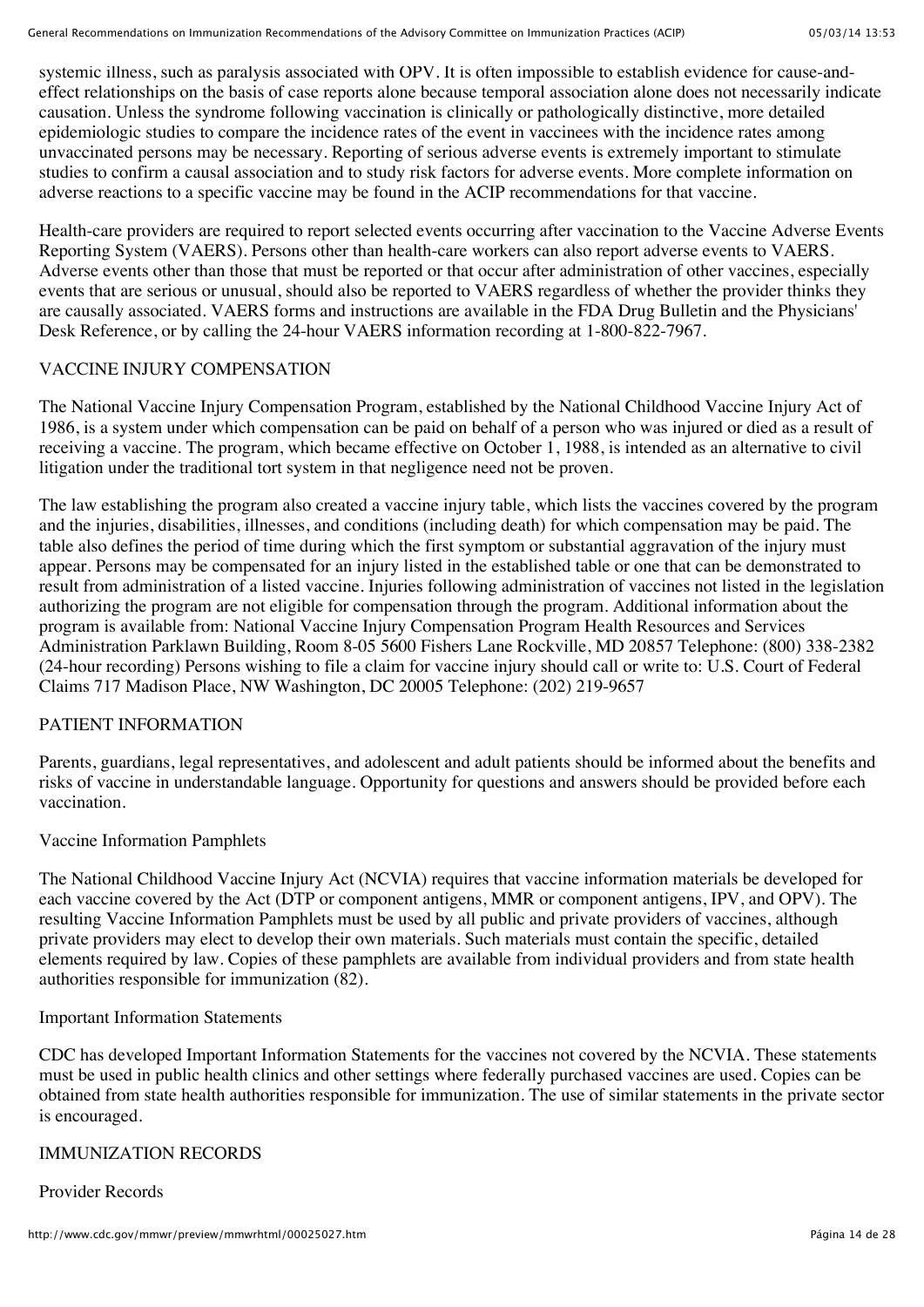Documentation of patient vaccinations helps ensure that persons in need of vaccine receive it and that adequately vaccinated patients are not overimmunized, increasing the risk for hypersensitivity (e.g., tetanus toxoid hypersensitivity). Serologic test results for vaccine-preventable diseases (such as those for rubella screening) as well as documented episodes of adverse events also should be recorded in the permanent medical record of the vaccine recipient.

Health-care providers who administer one or more of the vaccines covered by NVICP are required to ensure that the permanent medical record of the recipient (or a permanent office log or file) states the date the vaccine was administered, the vaccine manufacturer, the vaccine lot number, and the name, address, and title of the person administering the vaccine. The term health-care provider is defined as any licensed health-care professional, organization, or institution, whether private or public (including federal, state, and local departments and agencies), under whose authority a specified vaccine is administered. The ACIP recommends that the above information be kept for all vaccines and not only for those required by the National Vaccine Injury Act.

#### Patient's Personal Record

Official immunization cards have been adopted by every state and the District of Columbia to encourage uniformity of records and to facilitate the assessment of immunization status by schools and child care centers. The records are also important tools in immunization education programs aimed at increasing parental and patient awareness of the need for vaccines. A permanent immunization record card should be established for each newborn infant and maintained by the parent. In many states, these cards are distributed to new mothers before discharge from the hospital. Some states are developing computerized immunization record systems.

#### Persons Without Documentation of Vaccinations

Health-care providers frequently encounter persons who have no adequate documentation of vaccinations. Although vaccinations should not be postponed if records cannot be found, an attempt to locate missing records should be made by contacting previous health-care providers. If records cannot be located, such persons should be considered susceptible and should be started on the age-appropriate immunization schedule (Table 4 and Table 5). The following guidelines are recommended: MMR, OPV (or IPV, if indicated), Hib, hepatitis B, and influenza vaccines can be administered because no adverse effects of repeated vaccination have been demonstrated with these vaccines.

Persons who develop a serious adverse reaction after administration of DTP, DTaP, DT, Td, or tetanus toxoid should be individually assessed before the administration of further doses of these vaccines (see the ACIP recommendations for use of diphtheria, tetanus, and pertussis vaccines) (14,83,84).

Pneumococcal vaccine should be administered, if indicated. In most studies, local reactions in adults after revaccination were similar compared with initial vaccination (see the ACIP recommendations for the use of Pneumococcal Polysaccharide Vaccine for further details) (85).

#### Acceptability of Vaccinations Received Outside the United States

The acceptability of vaccines received in other countries for meeting vaccination requirements in the United States depends on vaccine potency, adequate documentation of receipt of the vaccine, and the vaccination schedule used. Although problems with vaccine potency have occasionally been detected (most notably with tetanus toxoid and OPV), the majority of vaccine used worldwide is from reliable local or international manufacturers. It is reasonable to assume that vaccine received in other countries was of adequate potency.

Thus, the acceptability of vaccinations received outside the United States depends primarily on whether receipt of the vaccine was adequately documented and whether the immunization schedule (i.e., age at vaccination and spacing of vaccine doses) was comparable with that recommended in the United States ([Table\\_3,](http://www.cdc.gov/mmwr/preview/mmwrhtml/00025027.htm#00000350.htm) [Table\\_4,](http://www.cdc.gov/mmwr/preview/mmwrhtml/00025027.htm#00000351.htm) [Table\\_5,](http://www.cdc.gov/mmwr/preview/mmwrhtml/00025027.htm#00000352.htm) and Table 10). The following recommen- dations are derived from current immunization guidelines in the United States. They are based on minimum acceptable standards and may not represent optimal recommended ages and intervals.

Only doses of vaccine with written documentation of the date of receipt should be accepted as valid. Self-reported doses of vaccine without written documentation should not be accepted.

Because childhood vaccination schedules vary in different countries, the age at vaccination and the spacing of doses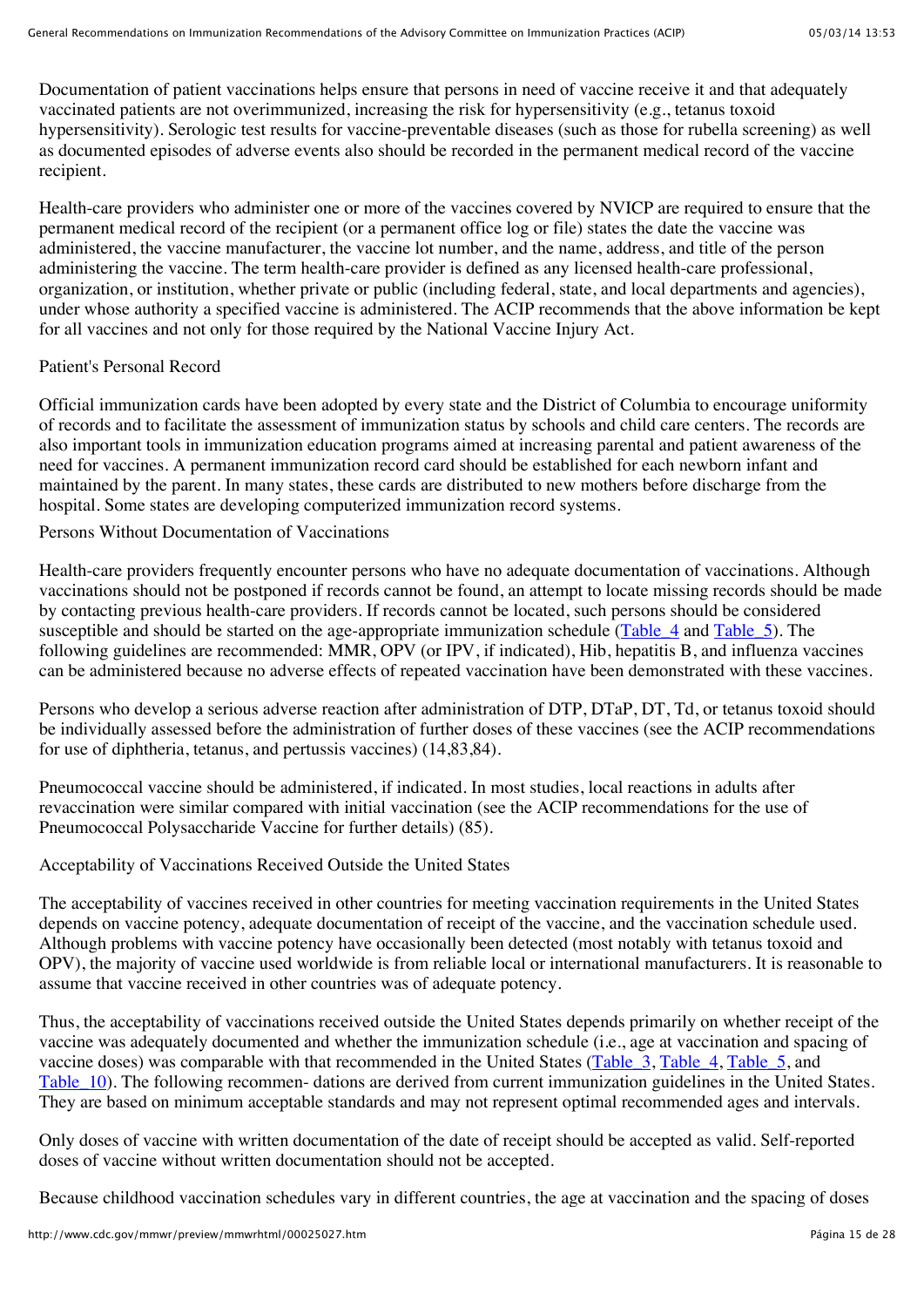$\mathcal{L}(\mathcal{A})$  in different countries, the age at vary in different countries, the spacing of doses  $\mathcal{L}(\mathcal{A})$ may differ from that recommended in the United States. The age at vaccination is particularly important for measles vaccine. In most developing countries, measles vaccine is administered at 9 months of age when seroconversion rates are lower than at ages 12-15 months. For this reason, children vaccinated against measles before their first birthday should be revaccinated at 12-15 months of age and again, depending on state or local policy, upon entry to primary, middle, or junior high school. Doses of MMR or other measles-containing vaccines should be separated by at least 1 month. Combined MMR vaccine is preferred. Children who received monovalent measles vaccine rather than MMR on or after their first birthday also should receive a primary dose of mumps and rubella vaccines.

In most countries, including the United States, the first of three regularly scheduled doses of OPV is administered at 6 weeks of age at the same time as DTP vaccine. However, in polio-endemic countries, an extra dose of OPV is often administered at birth or at less than or equal to 2 weeks of age. For acceptability in the United States, doses of OPV and IPV administered at greater than or equal to 6 weeks (42 days) of age can be counted as a valid part of the vaccination series. For the primary vaccination series, each of the three doses of OPV should have been separated by a minimum of 6 weeks (42 days). If enhanced-potency IPV (available in the United States beginning in 1988) was received, the first two doses should have been separated by at least 4 weeks with at least 6 months between the second and third dose. If conventional inactivated poliovirus vaccine (available in the United States until 1988 and still used routinely in some countries {e.g., the Netherlands}) was used for the primary series, the first three doses should have been separated by at least 4 weeks with at least 6 months between the third and fourth dose. If both OPV and an inactivated poliovirus vaccine were received, the primary vaccination series should consist of a combined total of four doses of polio vaccine, unless the use of enhanced potency IPV can be verified. If OPV and enhanced-potency IPV were received, the primary series consists of a combined total of three doses of polio vaccine. Any dose of polio vaccine administered at the above recommended minimum intervals can be considered valid. Because the recommended polio vaccination schedule in many countries differs from that used in the United States, persons vaccinated outside the United States may need one or more additional doses of OPV (or enhanced-potency IPV) to meet current immunization guidelines in the United States.

Any dose of DTP vaccine or Hib vaccine administered at greater than or equal to 6 weeks of age can be considered valid. The "booster" dose of Hib vaccine should not have been administered before age 12 months. The first three doses of DTP vaccine should have been separated by a minimum of 4 weeks, and the fourth dose should have been administered no less than 6 months after the third dose. Doses of Hib vaccine in the primary series should have been administered no less than 1 month apart. The booster dose of Hib vaccine should have been administered at least 2 months after the previous dose.

The first dose of hepatitis B vaccine can be administered as early as at birth and should have been separated from the second dose by at least 1 month. The final (third or fourth) dose should have been administered no sooner than 4 months of age and at least 2 months after the previous dose, although an interval of at least 4 months is preferable.

Any dose of vaccine administered at the recommended minimum intervals can be considered valid. Intervals longer than those recommended do not affect antibody titers and may be counted.

Immunization requirements for school entry vary by state. Specific state requirements should be consulted if vaccinations have been administered by schedules substantially different from those routinely recommended in the United States.

### VACCINE PROGRAMS

The best way to reduce vaccine-preventable diseases is to have a highly immune population. Universal immunization is an important part of good health care and should be accomplished through routine and intensive programs carried out in physicians' offices and in public-health clinics. Programs should be established and maintained in all communities with the goal to ensure vaccination of all children at the recommended age. In addition, appropriate vaccinations should be available for all adults.

Providers should strive to adhere to the Standards for Pediatric Immunization Practices (74). These Standards define appropriate immunization practices for both the public and private sectors. The Standards provide guidance on how to make immunization services more conducive to the needs of children through implementation of practices which will result in eliminating barriers to vaccination. These include practices aimed at eliminating unnecessary prerequisites for receiving vaccines, eliminating missed opportunities to vaccinate, improving procedures to assess a child's need for vaccines, enhancing knowledge about vaccinations among both parents and providers, and improving the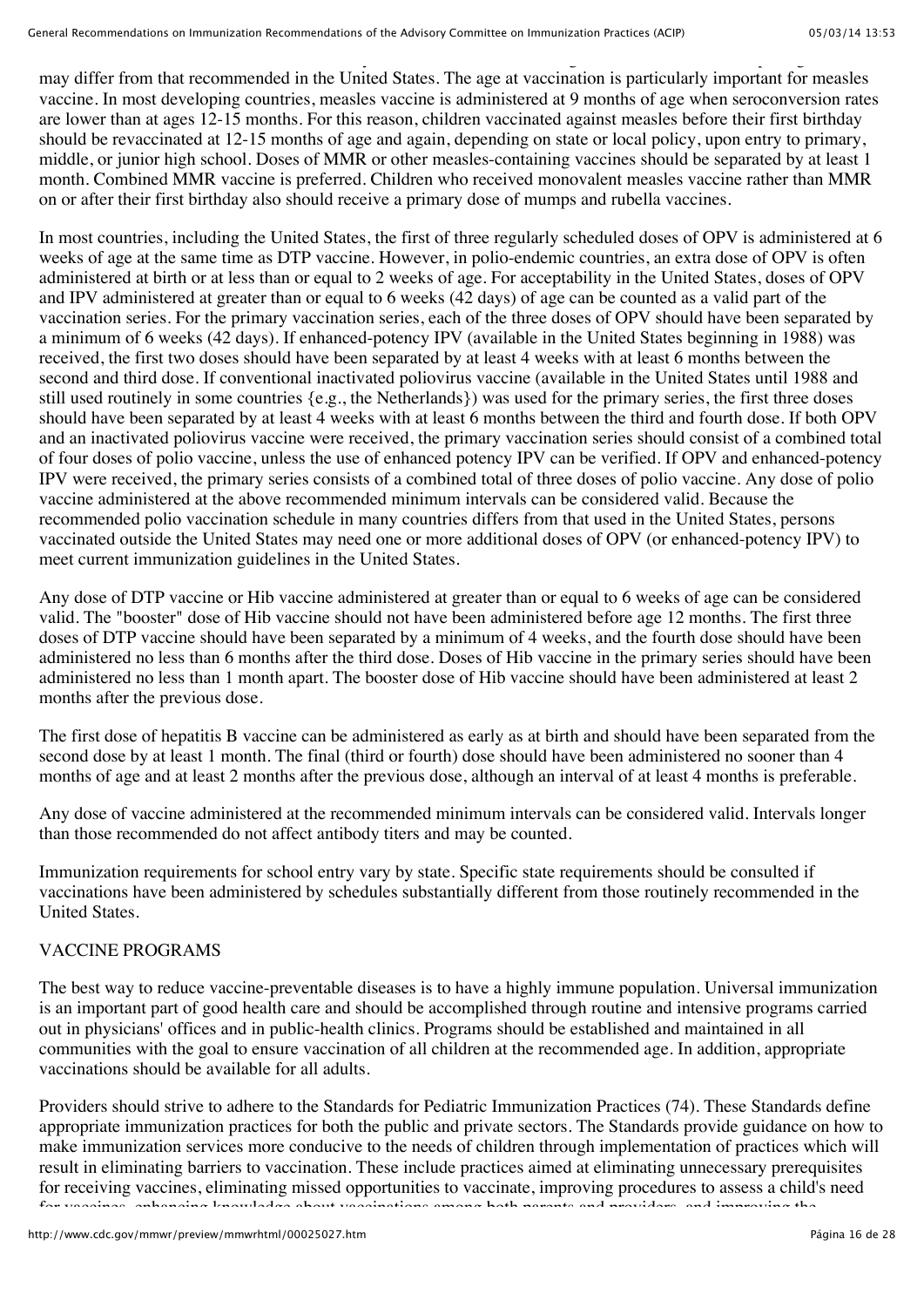for vaccines, enhancing knowledge about vaccinations among both parents and providers, and improving the management and reporting of adverse events. In addition, the Standards address the importance of tracking systems and the use of audits to monitor clinic/office immunization coverage levels among clients. The Standards are the goal to which all providers should strive to attain appropriate vaccination of all children.

Standards of practice have also been published to increase vaccination levels among adults (86). All adults should complete a primary series of tetanus and diphtheria toxoids and receive a booster dose every 10 years. Persons greater than or equal to 65 years of age and all adults with medical conditions that place them at risk for pneumococcal disease or serious complications of influenza should receive pneumococcal polysaccharide vaccine and annual injections of influenza vaccine. Adult immunization programs should also provide MMR vaccine whenever possible to anyone susceptible to measles, mumps, or rubella. Persons born after 1956 who are attending college (or other

post-high school educational institutions), who are newly employed in situations that place them at high risk for measles transmission (e.g., health-care facilities), or who are traveling to areas with endemic measles, should have documentation of having received two doses of live MMR on or after their first birthday or other evidence of immunity. All other young adults in this age group should have documentation of a single dose of live MMR vaccine on or after their first birthday or have other evidence of immunity. Use of MMR causes no harm if the vaccinee is already immune to one or more of its components and its use ensures that the vaccinee has been immunized against three different diseases. In addition, widespread use of hepatitis B vaccine is encouraged for all persons who are or may be at increased risk (e.g., adolescents and adults who are either in a high-risk group or reside in areas with high rates of injecting drug use, teenage pregnancy, and/or sexually transmitted disease).

Every visit to a health-care provider is an opportunity to update a patient's immunization status with needed vaccines. Official health agencies should take necessary steps, including developing and enforcing school immunization requirements, to assure that students at all grade levels (including college students) and those in child care centers are protected against vaccine-preventable diseases. Agencies should also encourage institutions such as hospitals and long-term-care facilities to adopt policies regarding the appropriate vaccination of patients, residents, and employees.

Dates of vaccination (day, month, and year) should be recorded on institutional immunization records, such as those kept in schools and child care centers. This will facilitate assessments that a primary vaccine series has been completed according to an appropriate schedule and that needed boosters have been obtained at the correct time.

The ACIP recommends the use of "tickler" or recall systems by all health-care providers. Such systems should also be used by health-care providers who treat adults to ensure that at-risk persons receive influenza vaccine annually and that other vaccinations, such as Td, are administered as needed.

## REPORTING VACCINE-PREVENTABLE DISEASES

Public health officials depend on the prompt reporting of vaccine-preventable diseases to local or state health departments by health-care providers to effectively monitor the occurrence of vaccine-preventable diseases for prevention and control efforts.

Nearly all vaccine-preventable diseases in the United States are notifiable; individual cases should be reported to local or state health departments. State health departments report these diseases each week to CDC. The local and state health departments and CDC use these surveillance data to determine whether outbreaks or other unusual events are occurring and to evaluate prevention and control strategies. In addition, CDC uses these data to evaluate the impact of national policies, practices, and strategies for vaccine programs.

### SOURCES OF VACCINE INFORMATION

In addition to these general recommendations, other sources are available that contain specific and updated vaccine information. These sources include the following:

Official vaccine package circulars. Manufacturer-provided product-specific information approved by the FDA with each vaccine. Some of these materials are reproduced in the Physician's Desk Reference (PDR).

Morbidity and Mortality Weekly Report (MMWR). Published weekly by CDC, MMWR contains regular and special ACIP recommendations on vaccine use and statements of vaccine policy as they are developed and reports of specific disease activity. Subscriptions are available through Superintendent of Documents, U.S. Government Printing Office,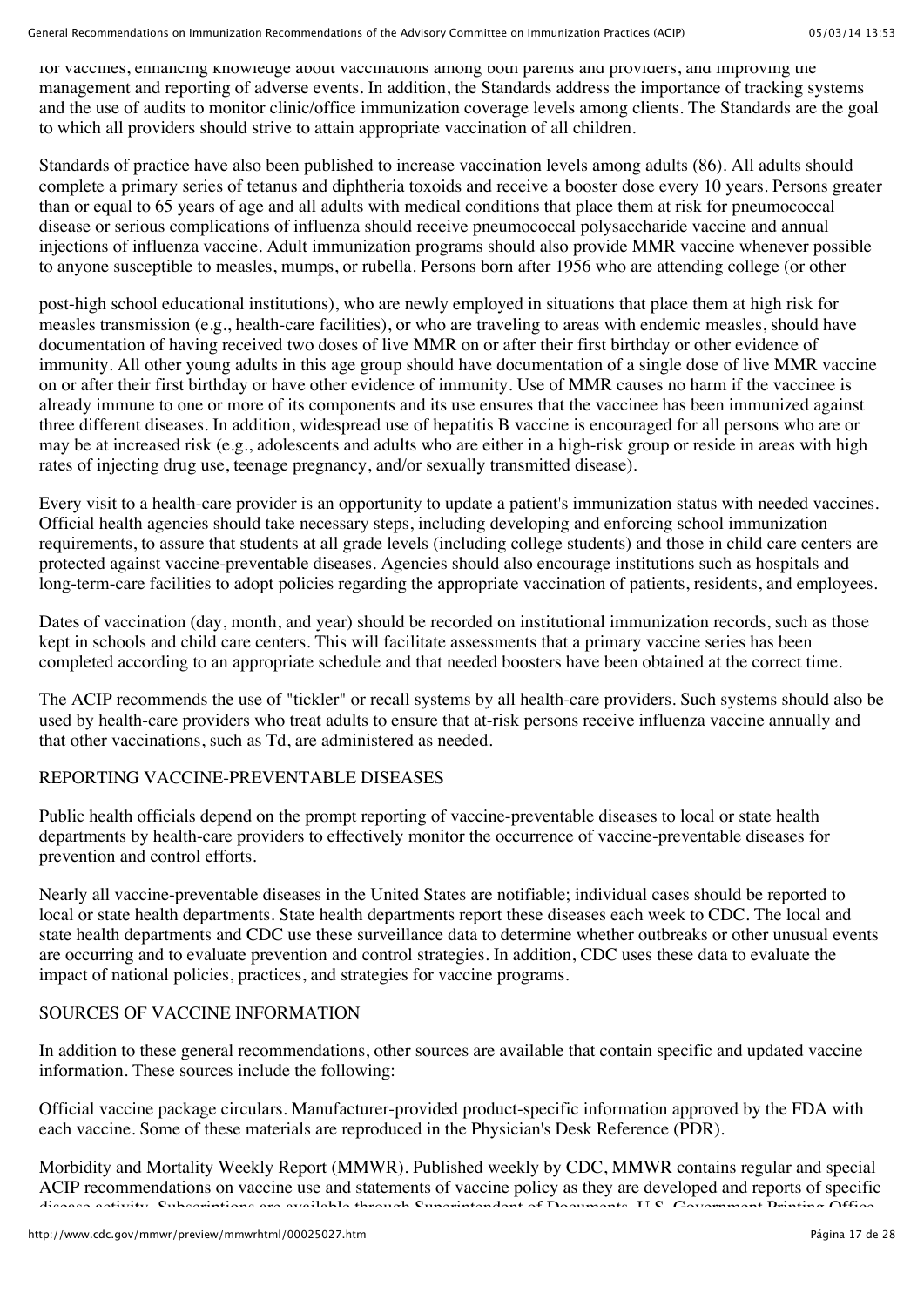disease activity. Subscriptions are available through Superintendent of Documents, U.S. Government Printing Office, Washington, DC 20402-9235; Telephone: (202) 783-3238. Also available through MMS Publications, C.S.P.O. Box 9120, Waltham, MA 02254-9120; Telephone: (800) 843-6356.

Health Information for International Travel. This booklet is published annually by CDC as a guide to national requirements and contains recommendations for specific immunizations and health practices for travel to foreign countries. Purchase from the Superintendent of Documents (address above).

Advisory memoranda. Published as needed by CDC, these memoranda advise international travelers or persons who provide information to travelers about specific outbreaks of communicable diseases abroad. They include health information for prevention and specific recommendations for immunization. Memoranda and/or placement on mailing list are available from: Travelers' Health Section, Division of Quarantine MS-E03, National Center for Prevention Services (NCPS), CDC, Atlanta, GA 30333. The Division of Quarantine also maintains a 24-hour Travelers' Health Hotline voice information system that can be reached by dialing: (404) 332-4559.

The Report of the Committee on Infectious Diseases of the American Academy of Pediatrics (Red Book). This report, which contains recommendations on all licensed vaccines, is updated every 2-3 years -- most recently in 1991. The next revision will be published in May 1994. Policy changes for individual recommendations for immunization practices are published as needed by the American Academy of Pediatrics in the journal Pediatrics. They are available from the American Academy of Pediatrics, Publications Division, 141 Northwest Point Boulevard, P.O. Box 927, Elk Grove Village, IL 60009-0927; Telephone: (708) 228-5005.

Control of Communicable Diseases in Man. This manual is published by the American Public Health Association every 5 years -- most recently in 1990 (15th ed.). The manual contains information about infectious diseases, their occurrence worldwide, diagnoses and therapy, and up-to-date recommendations on isolation and other control measures for each disease presented. It is available from the American Public Health Association, 1015 Fifteenth Street, NW, Washington, DC 20005; Telephone: (202) 789-5600.

Guide for Adult Immunization (1990). Produced by the American College of Physicians for physicians caring for adults, this guide emphasizes use of vaccines in healthy adults and adults with specific disease problems. It is available from Subscriber Services, American College of Physicians, Independence Mall West, Sixth Street at Race, Philadelphia, PA 19106-1572; Telephone: (215) 351-2600 or (800) 523-1546. (A new edition should be published within 1994.)

Technical bulletins of the American College of Obstetricians and Gynecologists. These bulletins contain important information on immunization of pregnant women and are updated periodically. They are available from the American College of Obstetricians and Gynecologists, Attention: Resource Center, 409 12th Street, SW, Washington, DC 20024-2188.

State and many local health departments. These departments frequently provide technical advice, printed information on vaccines and immunization schedules, posters, and other educational materials.

National Immunization Program, CDC. This program maintains a 24-hour voice information hotline that provides technical advice on vaccine recommendations, disease outbreak control, and sources of immunobiologics. In addition, a course on the epidemiology, prevention, and control of vaccine preventable diseases is offered each year in Atlanta and in various states. For further information, contact CDC, National Immunization Program, Atlanta, GA 30333; Telephone: (404) 332-4553.

## **References**

1. CDC. General recommendations on immunization: recommendations

of the Immunization Practices Advisory Committee (ACIP). MMWR 1989;38:205-14,219-27.

2. CDC. Vaccinia (smallpox) vaccine: recommendations of the Immunization Practices Advisory Committee. MMWR 1991;40(No. RR-14):1-10.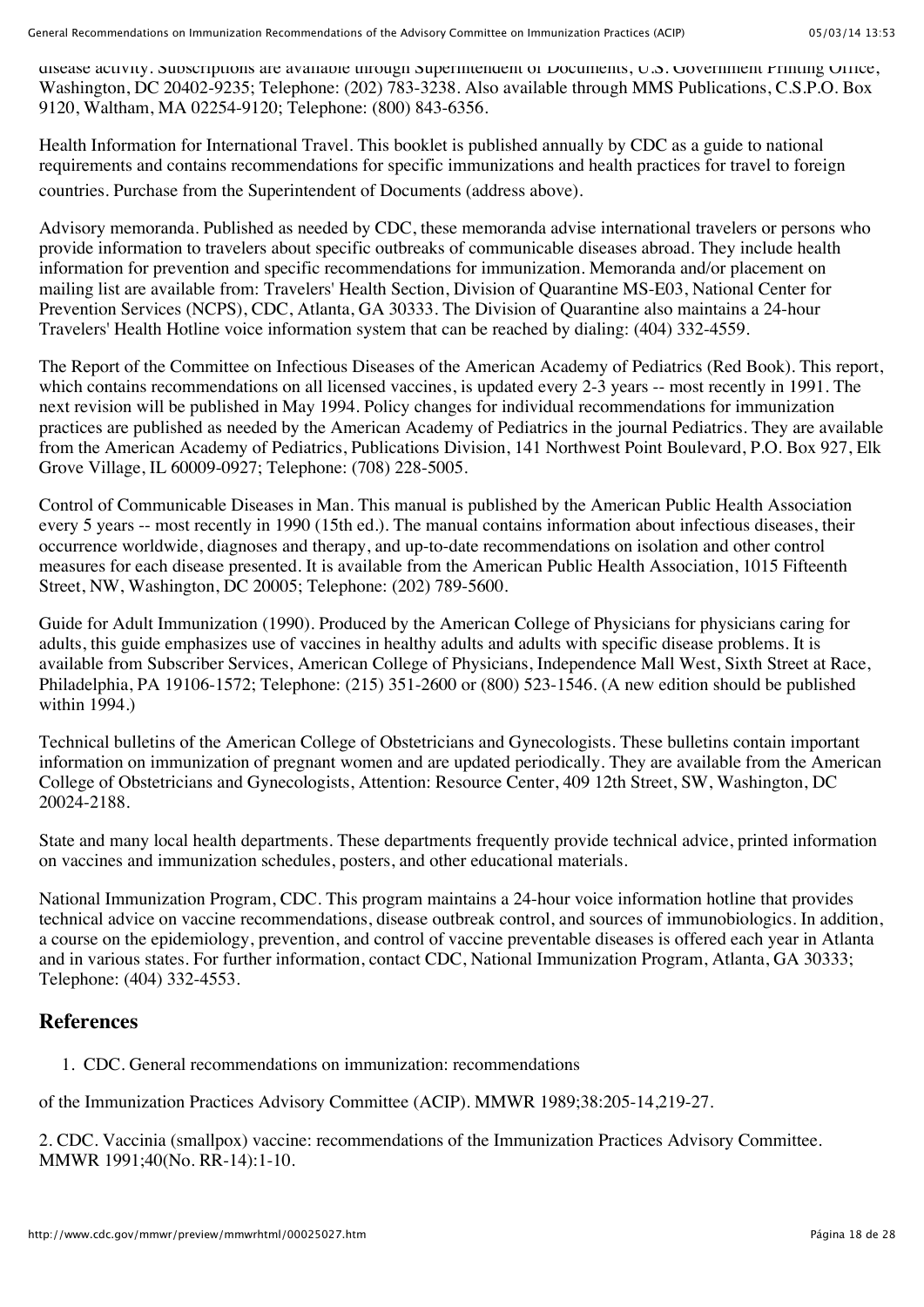3. U.S. Department of Health and Human Services, Public Health Service, CDC. Vaccine management: recommendations for handling and storage of selected biologicals. March 1991.

4. CDC. Change in source of information: availability of varicella vaccine for children with acute lymphocytic leukemia. MMWR 1993;42:499.

5. Gilles FH, French JH. Postinjection sciatic nerve palsies in infants and children. J Pediatr 1961;58:195-204.

6. Shaw FE Jr, Guess HA, Roets JM, et al. Effect of anatomic injection site, age, and smoking on the immune response to hepatitis B vaccination. Vaccine 1989;7:425-30.

7. Bergeson PS, Singer SA, Kaplan AM. Intramuscular injections in children. Pediatrics 1982;70:944-8.

8. Scheifele D, Bjornson G, Barreto L, Meekison W, Guasparini R. Controlled Trial of Haemophilus influenzae type B diphtheria, tetanus and pertussis vaccines, in 18-month-old children, including comparison of arm versus thigh injection. Vaccine 1992;10:455-60.

9. Ipp MM, Gold R, Goldback M, et al. Adverse reactions to diphtheria, tetanus, pertussis-polio vaccination at 18 months of age: effect of injection site and needle length. Pediatrics 1989;83:679-82. 10. Canter J, Mackay K, Good LS, et al. An outbreak of hepatitis B associated with jet injections in a weight reduction clinic. Arch Intern Med 1990;150:1923-7. 11. CDC. Hepatitis B virus: a comprehensive strategy for eliminating transmission in the United States through universal childhood vaccination. Recommendations of the Immunization Practices Advisory Committee (ACIP). MMWR 1991;40(No. RR-13):1-25. 12. CDC. Publicly funded HIV counseling and testing -- United States, 1991. MMWR 1992;41:613-7. 13. Deforest A, Long SS, Lischner HW, et al. Simultaneous administration of measles-mumps-rubella vaccine with booster doses of diphtheria-tetanus-pertussis and poliovirus vaccines. Pediatrics 1988;81:237-46. 14. CDC. Diphtheria, tetanus, and pertussis: recommendations for vaccine use and other preventive measures. Immunization Practices Advisory Committee (ACIP). MMWR 1991;40(No. RR-10):1-28. 15. Dashefsky B, Wald E, Guerra N, Byers C. Safety, tolerability, and immunogenicity of concurrent administration of Haemophilus influenzae type B conjugate vaccine (meningococcal protein conjugate) with either measles-mumps-rubella vaccine or diphtheria-tetanus-pertussis and oral poliovirus vaccines in 14- to 23-month-old infants. Pediatrics 1990;85(suppl):682-9. 16. Giammanco G, LiVolti S, Mauro L. Immune response to simultaneous administration of a recombinant DNA hepatitis B vaccine and multiple compulsory vaccines in infancy. Vaccine 1991;9:747-50. 17. Cryz SJ. Post-marketing experience with live oral Ty21a vaccine (letter). Lancet 1993;341:49-50. 18. Hutchins SS, Escolan J, Markowitz LE, et al. Measles outbreak among unvaccinated preschool-age children: opportunities missed by health care providers to administer measles vaccine. Pediatrics 1989;83:369-74. 19. DeStefano F, Goodman RA, Noble GR, et al. Simultaneous administration of influenza and pneumococcal vaccines. JAMA 1982;247:2551-4. 20. Yvonnet B, Coursaget P, Deubel V, et al. Simultaneous administration of hepatitis B and yellow fever vaccinations. Bull WHO 1986;19:307-11. 21. CDC. Yellow fever vaccine: recommendations of the Immunization Practices Advisory Committee (ACIP). MMWR 1990;39(No. RR-6):1-6. 22. Ambrosch F, Hirschl A, Kollaritsch H, et al. Immunologic investigations with oral live typhoid vaccine Ty21a strain. In: Steffen R, Lobel HO, Bradley DJ, eds. Travel Medicine: Proceedings of the First Conference on International Travel Medicine. Berlin: Springer-Verlog, 1989:248-53. 23. Horowitz H, Carbonaro CA. Inhibition of the Salmonella typhi oral vaccine strain Ty21a, by mefloquine and chloroquine. J Infect Dis 1992;166:1462-4. 24. Pappaioanou M, Fishbein DB, Dreeson DW, et al. Antibody response to pre-exposure human diploid-cell rabies vaccine given concurrently with chloroquine. N Engl J Med 1986;314:280-4. 25. CDC. Rabies prevention -- 1991: recommendations of the Immunization Practices Advisory Committee (ACIP). MMWR 1991;40(No. RR-3):1-19. 26. Bernard KW, Fishbein DB, Miller KD, et al. Pre-exposure rabies immunization with human diploid cell vaccine: decreased antibody responses in persons immunized in developing countries. Am J Trop Med Hyg 1985;34:633-47. 27. Schneerson R, Robbins JB, Chu C, et.al. Serum antibody responses of juvenile and infant rhesus monkeys injected with Haemophilus influenzae type b and pneumococcus type 6A capsular polysaccharide-protein conjugates. Infect Immun 1984;45:582-91. 28. Vella PA, Ellis RW. Immunogenicity of Haemophilus influenzae type b conjugate vaccines in infant rhesus monkeys. Pediatr

Res 1991;29:10-3. 29. Granoff DM, Rathore MH, Holmes SJ, Granoff PD, Lucas AH. Effect of immunity to the carrier protein on antibody responses to Haemophilus influenzae type b conjugate vaccines. Vaccine 1993;11:S46-51. 30. CDC. Recommendations for use of Haemophilus b conjugate vaccines and a combined diphtheria, tetanus, pertussis, and Haemphilus b vaccine. MMWR 1993;42(No. RR-13):1-15. 31. Petralli JK, Merigan TC, Wilbur JR. Action of endogenous interferon against vaccinia infection in children. Lancet 1965;2:401-5 32. Starr S, Berkovich S. The effects of measles, gamma globulin modified measles and vaccine measles on the tuberculin test. N Engl J Med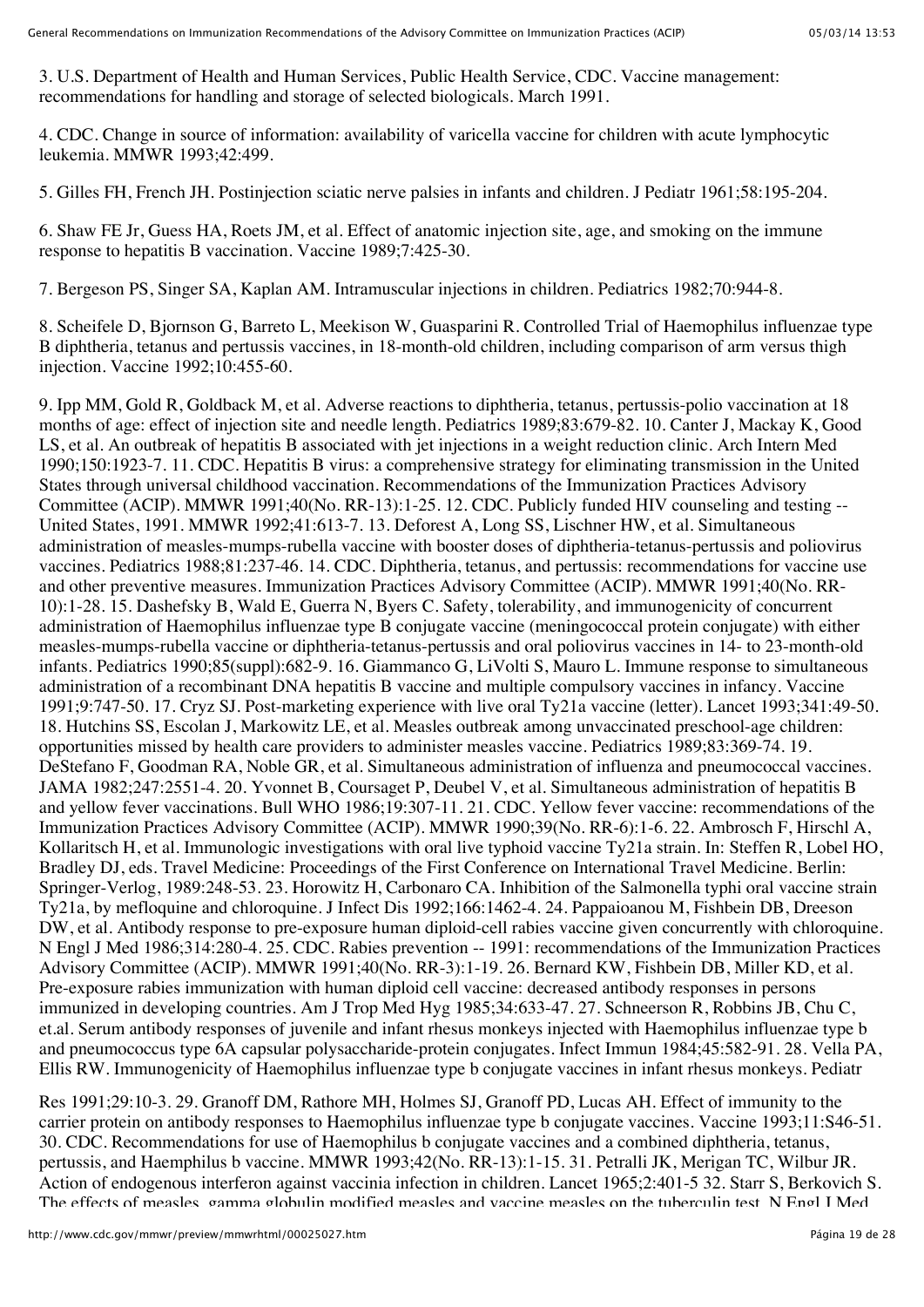The effects of measles, gamma globulin modified measles and vaccine measles on the tuberculin test. N Engl J Med 1964;270:386-91. 33. Brickman HF, Beaudry PH, Marks MI. The timing of tuberculin tests in relation to immunization with live viral vaccines. Pediatrics 1975;55:392-6. 34. Berkovich S, Starr S. Effects of live type 1 poliovirus vaccine and other viruses on the tuberculin test. N Engl J Med 1966;274:67- 72. 35. Kaplan JE, Nelson DB, Schonberger LB, et al. The effect of immune globulin on the response to trivalent oral poliovirus and yellow fever vaccinations. Bull WHO 1984;62:585-90. 36. CDC. Measles prevention: recommendations of the Immunization Practices Advisory Committee. MMWR 1989;38(S-9):1-18. 37. Siber GR, Werner BC, Halsey NA. Interference of immune globulin with measles and rubella immunization. J Pediatr 1993;122:204-11. 38. Mason W, Takahashi M, Schneider T. Persisting passively acquired measles antibody following gamma globulin therapy for Kawasaki disease and response to live virus vaccination. Presented at the 32nd meeting of the Interscience Conference on Antimicrobial Agents and Chemotherapy, Abstract 311. Los Angeles, October 1992. 39. Siber GR, Snydman DR. Use of immune globulin in the prevention and treatment of infections. In Remington J, Swartz M, eds. Current clinical topics in infectious diseases, vol 12. Oxford: Blackwell Scientific, 1992. 40. Bush LM, Moonsammy GI, Boscia JA. Evaluation of initiating a hepatitis B vaccination schedule with one vaccine and completing it with another. Vaccine 1991;9:807-9. 41. Faden H, Modlin JF, Thoms ML, McBean AM, Ferdon MB, Ogra PL. Comparative evaluation of immunization with live attenuated and enhanced-potency inactivated trivalent poliovirus vaccines in childhood: systemic and local immune responses. J Infect Dis 1990;162:1291-7. 42. Granoff DM, Anderson EL, Osterholm MT, et al. Differences in the immunogenicity of three Haemophilus influenzae type b conjugate vaccines in infants. J Pediatr 1992;121:187-94. 43. Greenberg DP, Leiberman JM, Marcy SM, et al. Safety and immunogenicity of mixed sequences of Haemophilus influenzae type B (HIB) conjugate vaccines in infants. Pediatr Res {Abstract #997} 1993;33:169A. 44. Daum RS, Milewski WM, Ballanco GA. Interchangeability of H.influenzae type B vaccines for the primary series ("mix and match") -- a preliminary analysis. Pediatr Res {Abstract #976} 1993;33:166A. 45. Anderson EL, Decker MD, Edwards KM, Englund JA, Belshe RB. Interchangeability of conjugated Haemophilus influenzae type B (HIB) vaccines in infants. Pediatr Res {Abstract #493} 1993;33:85A. 46. 1991 Redbook -- Report of the Committee on Infectious Diseases. Peter G, Lepow ML, McCracken GH Jr, Phillips CF (eds.). American Academy of Pediatrics, 1991. 47. Lavi S, Zimmerman B, Koren G, Gold R. Administration of measles, mumps, and rubella virus vaccine (live) to egg-allergic children. JAMA 1990;263:269-71. 48. Greenberg MA, Birx DL. Safe administration of mumps-measles-rubella vaccine in egg-allergic children. J Pediatr 1988;13:504-6. 49. Herman JJ, Radin R, Schneiderman R. Allergic reactions to measles (rubeola) vaccine in patients hypersensitive to egg protein. J Pediatr 1983;102:196-9. 50. Murphy KR, Strunk RC. Safe administration of influenza vaccine in asthmatic children hypersensitive to egg proteins. J Pediatr 1985;106:931-3. 51. Jacobs RL, Lowe RS, Lanier BQ. Adverse reactions to tetanus toxoid. JAMA 1982;247:40-2. 52. Kirkland LR. Ocular sensitivity to thimerosal: a problem with hepatitis vaccine? South Med J 1990;83:497-9. 53. Aberer W. Vaccination despite thimerosal sensitivity. Contact Dermatitis 1991;24:6-10. 54. Bernbaum JC, Daft A, Anolik R, et al. Response of preterm infants to diphtheria-tetanus- pertussis immunizations. J Pediatr 1985;107:184-8. 55. Koblin BA, Townsend TR, Munoz A, Onorato I, Wilson M, Polk BF. Response of preterm infants to diphtheria-tetanus-pertussis vaccine. Pediatr Infect Dis J 1988;7:704-11. 56. Smolen P, Bland R, Heiligenstein E, Lawless MR, Dillard R, Abramson J. Antibody response to oral polio vaccine in premature infants. J Pediatr 1983;103:917-9. 57. Bernbaum J, Daft A, Samuelson J, Polin RA. Half-dose immunization for diphtheria, tetanus, pertussis: response of pre-term infants. Pediatrics 1989;83:471-6. 58. Lau YL, Tam AYC, Ng KW, et al. Response of preterm infants to hepatitis B vaccine. J Pediatr 1992;121:962-5. 59. Kim-Farley R, Brink E, Orenstein W, Bart K. Vaccination and breast-feeding {letter}. JAMA 1982;248:2451-2. 60. Patriaca PA, Wright PF, John TJ. Factors affecting the immunogenicity of oral polio vaccine in developing countries: review. Rev Infect Dis 1991;13:926-39. 61. Hahn-Zoric M, Fulconis F, Minoli I, et al. Antibody response to parenteral and oral vaccines are impaired by conventional and low-protein formulas as compared to breast-feeding. ACTA Paediatr Scand 1990;79:1137-42. 62. CDC. Poliomyelitis prevention: enhanced-potency inactivated poliomyelitis vaccine -- supplementary statement. MMWR 1987;36:795- 8. 63. Tsai TF, Paul R, Lynberg MC, Letson GW. Congenital yellow fever virus infection after immunization in pregnancy. J Infect Dis 1993;168:1520-3. 64. CDC. Recommendations of the Advisory Committee on Immunization Practices (ACIP): use of vaccines and immune globulins in persons with altered immunocompetence. MMWR 1993;42(No. RR-4):1-18. 65. Sixby JW. Routine immunization of the immunocompromised child. Adv Pediatr Infect Dis 1987;2:79-114. 66. Wright PF, Hatch MH, Kasselberg AG, et al. Vaccine-associated poliomyelitis in a child with sex-linked agammaglobulinemia. J Pediatr 1977;91:408-12. 67. Wyatt HV. Poliomyelitis in hypogammaglobulinemics. J Infect Dis 1973;128:802-6. 68. Davis LE, Bodian D, Price D, et al. Chronic progressive poliomyelitis secondary to vaccination of an immunodeficient child. N Engl J Med 1977;297:241-5. 69. CDC. Disseminated mycobacterium bovis infection from BCG vaccination of a patient with acquired immunodeficiency syndrome. MMWR 1985;34:227-8. 70. Ninane J, Grymonprez A, Burtonboy G, et al. Disseminated BCG in HIV infection. Arch Dis Child 1988;63:1268-9. 71. Redfield RR, Wright DC, James WD, et al. Disseminated vaccinia in a military recruit with human immunodeficiency virus (HIV) disease.  $\mathbf{M}$  Engl  $\mathbf{M}$  Med 1987;  $\mathbf{M}$  a. Safety of intramuscular injection of  $\mathbf{M}$  vaccine injection of  $\mathbf{M}$  vaccine injection of  $\mathbf{M}$  vaccine injection of  $\mathbf{M}$  vaccine in  $\mathbf{M}$  vaccine in  $\mathbf{M}$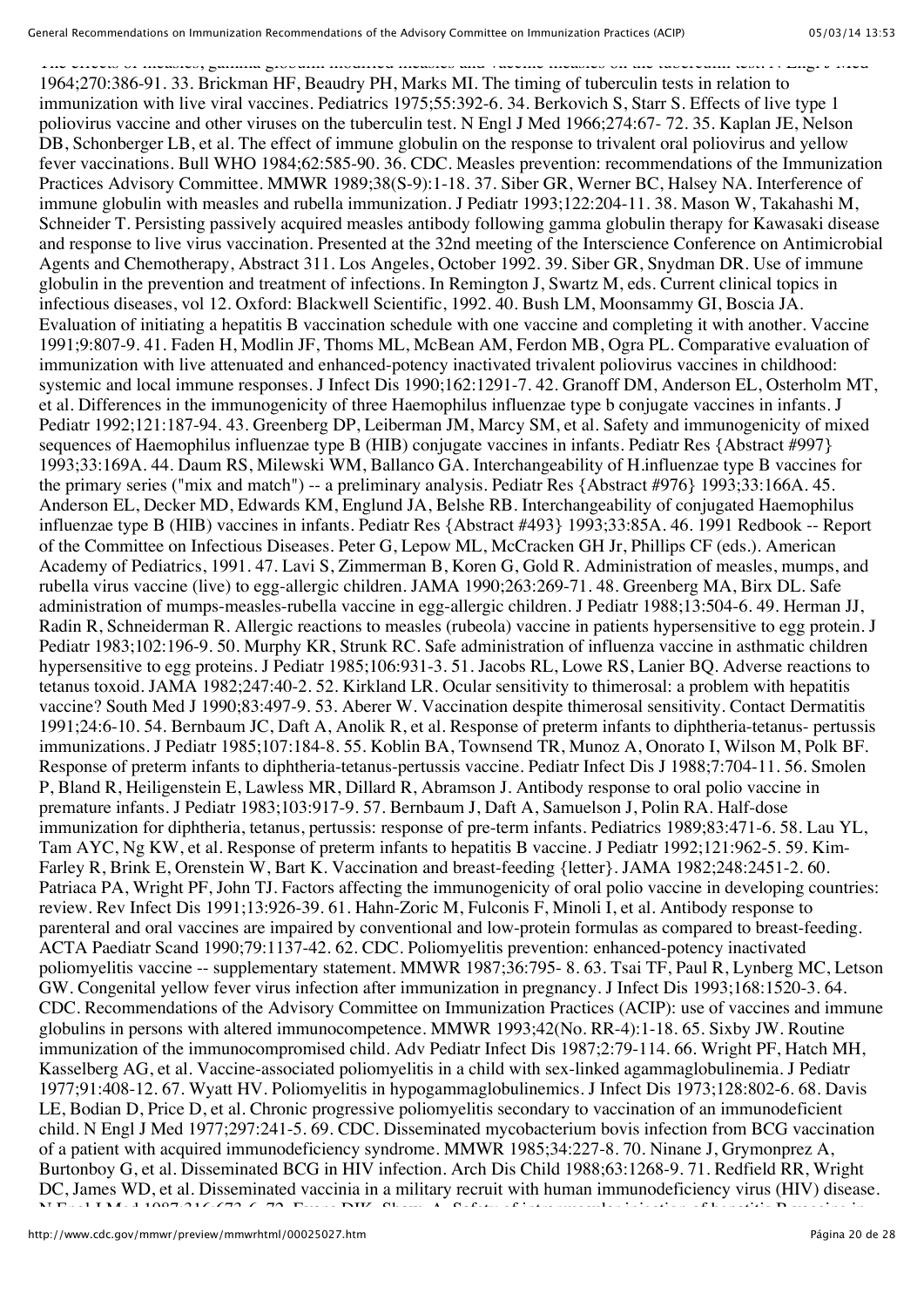N Engl J Med 1987;316:673-6. 72. Evans DIK, Shaw, A. Safety of intramuscular injection of hepatitis B vaccine in haemophiliacs, BMJ 1990;300:1694-5.73. CDC. Standards for pediatric immunization practices recommended by the National Vaccine Advisory Committee. MMWR 1993;42:1-13. 74. Wald ER, Dashefsky B, Byers C, et al. Frequency and severity of infections in day care. J Pediatr 1988;112:540-6. 75. Lewis T, Osborn LM, Lewis K, et al. Influence of parental knowledge and opinions on 12-month diphtheria, tetanus, and pertussis vaccination rates. Am J Dis Child 1988;142:283-6. 76. Farizo KM, Stehr-Green PA, Markowitz LE, Patriarca PA. Vaccination levels and missed opportunities for measles vaccination: a record audit in a public pediatric clinic. Pediatrics 1992;89:589-92. 77. Halsey NA, Boulos R, Mode F, et al. Response to measles vaccine in Haitian infants 6 to 12 months old. Influence of maternal antibodies, malnutrition, and concurrent illnesses. N Engl J Med 1985;313:544-9. 78. Ndikuyeze A, Munoz A, Stewart S, et al. Immunogenicity and safety of measles vaccine in ill African children. Int J Epidemiol 1988;17:448-55. 79. Lindegren ML, Reynolds S, Atkinson W, Davis A, Falter K, Patriarca P. Adverse events following measles vaccination of ill preschool-aged children {Abstract 270}. Abstracts of the 1991 Interscience Conference on Antimicrobial Agents and Chemotherapy (ICAAC), 1991:144. 80. Atkinson W, Markowitz L, Baughman A, et al. Serologic response to measles vaccination among ill children {Abstract 422}. Abstracts of the 1992 Interscience Conference on Antimicrobial Agents and Chemotherapy, 1992:181. 81. Krober MS, Stracener LE, Bass JW. Decreased antibody measles antibody response after measles-mumps-rubella vaccine in infants with colds. JAMA 1991;265:2095-6. 82. CDC. Publication of vaccine information pamphlets. MMWR 1991;40:726-7. 83. CDC. Pertussis vaccination: acellular pertussis vaccine for reinforcing and booster use -- supplementary ACIP statement: recommendations of the Immunization Practices Advisory Committee (ACIP). MMWR 1992;41(No. RR-1):1-10. 84. CDC. Pertussis vaccination: acellular pertussis vaccine for the fourth and fifth doses of the DTP series: update to the supplementary ACIP statement: recommendations of the Advisory Committee on Immunization Practices. MMWR 1992;41(No. RR-15):1-5. 85. CDC. Pneumococcal polysaccharide vaccine: recommendations of the Immunization Practices Advisory Committee. MMWR 1989;38:64- 8,73-6. 86. CDC. The public health burden of vaccine preventable diseases among adults: standards for adult immunization practice. MMWR 1990;39:725-9.

- The only vaccines currently licensed to be mixed in the same syringe by the person administering the vaccine are PRP-T Haemophilus influenzae type b conjugate vaccine, lyophilized, which can be reconstituted with DTP vaccine produced by Connaught. This PRP-T/DTP combination was licensed by the FDA on November 18, 1993.
- The only vaccines currently licensed to be mixed in the same syringe by the person administering the vaccine are PRP-T Haemophilus influenzae type b conjugate vaccine, lyophilized, which can be reconstituted with DTP vaccine produced by Connaught. This PRP-T/DTP combination was licensed by the FDA on November 18, 1993.

## **Table\_1**

**Note:** To print large tables and graphs users may have to change their printer settings to landscape and use a small font size.

| Vaccine<br>--------------------------                    | Type                                                                                               | Route                            |
|----------------------------------------------------------|----------------------------------------------------------------------------------------------------|----------------------------------|
| Adenovirus *                                             | Live virus                                                                                         | Oral                             |
| Anthrax $+$                                              | Inactivated bacteria                                                                               | Subcutaneous                     |
| Bacillus of Calmette and<br>Guerin (BCG)                 | Live bacteria                                                                                      | Intradermal/percutaneous         |
| Cholera                                                  | Inactivated bacteria                                                                               | Subcutaneous<br>or intradermal & |
| Diphtheria-tetanus-pertussis<br>(DTP)                    | Toxoids and inactivated whole<br>bacteria                                                          | Intramuscular                    |
| DTP-Haemophilus influenzae<br>type b conjugate (DTP-Hib) | Toxoids, inactivated whole<br>bacteria, and bacterial<br>polysaccharide con-<br>jugated to protein | Intramuscular                    |
| Diphtheria-tetanus-acellular<br>pertussis (DTaP)         | Toxoids and inactivated<br>bacterial components                                                    | Intramuscular                    |
| Hepatitis B                                              | Inactive viral antigen                                                                             | Intramuscular                    |
| Haemophilus influenzae<br>type be conjugate (Hib) @      | Bacterial polysaccharide<br>conjugated to protein                                                  | Intramuscular                    |
| Influenza                                                | Inactivated virus or viral<br>components                                                           | Intramuscular                    |
| Japanese encephalitis                                    | Inactivated virus                                                                                  | Subcutaneous                     |
| Measles                                                  | Live virus                                                                                         | Subcutaneous                     |
| Measles-mumps-rubella<br>(MMR)                           | Live virus                                                                                         | Subcutaneous                     |
| Meningococcal                                            | Bacterial polysaccharides of<br>serotypes A/C/Y/W-135                                              | Subcutaneous                     |
| Mumps                                                    | Live virus                                                                                         | Subcutaneous                     |
| $Dar+nerie +$                                            | Inactivated whole bacteria                                                                         | Intramnecular                    |

TABLE 1. Licensed vaccines and toxoids available in the United States, by type and recommended routes of administration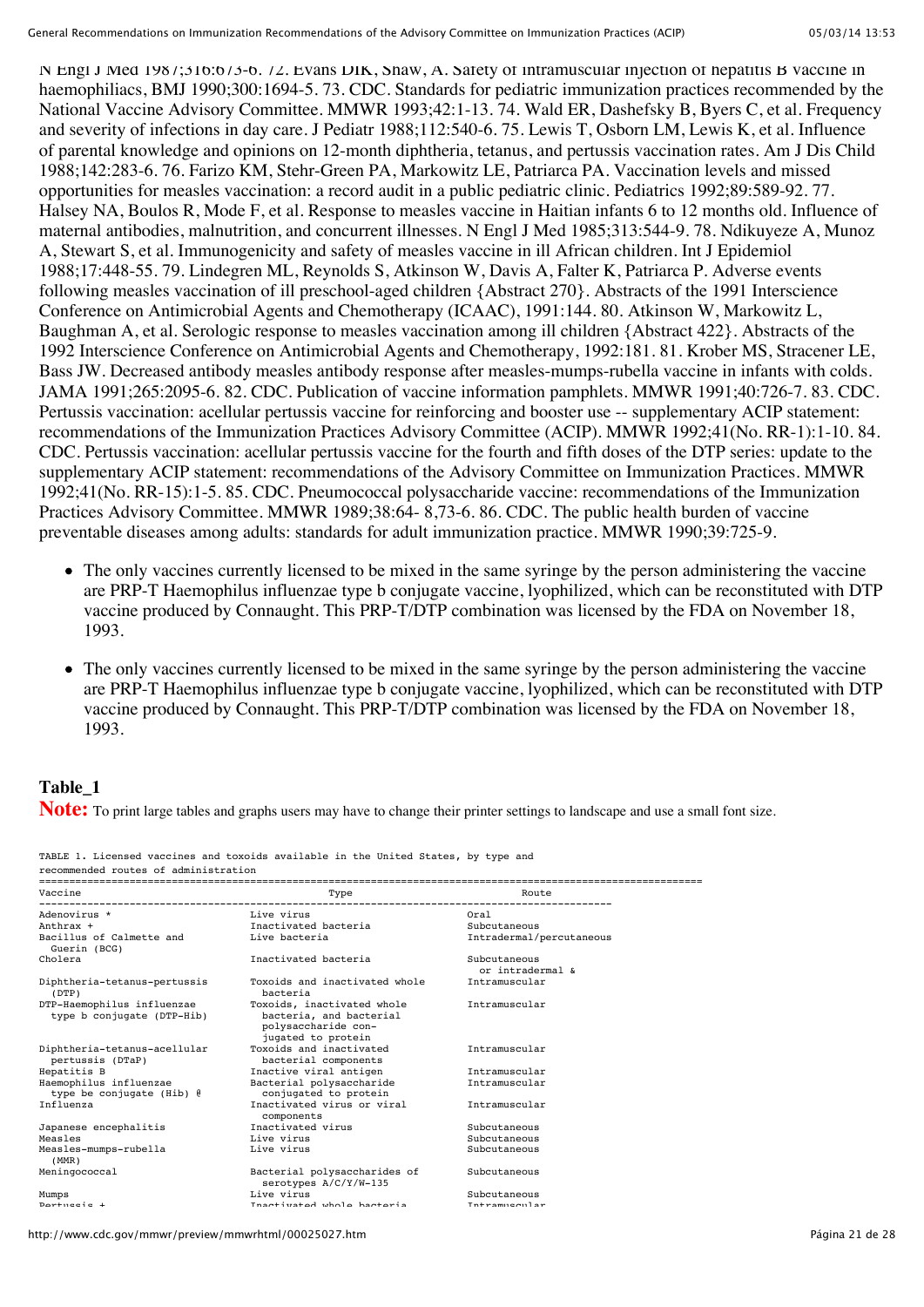\* Available only to the U.S. Armed Forces.

- + Distributed by the Division of Biologic Products, Michigan Department of Public Health. & The intradermal dose is lower than the subcutaneous dose.
- @ The recommended schedule for infants depends on the vaccine manufacturer; consult the package
- insert and ACIP recommendations for specific products. \*\* The intradermal dose of rabies vaccine, human diploid cell (HDCV), is lower than the intramuscular dose and is used only for preexposure vaccination. Rabies vaccine, adsorbed (RVA) should not be used intradermally.
- 
- ++ Preparations with adjuvants should be administered intramuscularly.<br>
& Td = tetanus and diphtheria toxoids for use among persons >=7 years of age. Td contains the same amount<br>
of tetanus toxoid as DTP or DT, but contai
- 

used.<br> $...$ \*\*\* A live, attenuated varicella vaccine is currently under consideration for licensure. This vaccine may be available for use through a special study protocol to any physician requesting it for certain pediatric<br>patients with acute lymphocytic leukemia. Additional information about eligibility criteria and vaccine<br>administration ==============================================================================================================

#### [Return to top.](http://www.cdc.gov/mmwr/preview/mmwrhtml/00025027.htm#top)

## **Table\_2**

**Note:** To print large tables and graphs users may have to change their printer settings to landscape and use a small font size.

TABLE 2. Immune globulins and antitoxins \* available in the United States, by type of antibodies and indications for use

| Immunobiologic                                                | Type                       | Indication(s)                                                                                                                                                                              |
|---------------------------------------------------------------|----------------------------|--------------------------------------------------------------------------------------------------------------------------------------------------------------------------------------------|
| Botulinum antitoxin                                           | Specific equine antibodies | Treatment of botulism                                                                                                                                                                      |
| Cytomegalovirus immune<br>globulin, intravenous<br>(CMV-IGIV) | Specific human antibodies  | Prophylaxis for bone<br>marrow and kidney<br>transplant recipients                                                                                                                         |
| Diphtheria antitoxin                                          | Specific equine antibodies | Treatment of respiratory<br>diphtheria                                                                                                                                                     |
| Immune globulin (IG)                                          | Pooled human antibodies    | Hepatitis A pre- and<br>post-exposure prophylaxis;<br>measles post-exposure<br>prophylaxis                                                                                                 |
| Immune globulin,<br>intravenous (IGIV)                        | Pooled human antibodies    | Replacement therapy for<br>antibody deficiency<br>disorders; immune<br>thrombocytopenic<br>purpura (ITP);<br>hypogammaglobulinemia<br>in chronic lymphocytic<br>leukemia; Kawasaki disease |
| Hepatitis B immune<br>globulin (HBIG)                         | Specific human antibodies  | Hepatitis B post-exposure<br>prophylaxis                                                                                                                                                   |
| Rabies immune globulin +<br>(HRIG)                            | Specific human antibodies  | Rabies post-exposure<br>management of persons<br>not previously<br>immunized with rabies<br>vaccine                                                                                        |
| Tetanus immune globulin<br>(TIG)                              | Specific human antibodies  | Tetanus treatment; post-<br>exposure prophylaxis of<br>persons not adequately<br>immunized with tetanus<br>toxoid                                                                          |
| Vaccinia immune globulin<br>(VIG)                             | Specific human antibodies  | Treatment of eczema<br>vaccinatum, vaccinia<br>necrosum, and ocular<br>vaccinia                                                                                                            |
| Varicella zoster immune<br>globulin (VZIG)                    | Specific human antibodies  | Post-exposure prophylaxis<br>of susceptible<br>immunocompromised                                                                                                                           |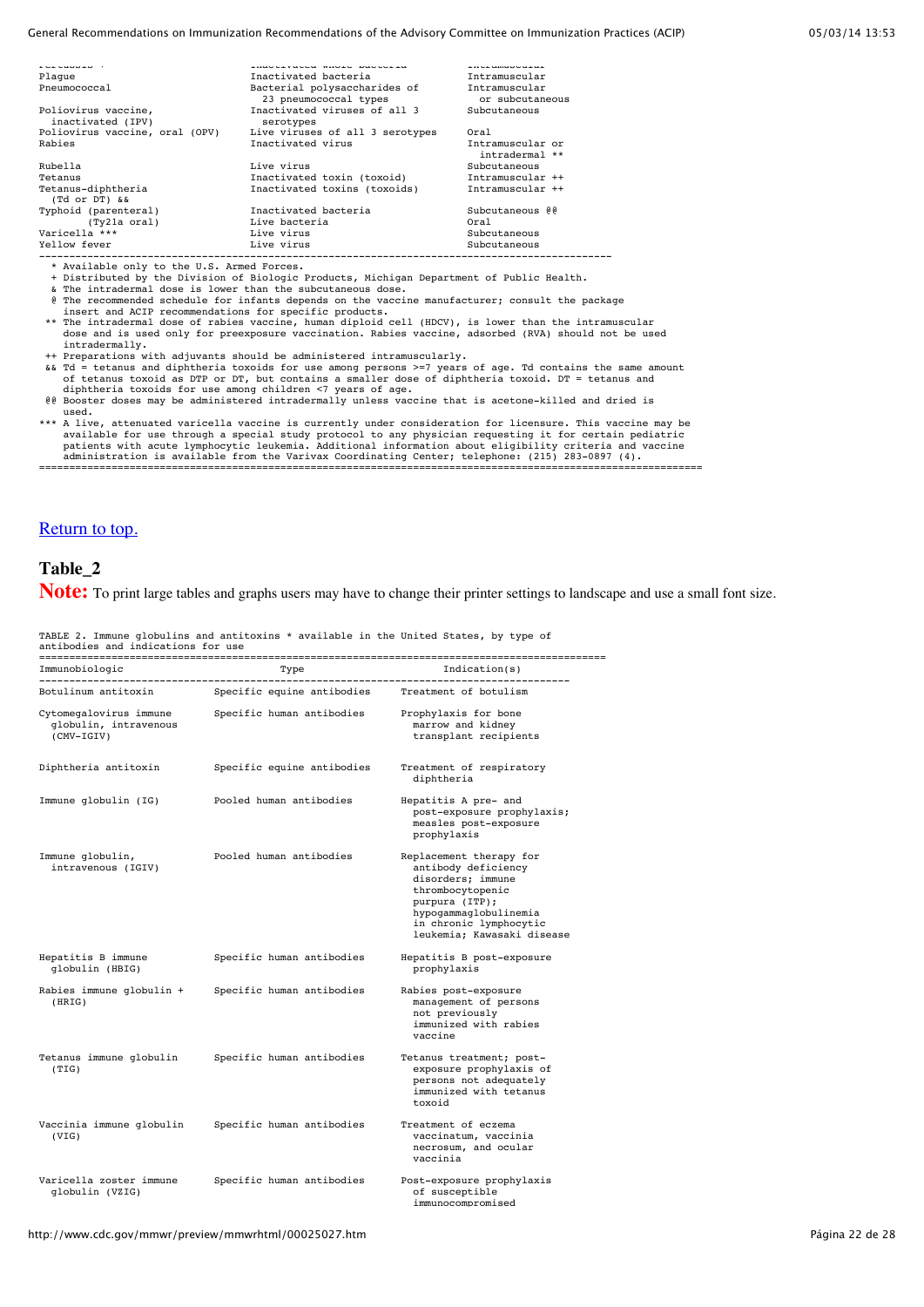immunocompromised by the compromised by  $\mathbb{R}^n$  . The compromised by  $\mathbb{R}^n$  persons, certain .<br>susceptible pregnant women, and perinatally exposed newborn infants

---------------------------------------------------------------------------------------- \* Immune globulin preparations and antitoxins are administered intramuscularly unless other-

wise indicated.

+ HRIG is administered around the wounds in addition to the intramuscular injection. ==============================================================================================

#### [Return to top.](http://www.cdc.gov/mmwr/preview/mmwrhtml/00025027.htm#top)

#### **Table\_3**

**Note:** To print large tables and graphs users may have to change their printer settings to landscape and use a small font size.

| Vaccine                 |                         | At birth<br>(before<br>hospital<br>discharge) |         | $1 - 2$<br>months |          | months + |                         | months            |                         | months       |            | $6 - 18$<br>months |                         | $12 - 15$<br>months | 15<br>months |                         | 4-6 years<br>(before<br>school<br>entry) |  |
|-------------------------|-------------------------|-----------------------------------------------|---------|-------------------|----------|----------|-------------------------|-------------------|-------------------------|--------------|------------|--------------------|-------------------------|---------------------|--------------|-------------------------|------------------------------------------|--|
| Diphtheria-tetanus- º   |                         |                                               |         |                   | o        |          |                         |                   |                         |              |            |                    |                         |                     |              |                         |                                          |  |
| pertussis &             |                         |                                               |         |                   | ∘        | DTP      | $\circ$                 | DTP               | ∘                       | DTP          | ∘          |                    |                         |                     | ºDTaP/DTP    |                         | @ DTaP/DTP º                             |  |
| Polio, live oral        | $\overline{\mathsf{O}}$ |                                               |         |                   | $\Omega$ | OPV      | $\Omega$                | OPV               | o                       | OPV $**$ $9$ |            |                    |                         |                     |              |                         | <b>OPV</b>                               |  |
| Measles-mumps-          |                         |                                               |         |                   |          |          |                         |                   |                         |              |            |                    |                         |                     |              |                         |                                          |  |
| rubella                 |                         |                                               | $\circ$ |                   |          |          |                         |                   |                         |              |            |                    | $\overline{\mathsf{c}}$ | <b>MMR</b>          |              | $\overline{\mathsf{c}}$ | $MMR + +$                                |  |
| Haemophilus             |                         |                                               | $\circ$ |                   |          |          | $\circ$                 |                   |                         |              | $^{\circ}$ |                    | $\circ$                 |                     | $^{\circ}$   |                         |                                          |  |
| influenzae type b º     |                         |                                               |         |                   |          |          |                         |                   |                         |              |            |                    |                         |                     |              |                         |                                          |  |
| conjugate               |                         |                                               |         |                   | o        |          |                         |                   |                         |              |            |                    |                         |                     |              |                         |                                          |  |
| $HbOC/PRP-T & 0.66$ $9$ |                         |                                               |         |                   | $\Omega$ | Hib      | $\overline{\mathsf{O}}$ | Hib               | $\overline{\mathsf{O}}$ | Hib          | o          |                    | $\mathbf{\Omega}$       | Hib @@              | $\circ$      |                         |                                          |  |
| PRP-OMP &&              | $\overline{\mathsf{O}}$ |                                               |         |                   | $\Omega$ | Hib      | $\circ$                 | Hib               | $\circ$                 |              |            |                    | $\overline{\mathsf{O}}$ | Hib @@              | $\Omega$     |                         |                                          |  |
| Hepatitis B ***         | $\overline{\mathsf{O}}$ |                                               |         |                   |          |          |                         |                   |                         |              |            |                    |                         |                     |              |                         |                                          |  |
| Option 1                | $\mathbf{\Omega}$       | HepB                                          |         | $9$ HepB $++$ $9$ |          |          |                         |                   |                         |              |            | $9$ HepB $++$ $9$  |                         |                     |              |                         |                                          |  |
| Option 2                | $\overline{\mathsf{O}}$ |                                               |         | $9$ HepB $++$ $9$ |          |          |                         | $Q$ HepB $++$ $Q$ |                         |              |            | $9$ HePB $++$ $9$  |                         |                     |              |                         |                                          |  |
|                         |                         |                                               |         |                   |          |          |                         |                   |                         |              |            |                    |                         |                     |              |                         |                                          |  |

--------------------+----------+----------+----------+----------+----------+----------+----------+----------+----------+ \* See Table 4 for the recommended immunization schedule for infants and children up to their seventh birthday who do not begin the vaccination series at the recommended times or who are >1 month behind in the immunization schedule. + Can be administered as early as 6 weeks of age.

 & Two DTP and Hib combination vaccines are available (DTP/HbOC {TETRAMUNE(TM)}; and PRP-T {ActHIB(TM), OmniHIB(TM)} which can be reconstituted with DTP vaccine produced by Connaught).<br>@ This dose of DTP can be administered as early as 12 months of age provided that the interval since the previous dose of DTP is at

 least 6 months. Diphtheria and tetanus toxoids and acellular pertussis vaccine (DTaP) is currently recommended only for use as the fourth and/or fifth doses of the DTP series among children aged 15 months through 6 years (before the seventh birthday). Some

experts prefer to administer these vaccines at 18 months of age. \*\* The American Academy of Pediatrics (AAP) recommends this dose of vaccine at 6-18 months of age.

++ The AAP recommends that two doses of MMR should be administered by 12 years of age with the second dose being administered

preferentially at entry to middle school or junior high school.<br>Ex HbOC: {HibTITER(R)} (Lederle Praxis). PRP-T: {ActHIB(TM), OmniHIB(TM)} (Pasteur Merieux). PRP-OMP: {PedvaxHIB(R)} (Merck, Sharp, and<br>Dohme). A DTP/Hib comb

booster dose at age 12-15 months.

\*\*\* For use among infants born to HBsAg-negative mothers. The first dose should be administered during the newborn period, preferably before hospital discharge, but no later than age 2 months. Premature infants of HBsAg-negative mothers should receive the first<br>dose of the hepatitis B vaccine series at the time of hospital discharge or when the other rou (All infants born to HBsAg-positive mothers should receive immunoprophylaxis for hepatitis B as soon as possible after birth.)

+++ Hepatitis B vaccine can be administered simultaneously at the same visit with DTP (or DTaP), OPV, Hib, and/or MMR.

==========================================================================================================================================

#### [Return to top.](http://www.cdc.gov/mmwr/preview/mmwrhtml/00025027.htm#top)

#### **Table\_4**

**Note:** To print large tables and graphs users may have to change their printer settings to landscape and use a small font size.

TABLE 4. Recommended accelerated immunization schedule for infants and children <7 years of age who start the series late \* or who are>1 month behind in the immunization schedule + (i.e., children for whom compliance with scheduled return visits cannot be assured) ================================================================================================================ Vaccine(s) Comments ------------------------------------------------------------------------------------------ First visit<br> $(>= 4 \text{ mos of age})$ DTP  $\&b$ , OPV, Hib  $\&b$ ,  $\&b$ , Hepatitis All vaccines should be  $\&b$ , MMR (should be given administered simultaneously  $B$ , MMR (should be given<br>as soon as child is age at the appropriate visit.  $12 - 15$  mos) Second visit<br>(1 month after DTP &, Hib @, &, Hepatitis B first visit) Third visit<br>(1 month after  $DTP & DTP$   $Q, QPV$ ,  $Hib & Q, Q$  second visit) Fourth visit (6 weeks after OPV third visit)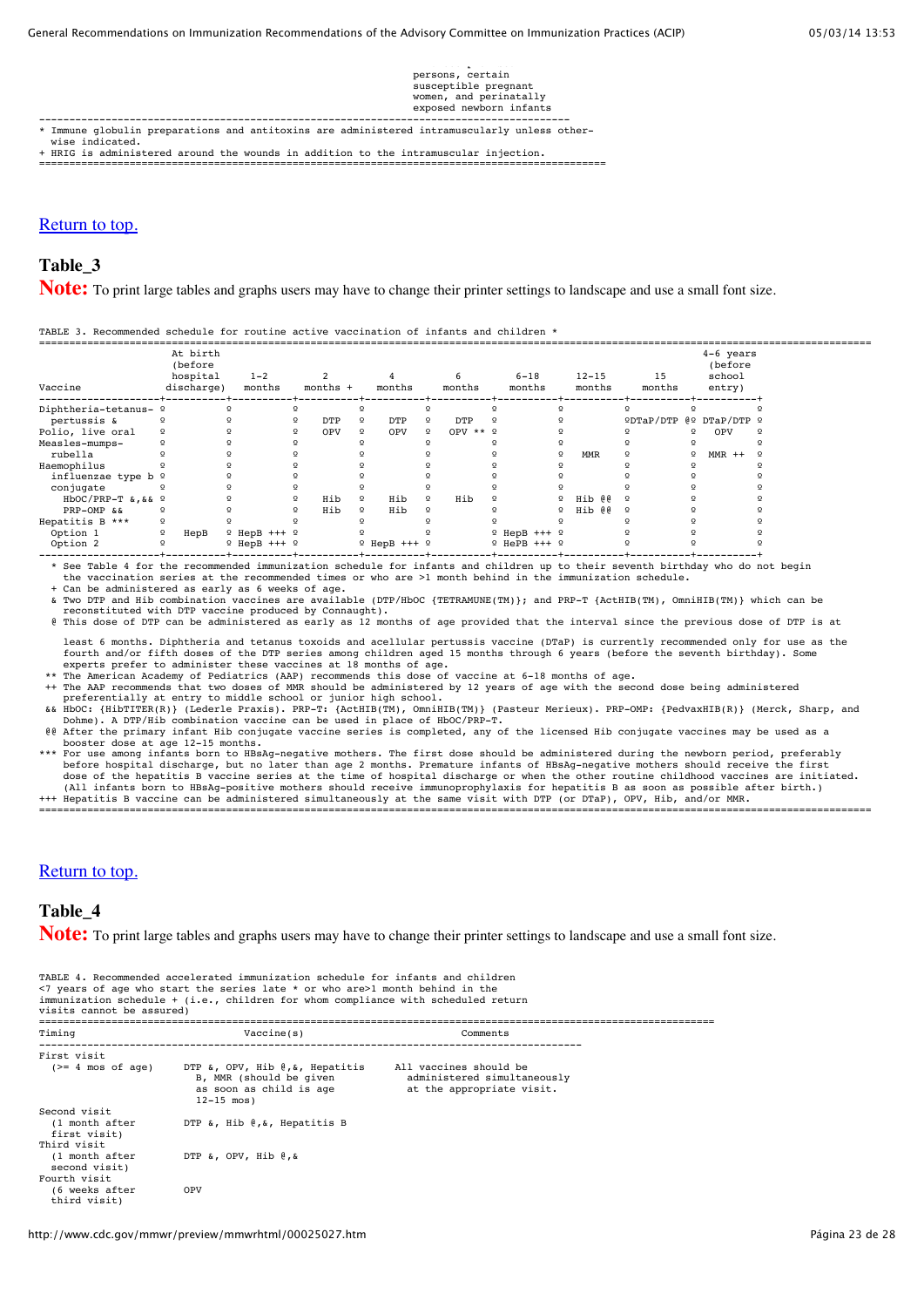| Fifth visit                                            |                                                                                                                                                                                                                                                     |                                                                                                                                                                                                                                                                                                                                                                                                                                                                                                                                                                                                                                                                                                                                                                                                                                                                                                                                                                                                                                                                                                                                                                                                                                                                                                                                                                                                                                                                                                                                                                                                                                                                                                                                                                                                                                                                                                                                                                                                                                                                                                                                                                                          |
|--------------------------------------------------------|-----------------------------------------------------------------------------------------------------------------------------------------------------------------------------------------------------------------------------------------------------|------------------------------------------------------------------------------------------------------------------------------------------------------------------------------------------------------------------------------------------------------------------------------------------------------------------------------------------------------------------------------------------------------------------------------------------------------------------------------------------------------------------------------------------------------------------------------------------------------------------------------------------------------------------------------------------------------------------------------------------------------------------------------------------------------------------------------------------------------------------------------------------------------------------------------------------------------------------------------------------------------------------------------------------------------------------------------------------------------------------------------------------------------------------------------------------------------------------------------------------------------------------------------------------------------------------------------------------------------------------------------------------------------------------------------------------------------------------------------------------------------------------------------------------------------------------------------------------------------------------------------------------------------------------------------------------------------------------------------------------------------------------------------------------------------------------------------------------------------------------------------------------------------------------------------------------------------------------------------------------------------------------------------------------------------------------------------------------------------------------------------------------------------------------------------------------|
| $(>= 6$ mos after                                      | DTaP & or DTP, Hib $\theta$ , &,                                                                                                                                                                                                                    |                                                                                                                                                                                                                                                                                                                                                                                                                                                                                                                                                                                                                                                                                                                                                                                                                                                                                                                                                                                                                                                                                                                                                                                                                                                                                                                                                                                                                                                                                                                                                                                                                                                                                                                                                                                                                                                                                                                                                                                                                                                                                                                                                                                          |
| third visit)                                           | Hepatitis B                                                                                                                                                                                                                                         |                                                                                                                                                                                                                                                                                                                                                                                                                                                                                                                                                                                                                                                                                                                                                                                                                                                                                                                                                                                                                                                                                                                                                                                                                                                                                                                                                                                                                                                                                                                                                                                                                                                                                                                                                                                                                                                                                                                                                                                                                                                                                                                                                                                          |
| Additional visits                                      |                                                                                                                                                                                                                                                     |                                                                                                                                                                                                                                                                                                                                                                                                                                                                                                                                                                                                                                                                                                                                                                                                                                                                                                                                                                                                                                                                                                                                                                                                                                                                                                                                                                                                                                                                                                                                                                                                                                                                                                                                                                                                                                                                                                                                                                                                                                                                                                                                                                                          |
| $(Aqe 4-6 yrs)$                                        | DTaP & or DTP, OPV, MMR                                                                                                                                                                                                                             | Preferably at or before<br>school entry.                                                                                                                                                                                                                                                                                                                                                                                                                                                                                                                                                                                                                                                                                                                                                                                                                                                                                                                                                                                                                                                                                                                                                                                                                                                                                                                                                                                                                                                                                                                                                                                                                                                                                                                                                                                                                                                                                                                                                                                                                                                                                                                                                 |
| (Age 14-16 yrs)                                        | Тd                                                                                                                                                                                                                                                  | Repeat every 10 yrs through-out<br>life.                                                                                                                                                                                                                                                                                                                                                                                                                                                                                                                                                                                                                                                                                                                                                                                                                                                                                                                                                                                                                                                                                                                                                                                                                                                                                                                                                                                                                                                                                                                                                                                                                                                                                                                                                                                                                                                                                                                                                                                                                                                                                                                                                 |
| DTP<br>DTaP<br>Hib<br>MMR<br>OPV<br>Td<br>years of age | Diphtheria-tetanus-pertussis<br>Diphtheria-tetanus-acellular pertussis<br>Haemophilus influenzae type b conjugate<br>Measles-mumps-rubella<br>Poliovirus vaccine, live oral, trivalent<br>Tetanus and diphtheria toxoids (for use among persons >=7 |                                                                                                                                                                                                                                                                                                                                                                                                                                                                                                                                                                                                                                                                                                                                                                                                                                                                                                                                                                                                                                                                                                                                                                                                                                                                                                                                                                                                                                                                                                                                                                                                                                                                                                                                                                                                                                                                                                                                                                                                                                                                                                                                                                                          |
|                                                        | to this schedule; administer MMR when the chiId reaches 12-15 months of age.<br>+ See individual ACIP recommendations for detailed information on specific vaccines.<br>or after the seventh birthday.                                              | * If initiated in the first year of life, administer DTP doses 1, 2, and 3 and OPV doses 1, 2, and 3 according<br>& Two DTP and Hib combination vaccines are available (DTP/HbOC {TETRAMUNE(TM)}; and PRP-T {ActHIB(TM),<br>OmniHIB(TM)} which can be reconstituted with DTP vaccine produced by Connaught). DTaP preparations<br>are currently recommended only for use as the fourth and/or fifth doses of the DTP series among children<br>15 months through 6 years of age (before the seventh birthday). DTP and DTaP should not be used on<br>If the recommended schedule varies by vaccine manufacturer. For information specific to the vaccine being<br>used, consult the package insert and ACIP recommendations. Children beginning the Hib vaccine series<br>at age 2-6 months should receive a primary series of three doses of HbOC (HibTITER(R)) (Lederle-Praxis),<br>PRP-T {ActHIB(TM), OmniHIB(TM)} (Pasteur Merieux; SmithKline Beecham; Connaught), or a licensed DTP-Hib<br>combination vaccine; or two doses of PRP-OMP {PedvaxHIB(R)} (Merck, Sharp, and Dohme). An additional<br>booster dose of any licensed Hib conjugate vaccine should be administered at 12-15 months of age and<br>at least 2 months after the previous dose. Children beginning the Hib vaccine series at 7-11 months of<br>age should receive a primary series of two doses of an HbOC, PRP-T, or PRP-OMP-containing vaccine.<br>An additional booster dose of any licensed Hib conjugate vaccine should be administered at 12-18 months<br>of age and at least 2 months after the previous dose. Children beginning the Hib vaccine series at ages<br>12-14 months should receive a primary series of one dose of an HbOC, PRP-T, or PRP-OMP-containing<br>vaccine. An additional booster dose of any licensed Hib conjugate vaccine should be administered 2<br>months after the previous dose. Children beginning the Hib vaccine series at ages 15-59 months should<br>receive one dose of any licensed Hib vaccine. Hib vaccine should not be administered after the fifth<br>birthday except for special circumstances as noted in the specific ACIP recommendations for the use of |

#### [Return to top.](http://www.cdc.gov/mmwr/preview/mmwrhtml/00025027.htm#top)

#### **Table\_5**

**Note:** To print large tables and graphs users may have to change their printer settings to landscape and use a small font size.

================================================================================================================

TABLE 5. Recommended immunization schedule for persons >=7 years of age not vaccinated at the recommended time in

| early infancy *                            |                                       |                                                                                                    |
|--------------------------------------------|---------------------------------------|----------------------------------------------------------------------------------------------------|
| Timing                                     | Vaccine(s)                            | Comments                                                                                           |
| First visit                                | Td +, OPV & MMR @, and Hepatitis B ** | Primary poliovirus vaccination is not<br>routinely recommended for persons<br>$>=18$ years of age. |
| Second visit (6-8 weeks after first visit) | Td, OPV, MMR ++, (e, Hepatitis B**    |                                                                                                    |
| Third visit (6 months after second visit)  | Td, OPV, Hepatitis B **               |                                                                                                    |
| Additional visits                          | Тd                                    | Repeat every 10 years throughout life.                                                             |
| <b>MMR</b><br>Measles-mumps-rubella        |                                       |                                                                                                    |

OPV Poliovirus vaccine, live oral, trivalent<br>Td Tetanus and diphtheria toxoids (for use

Tetanus and diphtheria toxoids (for use among persons  $\geq$ =7 years of age)

----------------------------------------------------------------------------------------------------------------------------------------- \* See individual ACIP recommendations for details.

+ The DTP and DTaP doses administered to children <7 years of age who remain incompletely vaccinated at age>=7 years should be

counted as prior exposure to tetanus and diphtheria toxoids (e.g., a child who previously received two doses of DTP needs only one<br>dose of Td to complete a primary series for tetanus and diphtheria).<br>& When polio vaccine i

e Persons born before 1957 can generally be considered immune to measles and mumps and need not be vaccinated. Rubella (or MMR) vaccine can be administered to persons of any age, meticularly to nonpregnant women of childbe

\*\* Hepatitis B vaccine, recombinant. Selected high-risk groups for whom vaccination is recommended include persons with occupational risk, such the risk, such the risk, such the risk, such the risk, such and public-safety contacts and sex partners of hepatitis B virus carriers, injecting drug users, sexually active homosexual and bisexual men, certain<br>sexually active heterosexual men and women, immates of long-term correctional facilities, pregnancy among teenagers and/or sexually transmitted diseases are common.

++ The ACIP recommends a second dose of measles-containing vaccine (preferably MMR to assure immunity to mumps and rubella)<br>for certain groups. Children with no docummentation of live measles vaccination after the first bi physician-diagnosed measles, or laboratory evidence of measles immunity): a) those entering post-high school educational settings;<br>b) those beginning employment in health-care settings who will have direct patient contact; measles. ============================================================================================================================================

#### [Return to top.](http://www.cdc.gov/mmwr/preview/mmwrhtml/00025027.htm#top)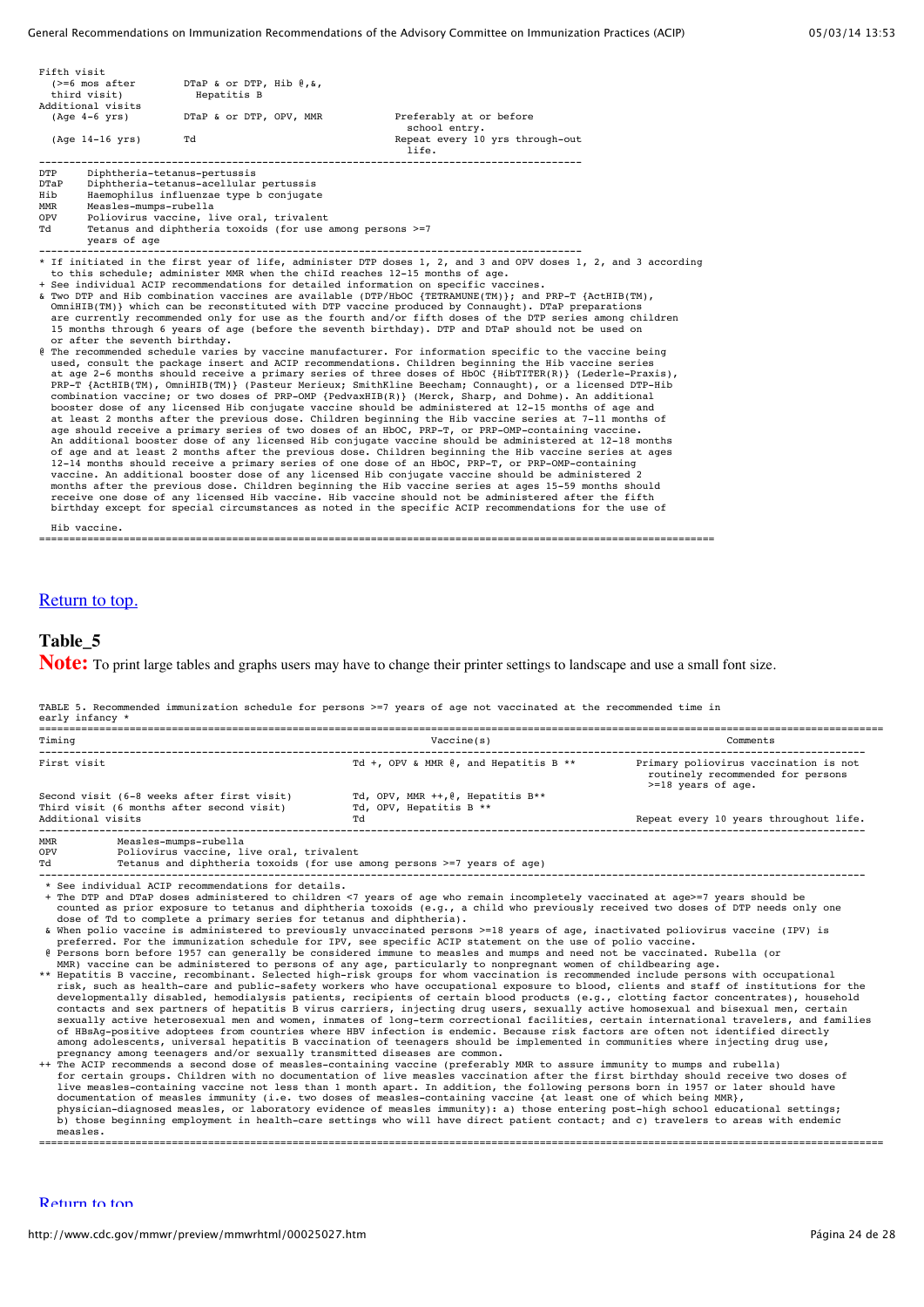[Return to top.](http://www.cdc.gov/mmwr/preview/mmwrhtml/00025027.htm#top)

## **Table\_6**

**Note:** To print large tables and graphs users may have to change their printer settings to landscape and use a small font size.

|                                                                                                                                                                                                 | TABLE 6. Guidelines for spacing the administration of live and killed antigens                                                                                                              |  |  |  |  |  |
|-------------------------------------------------------------------------------------------------------------------------------------------------------------------------------------------------|---------------------------------------------------------------------------------------------------------------------------------------------------------------------------------------------|--|--|--|--|--|
| Antigen combination                                                                                                                                                                             | Recommended minimum interval between doses                                                                                                                                                  |  |  |  |  |  |
| >=2 Killed antigens                                                                                                                                                                             | None. May be administered simultaneously or at any interval<br>between doses. *                                                                                                             |  |  |  |  |  |
| Killed and live<br>antigens                                                                                                                                                                     | None. May be administered simultaneously or at any interval<br>between doses. +                                                                                                             |  |  |  |  |  |
| $>=2$ Live antigens                                                                                                                                                                             | 4-week minimum interval if not administered simultaneously. &<br>However, oral polio vaccine can be administered at any time<br>before, with, or after measles-mumps-rubella, if indicated. |  |  |  |  |  |
| * If possible, vaccines associated with local or systemic side effects (e.g., cholera, parenteral<br>typhoid, and plaque vaccines) should be administered on separate occasions to avoid accen- |                                                                                                                                                                                             |  |  |  |  |  |

tuated reactions.

+ Cholera vaccine with yellow fever vaccine is the exception. If time permits, these antigens should not be administered simultaneously, and at least 3 weeks should elapse between<br>administration of yellow fever vaccine and cholera vaccine. If the vaccines must be adminis-<br>tered simultaneously or within 3 weeks of e optimal.

& If oral live typhoid vaccine is indicated (e.g., for international travel undertaken on short notice),

it can be administered before, simultaneously with, or after OPV.

==========================================================================================================

#### [Return to top.](http://www.cdc.gov/mmwr/preview/mmwrhtml/00025027.htm#top)

#### **Table\_7**

**Note:** To print large tables and graphs users may have to change their printer settings to landscape and use a small font size.

|                                       | Simultaneous administration                                                                                                                                                                                                    |         |                             | Nonsimultaneous administration  |                      |
|---------------------------------------|--------------------------------------------------------------------------------------------------------------------------------------------------------------------------------------------------------------------------------|---------|-----------------------------|---------------------------------|----------------------|
| Immunobiologic                        | Recommended minimum interval<br>between doses                                                                                                                                                                                  | $\circ$ | Immunobiologic administered | Recommended<br>minimum interval |                      |
| combination                           |                                                                                                                                                                                                                                |         | First                       | Second                          | between doses        |
| Immune globulin and<br>killed antigen | None. May be given simultaneously at different<br>sites or at any time between doses.                                                                                                                                          |         | Immune globulin             | Killed antigen                  | None                 |
|                                       |                                                                                                                                                                                                                                |         | Killed antigen              | Immune globulin                 | None                 |
| Immune globulin and<br>live antigen   | Should generally not be administered<br>simultaneously. + If simultaneous administration                                                                                                                                       |         | Immune globulin             | Live antigen                    | Dose related $+, \&$ |
|                                       | of measles-mumps-rubella {MMR},<br>measles-rubella, and monovalent measles<br>vaccine is unavoidable, administer at different<br>sites and revaccinate or test for seroconversion<br>after the recommended interval (Table 8). | $\circ$ | Live antigen                | Immune globuiin                 | 2 weeks              |

 $T_{\text{m}}$   $\sigma$   $\alpha$  delines for spacing the administration of immune globulin preparations  $\epsilon$  and vaccines

---------------------------------------------------------------------------+--------------------------------------------------------- \* Blood products containing large amounts of immune globulin (such as serum immune globulin, specific immune globulins {e.g., TIG and HBIG}, intravenous immune globulin {IGIV}, whole blood, packed red cells, plasma, and platelet products).

f Oral polio virus, yellow fever, and oral typhoid (Ty21a) vaccines are exceptions to these recommendations. These vaccines may be the administered at any time before, after, or simultaneously with an immune globulin-conta

the antibody response (35). & The duration of interference of immune globulin preparations with the immune response to the measles component of the MMR,

 measles-rubella, and monovalent measles vaccine is dose-related (Table 8). =========================================================================================================================================

#### [Return to top.](http://www.cdc.gov/mmwr/preview/mmwrhtml/00025027.htm#top)

#### **Table\_8**

**Note:** To print large tables and graphs users may have to change their printer settings to landscape and use a small font size.

TABLE 8. Suggested intervals between administration of immune globulin

preparations for various indications and vaccines containing live measles virus \* ===================================================================================================

| Indication                                                    | Dose (including mg IgG/kg)          | Suggested interval<br>before measles<br>vaccination (months) |
|---------------------------------------------------------------|-------------------------------------|--------------------------------------------------------------|
| Tetanus (TIG)                                                 | 250 units (10 mg IgG/kg) IM         |                                                              |
| Hepatitis A (IG)                                              |                                     |                                                              |
| Contact prophylaxis                                           | $0.02$ mL/kg $(3.3$ mg IgG/kg) IM   |                                                              |
| International travel                                          | $0.06$ mL/kg (10 mg IgG/kg) IM      |                                                              |
| Hepatitis B prophylaxis (HBIG)                                | $0.06$ mL/kg (10 mg IgG/kg) IM      |                                                              |
| Rabies prophylaxis (HRIG)                                     | 20 IU/kg (22 mg IgG/kg) IM          | 4                                                            |
| $\sim$ and $\sim$ and $\sim$ and $\sim$ and $\sim$ and $\sim$ | $105 \t 11.401 \t 100.40 \t -101.1$ |                                                              |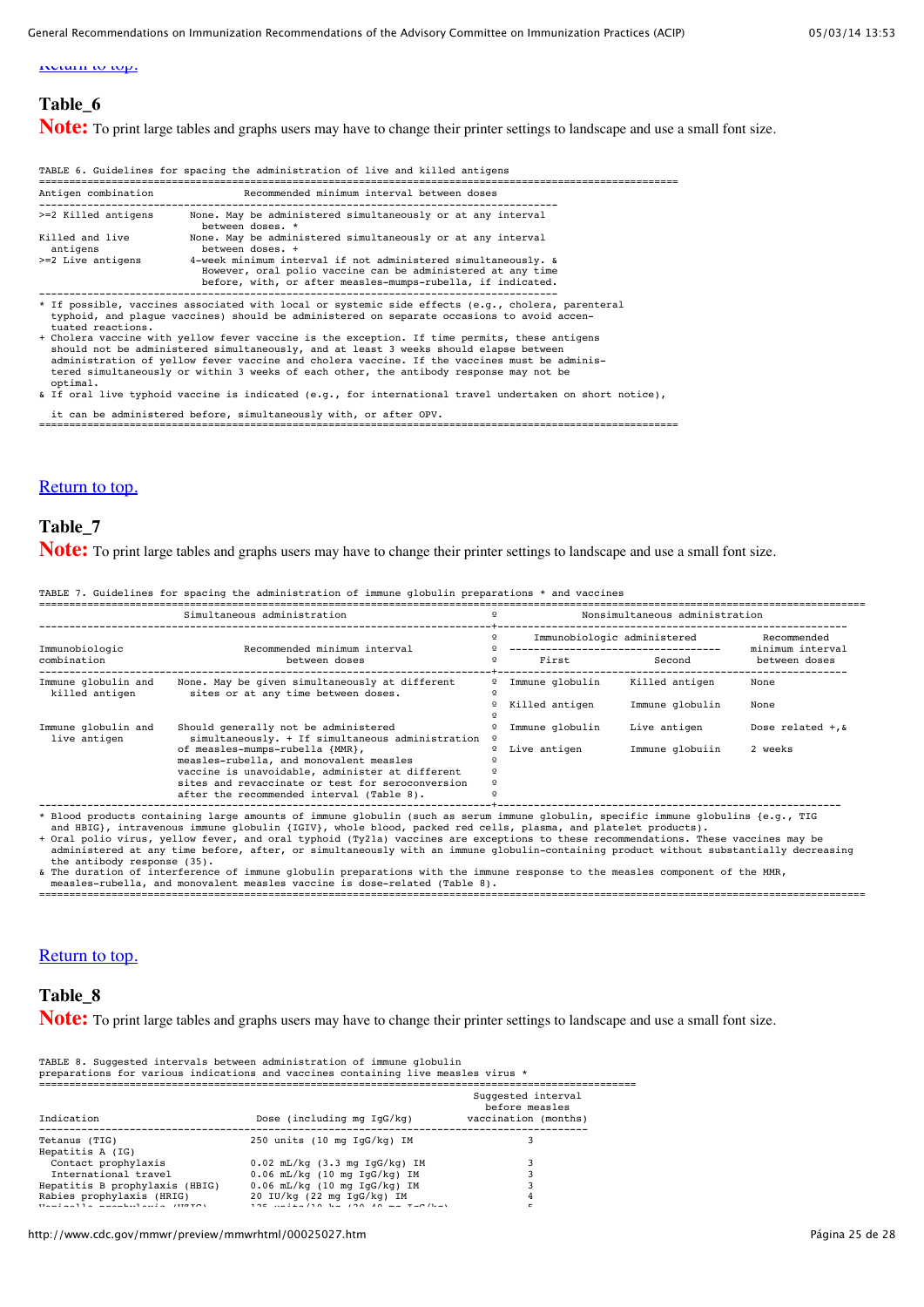| Varicella prophylaxis (VZIG)   | 125 units/10 kg (20-40 mg 1gG/Kg)<br>IM (maximum 625 units) | $\mathcal{D}$ |
|--------------------------------|-------------------------------------------------------------|---------------|
| Measles prophylaxis (IG)       |                                                             |               |
| Normal contact                 | $0.25$ mL/kg (40 mg IgG/kg) IM                              | 5             |
| Immunocompromised contact      | $0.50$ mL/kg (80 mg IgG/kg) IM                              | 6             |
| Blood transfusion              |                                                             |               |
| Red blood cells (RBCs), washed | 10 mL/kg (negligible IgG/kg) IV                             | 0             |
| RBCs, adenine-saline added     | 10 $mL/kg$ (10 mg IgG/kg) IV                                | 3             |
| Packed RBCs (Hct 65%) +        | 10 $mL/kg$ (60 mg IgG/kg) IV                                | 6             |
| Whole blood (Hct $35-50\%$ ) + | 10 mL/kg (80-100 mg IgG/kg) IV                              | 6             |
| Plasma/platelet products       | 10 mL/kg $(160 \text{ mg } \text{IqG/kg})$ IV               | 7             |
| Replacement of humoral         |                                                             |               |
| immune deficiencies            | 300-400 mg/kg IV & (as IGIV)                                | 8             |
| Treatment of:                  |                                                             |               |
| TTP @                          | $400 \text{ mg/kg}$ IV (as IGIV)                            | 8             |
| ITP @                          | $1000 \text{ mg/kg}$ IV (as IGIV)                           | 10            |
| Kawasaki disease               | 2 grams/kg IV (as IGIV)                                     | 11            |

------------------------------------------------------------------------------------------- \* This table is not intended for determining the correct indications and dosage for the use of immune globulin preparations. Unvaccinated persons may not be fully protected against

measles during the entire suggested interval and additional doses of immune globulin and/or<br>measles vaccine may be indicated following measles exposure. The concentration of measles<br>antibody in a particular immune globulin clearance following receipt of an immune globulin preparation can also vary. The recom- mended intervals are extrapolated from an estimated half-life of 30 days for passively acquired antibody and an observed interference with the immune response to measles vaccine for 5 months following a dose of 80 mg IgG/kg (37).

+ Assumes a serum IgG concentration of 16 mg/mL.

& Measles vaccination is recommended for children with HIV infection but is contraindicated in patients with congenital disorders of the immune system.

@ Immune (formally, idiopathic) thrombocytopenic purpura. ===================================================================================================

#### [Return to top.](http://www.cdc.gov/mmwr/preview/mmwrhtml/00025027.htm#top)

#### **Table\_9**

**Note:** To print large tables and graphs users may have to change their printer settings to landscape and use a small font size.

| True contraindications and precautions                                                                                                         | Not contraindications<br>(vaccines may be administered)                                                                                |
|------------------------------------------------------------------------------------------------------------------------------------------------|----------------------------------------------------------------------------------------------------------------------------------------|
| General for all vaccines (DTP/DTaP, OPV, IPV, MMR, Hib, Hepatitis B)                                                                           |                                                                                                                                        |
| Contraindications<br>Anaphylactic reaction to a vaccine<br>contraindicates further doses of that vaccine<br>Anaphylactic reaction to a vaccine | Not contraindications<br>Mild to moderate local reaction (soreness,<br>redness, swelling) following a dose of an<br>injectable antigen |
| constituent contraindicates the use of<br>vaccines containing that substance                                                                   | Mild acute illness with or without low-grade<br>fever                                                                                  |
| Moderate or severe illnesses with or without<br>a fever                                                                                        | Current antimicrobial therapy                                                                                                          |
|                                                                                                                                                | Convalescent phase of illnesses                                                                                                        |
|                                                                                                                                                | Prematurity (same dosage and indications<br>as for normal, full-term infants)                                                          |
|                                                                                                                                                | Recent exposure to an infectious disease                                                                                               |
|                                                                                                                                                | History of penicillin or other nonspecific<br>allergies or family history of such allergies                                            |
| DTP/DTaP                                                                                                                                       |                                                                                                                                        |
| Contraindications                                                                                                                              | Not contraindications                                                                                                                  |
| Encephalopathy within 7 days of<br>administration of previous dose of DTP                                                                      | Temperature of <40.5 C (105 F) following a<br>previous dose of DTP                                                                     |
| Precautions +                                                                                                                                  | Family history of convulsions &                                                                                                        |
| Fever of $>=40.5$ C (105 F) within 48 hrs after<br>vaccination with a prior dose of DTP                                                        | Family history of sudden infant death<br>syndrome                                                                                      |
| Collapse or shocklike state<br>(hypotonic-hyporesponsive episode) within<br>48 hrs of receiving a prior dose of DTP                            | Family history of an adverse event<br>following DTP administration                                                                     |
| Seizures within 3 days of receiving a prior<br>dose of DTP &                                                                                   |                                                                                                                                        |
| Persistent, inconsolable crying lasting >=3 hrs<br>within 48 hrs of receiving a prior dose of DTP                                              |                                                                                                                                        |
| OPV @                                                                                                                                          |                                                                                                                                        |
| Contraindications<br>Infection with HIV or a household contact<br>with HIV                                                                     | Not contraindications<br>Breast-feeding                                                                                                |
|                                                                                                                                                | Current antimicrobial therapy                                                                                                          |
| Known altered immunodeficiency<br>(hematologic and solid tumors; congenital<br>immunodaficiancy, and long-tarm                                 | Diarrhea                                                                                                                               |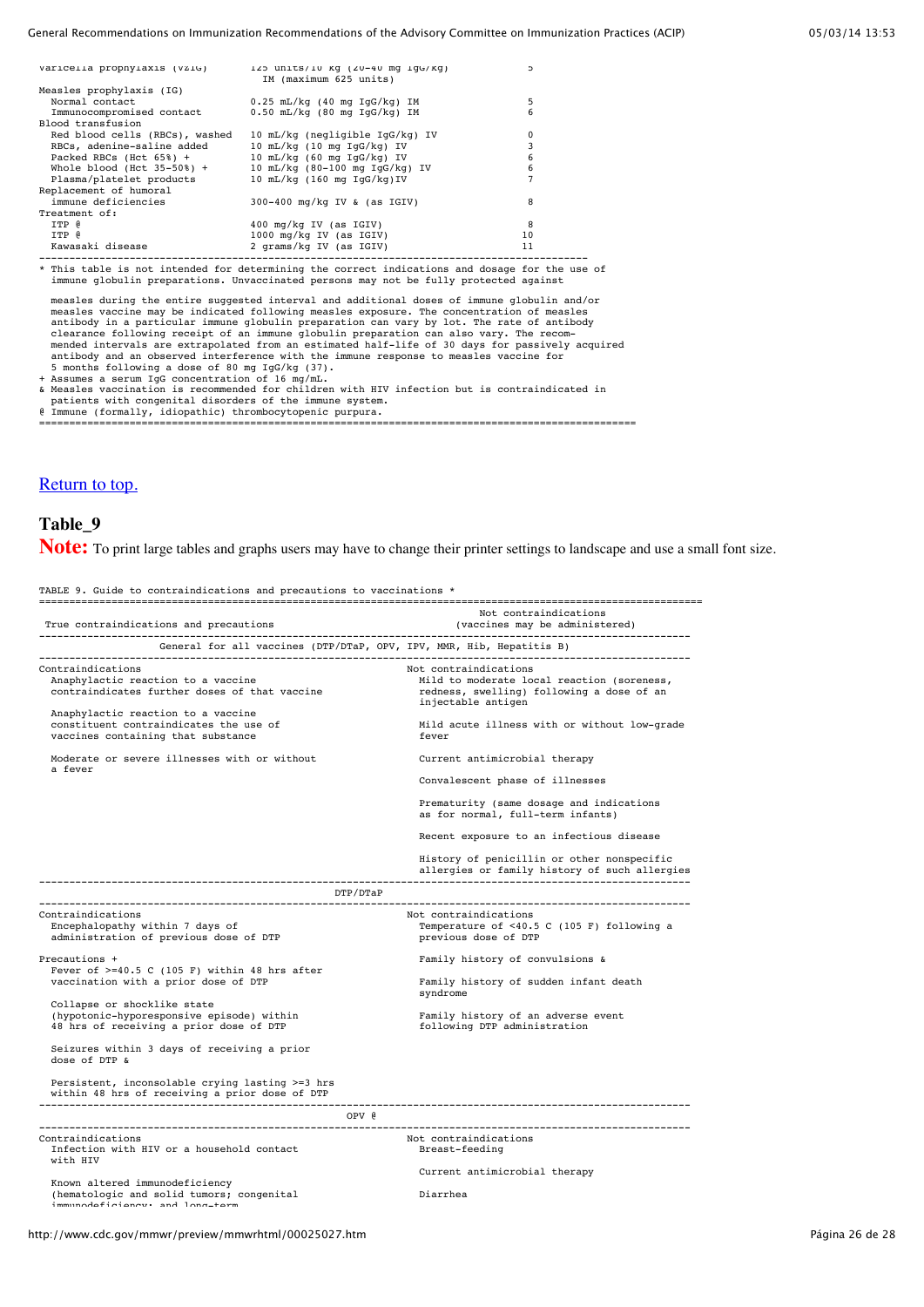General Recommendations on Immunization Recommendations of the Advisory Committee on Immunization Practices (ACIP) 05/03/14 13:53

| immunouerrorenoy, unu rong-cerm<br>immunosuppressive therapy)                                                                                                                                                                                                                                                                                                                                                                                                                                                                                                                                                                                                                                                                                                                                                                                                                                                                                                                                                                                                                                                                                                                                                                                                                                                                                                                                                                                                                                                                                                                                                                                                                                                                                                                                                                                                                                                                    |                                                       |
|----------------------------------------------------------------------------------------------------------------------------------------------------------------------------------------------------------------------------------------------------------------------------------------------------------------------------------------------------------------------------------------------------------------------------------------------------------------------------------------------------------------------------------------------------------------------------------------------------------------------------------------------------------------------------------------------------------------------------------------------------------------------------------------------------------------------------------------------------------------------------------------------------------------------------------------------------------------------------------------------------------------------------------------------------------------------------------------------------------------------------------------------------------------------------------------------------------------------------------------------------------------------------------------------------------------------------------------------------------------------------------------------------------------------------------------------------------------------------------------------------------------------------------------------------------------------------------------------------------------------------------------------------------------------------------------------------------------------------------------------------------------------------------------------------------------------------------------------------------------------------------------------------------------------------------|-------------------------------------------------------|
| Immunodeficient household contact                                                                                                                                                                                                                                                                                                                                                                                                                                                                                                                                                                                                                                                                                                                                                                                                                                                                                                                                                                                                                                                                                                                                                                                                                                                                                                                                                                                                                                                                                                                                                                                                                                                                                                                                                                                                                                                                                                |                                                       |
| Precaution +<br>Pregnancy                                                                                                                                                                                                                                                                                                                                                                                                                                                                                                                                                                                                                                                                                                                                                                                                                                                                                                                                                                                                                                                                                                                                                                                                                                                                                                                                                                                                                                                                                                                                                                                                                                                                                                                                                                                                                                                                                                        |                                                       |
| IPV                                                                                                                                                                                                                                                                                                                                                                                                                                                                                                                                                                                                                                                                                                                                                                                                                                                                                                                                                                                                                                                                                                                                                                                                                                                                                                                                                                                                                                                                                                                                                                                                                                                                                                                                                                                                                                                                                                                              |                                                       |
|                                                                                                                                                                                                                                                                                                                                                                                                                                                                                                                                                                                                                                                                                                                                                                                                                                                                                                                                                                                                                                                                                                                                                                                                                                                                                                                                                                                                                                                                                                                                                                                                                                                                                                                                                                                                                                                                                                                                  |                                                       |
| Contraindication<br>Anaphylactic reaction to neomycin or<br>streptomycin                                                                                                                                                                                                                                                                                                                                                                                                                                                                                                                                                                                                                                                                                                                                                                                                                                                                                                                                                                                                                                                                                                                                                                                                                                                                                                                                                                                                                                                                                                                                                                                                                                                                                                                                                                                                                                                         |                                                       |
| Precaution +<br>Pregnancy                                                                                                                                                                                                                                                                                                                                                                                                                                                                                                                                                                                                                                                                                                                                                                                                                                                                                                                                                                                                                                                                                                                                                                                                                                                                                                                                                                                                                                                                                                                                                                                                                                                                                                                                                                                                                                                                                                        |                                                       |
| MMR @                                                                                                                                                                                                                                                                                                                                                                                                                                                                                                                                                                                                                                                                                                                                                                                                                                                                                                                                                                                                                                                                                                                                                                                                                                                                                                                                                                                                                                                                                                                                                                                                                                                                                                                                                                                                                                                                                                                            |                                                       |
| Contraindications                                                                                                                                                                                                                                                                                                                                                                                                                                                                                                                                                                                                                                                                                                                                                                                                                                                                                                                                                                                                                                                                                                                                                                                                                                                                                                                                                                                                                                                                                                                                                                                                                                                                                                                                                                                                                                                                                                                | Not contraindications                                 |
| Anaphylactic reactions to egg ingestion and<br>to neomycin **                                                                                                                                                                                                                                                                                                                                                                                                                                                                                                                                                                                                                                                                                                                                                                                                                                                                                                                                                                                                                                                                                                                                                                                                                                                                                                                                                                                                                                                                                                                                                                                                                                                                                                                                                                                                                                                                    | Tuberculosis or positive PPD skin test                |
| Pregnancy                                                                                                                                                                                                                                                                                                                                                                                                                                                                                                                                                                                                                                                                                                                                                                                                                                                                                                                                                                                                                                                                                                                                                                                                                                                                                                                                                                                                                                                                                                                                                                                                                                                                                                                                                                                                                                                                                                                        | Simultaneous TB skin testing ++                       |
|                                                                                                                                                                                                                                                                                                                                                                                                                                                                                                                                                                                                                                                                                                                                                                                                                                                                                                                                                                                                                                                                                                                                                                                                                                                                                                                                                                                                                                                                                                                                                                                                                                                                                                                                                                                                                                                                                                                                  | Breast-feeding                                        |
| Known altered immunodeficiency<br>(hematologic and solid tumors; congenital<br>immunodeficiency; and long-term                                                                                                                                                                                                                                                                                                                                                                                                                                                                                                                                                                                                                                                                                                                                                                                                                                                                                                                                                                                                                                                                                                                                                                                                                                                                                                                                                                                                                                                                                                                                                                                                                                                                                                                                                                                                                   | Pregnancy of mother of recipient                      |
| immunosuppressive therapy)                                                                                                                                                                                                                                                                                                                                                                                                                                                                                                                                                                                                                                                                                                                                                                                                                                                                                                                                                                                                                                                                                                                                                                                                                                                                                                                                                                                                                                                                                                                                                                                                                                                                                                                                                                                                                                                                                                       | Immunodeficient family member or<br>household contact |
| Precaution +<br>Recent immune globulin administration<br>(see Table 8)                                                                                                                                                                                                                                                                                                                                                                                                                                                                                                                                                                                                                                                                                                                                                                                                                                                                                                                                                                                                                                                                                                                                                                                                                                                                                                                                                                                                                                                                                                                                                                                                                                                                                                                                                                                                                                                           | Infection with HIV                                    |
|                                                                                                                                                                                                                                                                                                                                                                                                                                                                                                                                                                                                                                                                                                                                                                                                                                                                                                                                                                                                                                                                                                                                                                                                                                                                                                                                                                                                                                                                                                                                                                                                                                                                                                                                                                                                                                                                                                                                  | Nonanaphylactic reactions to eggs or<br>neomycin      |
| Hib                                                                                                                                                                                                                                                                                                                                                                                                                                                                                                                                                                                                                                                                                                                                                                                                                                                                                                                                                                                                                                                                                                                                                                                                                                                                                                                                                                                                                                                                                                                                                                                                                                                                                                                                                                                                                                                                                                                              |                                                       |
| Contraindication<br>None identified                                                                                                                                                                                                                                                                                                                                                                                                                                                                                                                                                                                                                                                                                                                                                                                                                                                                                                                                                                                                                                                                                                                                                                                                                                                                                                                                                                                                                                                                                                                                                                                                                                                                                                                                                                                                                                                                                              | Not a contraindication<br>History of Hib disease      |
| Hepatitis B                                                                                                                                                                                                                                                                                                                                                                                                                                                                                                                                                                                                                                                                                                                                                                                                                                                                                                                                                                                                                                                                                                                                                                                                                                                                                                                                                                                                                                                                                                                                                                                                                                                                                                                                                                                                                                                                                                                      |                                                       |
| Contraindication                                                                                                                                                                                                                                                                                                                                                                                                                                                                                                                                                                                                                                                                                                                                                                                                                                                                                                                                                                                                                                                                                                                                                                                                                                                                                                                                                                                                                                                                                                                                                                                                                                                                                                                                                                                                                                                                                                                 | Not a contraindication                                |
| Anaphylactic reaction to common baker's<br>yeast                                                                                                                                                                                                                                                                                                                                                                                                                                                                                                                                                                                                                                                                                                                                                                                                                                                                                                                                                                                                                                                                                                                                                                                                                                                                                                                                                                                                                                                                                                                                                                                                                                                                                                                                                                                                                                                                                 | Pregnancy                                             |
| * This information is based on the recommendations of the Advisory Committee on Immunization Practices<br>(ACIP) and those of the Committee on Infectious Diseases (Red Book Committee) of the American<br>Academy of Pediatrics (AAP). Sometimes these recommendations vary from those contained in the<br>manufacturer's package inserts. For more detailed information, providers should consult the published<br>recommendations of the ACIP, AAP, and the manufacturer's package inserts.<br>+ The events or conditions listed as precautions, although not contraindications, should be carefully<br>reviewed. The benefits and risks of administering a specific vaccine to an individual under the<br>circumstances should be considered. If the risks are believed to outweigh the benefits, the vaccination<br>should be withheld; if the benefits are believed to outweigh the risks (for example, during an outbreak<br>or foreign travel), the vaccination should be administered. Whether and when to administer DTP to<br>children with proven or suspected underlying neurologic disorders should be decided on an individual<br>basis. It is prudent on theoretical grounds to avoid vaccinating pregnant women. However, if immediate<br>protection against poliomyelitis is needed, OPV is preferred, although IPV may be considered if full<br>vaccination can be completed before the anticipated imminent exposure.<br>& Acetaminophen given before administering DTP and thereafer every 4 hours for 24 hours should be<br>considered for children with a personal or family history of convulsions in siblings or parents.<br>@ No data exist to substantiate the theoretical risk of a suboptimal immune response from the<br>administration of OPV and MMR within 30 days of each other.<br>** Persons with a history of anaphylactic reactions following egg ingestion should be vaccinated only with |                                                       |
| caution. Protocols have been developed for vaccinating such persons and should be consulted. {J Pediatr<br>1983;102:196-9, J Pediatr 1988;113:504-6.}                                                                                                                                                                                                                                                                                                                                                                                                                                                                                                                                                                                                                                                                                                                                                                                                                                                                                                                                                                                                                                                                                                                                                                                                                                                                                                                                                                                                                                                                                                                                                                                                                                                                                                                                                                            |                                                       |

1983;102:196-9, J Pediatr 1988;113:504-6.}<br>++ Measles vaccination may temporarily suppress tuberculin reactivity. If testing can not be done the day<br>of MMR vaccination, the test should be postponed for 4-6 weeks.<br>=========

#### [Return to top.](http://www.cdc.gov/mmwr/preview/mmwrhtml/00025027.htm#top)

#### **Table\_10**

**Note:** To print large tables and graphs users may have to change their printer settings to landscape and use a small font size.

| TABLE 10. Minimum age for initial vaccination and minimum interval between vaccine<br>doses, by type of vaccine |                                            |                                               |                                               |                                               |
|-----------------------------------------------------------------------------------------------------------------|--------------------------------------------|-----------------------------------------------|-----------------------------------------------|-----------------------------------------------|
| Vaccine                                                                                                         | Minimum age<br>for first dose *            | Minimum<br>interval from<br>dose $1$ to $2 *$ | Minimum<br>interval from<br>dose $2$ to $3 *$ | Minimum<br>interval from<br>dose $3$ to $4 *$ |
| $DTP (DT) +$<br>Combined DTP-Hib<br>$DTaP$ *<br>Hib (primary series)                                            | 6 weeks &<br>6 weeks<br>15 months          | 4 weeks<br>1 month                            | 4 weeks<br>1 month                            | 6 months<br>6 months<br>6 months              |
| HbOC<br>PRP-T<br>PRP-OMP<br>0PV                                                                                 | 6 weeks<br>6 weeks<br>6 weeks<br>6 weeks & | 1 month<br>1 month<br>1 month<br>6 weeks      | 1 month<br>1 month<br>e<br>6 weeks            | e<br>e                                        |
| $TPV$ **                                                                                                        | 6 weeks                                    | 4 weeks                                       | $6$ months $++$                               |                                               |